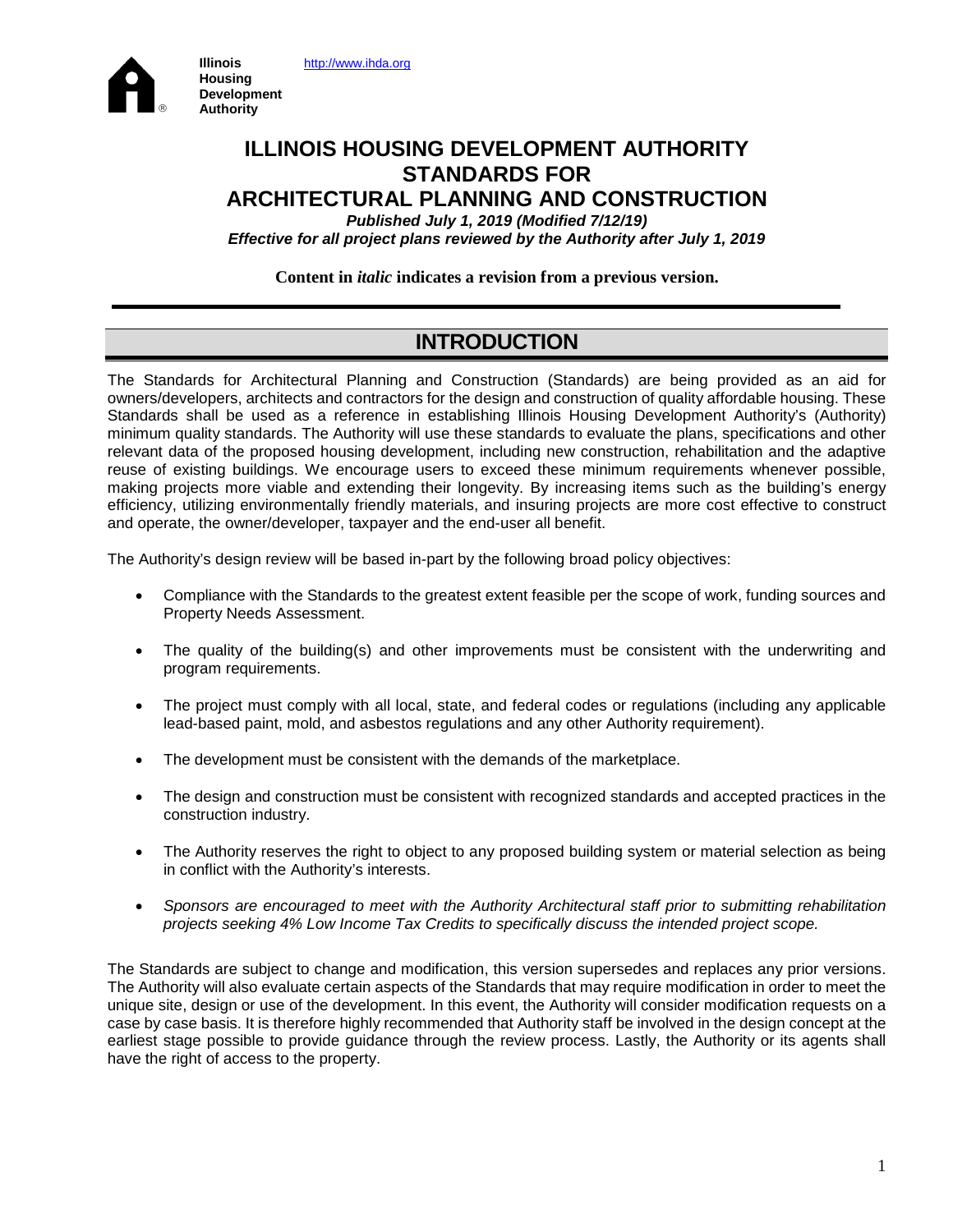

# **Contents**

| <b>Introduction</b> |                                                                                                                                                                                                                                |
|---------------------|--------------------------------------------------------------------------------------------------------------------------------------------------------------------------------------------------------------------------------|
| <b>Definitions</b>  |                                                                                                                                                                                                                                |
|                     | 1) Fees and Costs manufactured and cost of the control of the control of the control of the control of the control of the control of the control of the control of the control of the control of the control of the control of |
|                     |                                                                                                                                                                                                                                |
|                     |                                                                                                                                                                                                                                |

# **Construction Phase**

# **Design Phase**

|                                  | .24 |
|----------------------------------|-----|
| 9) Visitability<br>and the state |     |
|                                  |     |
|                                  |     |
|                                  |     |
|                                  |     |
|                                  |     |
|                                  |     |
|                                  |     |
|                                  |     |
|                                  |     |
|                                  |     |
|                                  |     |

# **Addendums**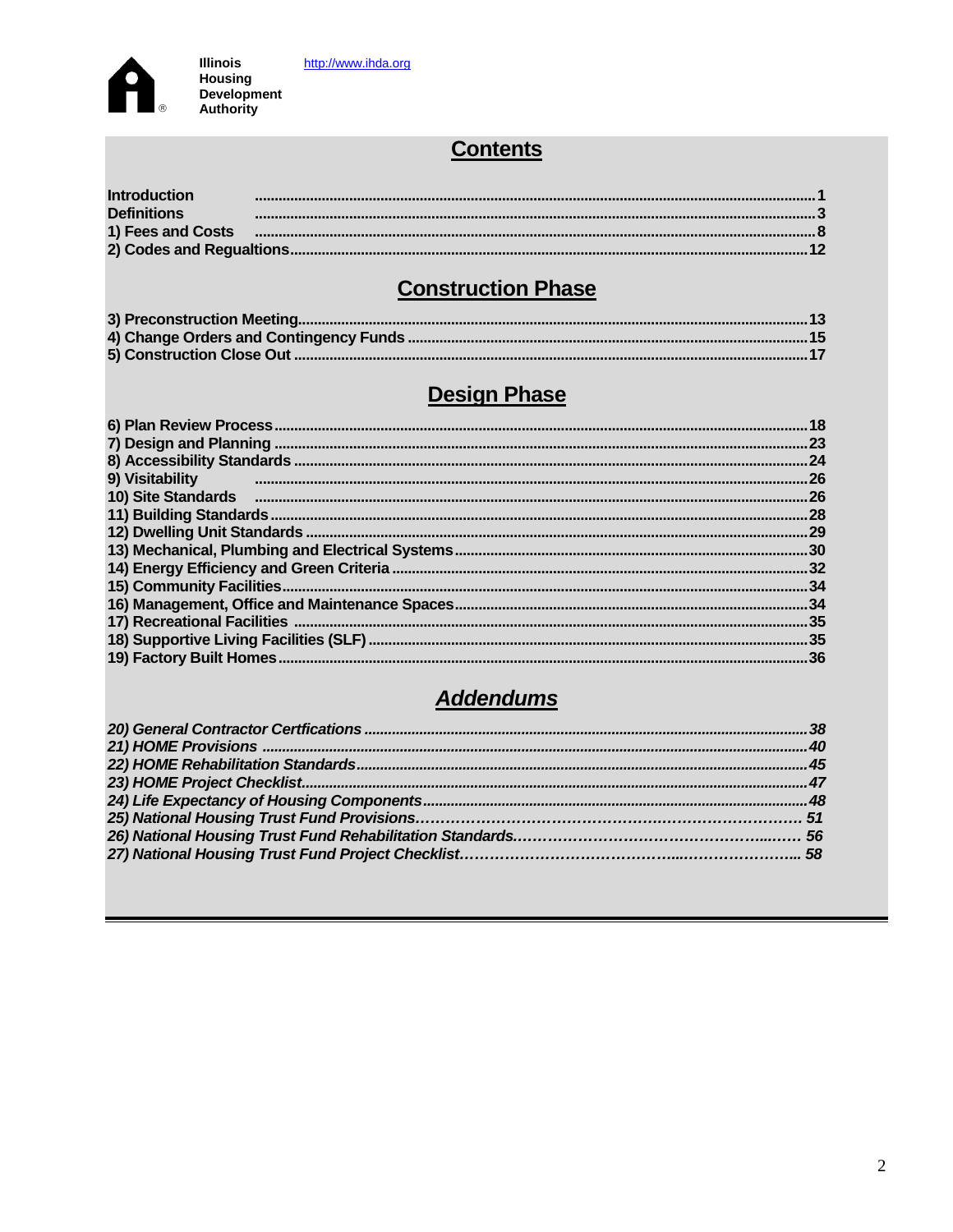

**Illinois Housing Development Authority**

Unless otherwise expressly stated, the following terms shall, for the purposes of the Standards, have the meaning shown in this Section. Where terms are not defined in this Section, they shall have ordinarily accepted meanings such as the context implies.

**Accessible Dwelling Unit:** A unit that is approached, entered, and used by physically challenged people and designed to meet all applicable code requirements.

**Accessible Route:** A continuous unobstructed path connecting all accessible elements and spaces of a building or facility. Interior accessible routes may include corridors, doorways, floors, ramps, elevators, lifts, skywalks and tunnels. Exterior accessible routes may include parking access aisles, curb ramps, crosswalks at vehicular ways, walks, ramps, and lifts.

**Accessibility Standards:** Accessibility standards mean the Federal Fair Housing Act, Illinois Accessibility Code, Americans with Disabilities Act, local building codes, and Section 504 of the 1973 Rehabilitation Act.

**Adaptability or Adaptable:** The ability of certain building spaces and elements, such as: kitchen counters, sinks, and grab bars, to be added or altered so as to accommodate the needs of individuals with or without disabilities or to accommodate the needs of persons with different types or degrees of disability.

**Adaptable Dwelling Unit**: A dwelling unit constructed and equipped so it can be converted with minimal structural change for use by persons with different types and degrees of environmental limitation.

**Adaptive Reuse**: The process of converting or adapting structures for purposes or uses other than those initially intended.

**Addition:** An expansion, extension, or increase in the gross floor area of a building or facility.

**Alteration:** Any modification or renovation that affects or could affect the usability of the building or facility or part of the building or facility. Alteration includes\*, but is not limited to, remodeling, renovation, rehabilitation, reconstruction, historic preservation, historic reconstruction, historic restoration (as separately required in Section 400.610 of the Illinois Accessibility Code), changes or rearrangement of the structural parts or elements, extraordinary repairs (as defined herein), changes to or replacement of plumbing fixtures or controls, changes or rearrangement in the plan configuration of walls and full-height partitions, and changes or improvements to parking lots (as separately required in Section 400.510 (e) 10 (c)).

**\*The following work is not considered to be an alteration unless it affects the usability of the building or facility**: normal maintenance, re-roofing, interior or exterior redecoration, changes to mechanical and electrical systems, replacement of plumbing, piping or valves, asbestos removal, or installation of fire sprinkler systems. (Section 3, Environmental Barriers Act - EBA).

**Applicability:** The latest version of the Standards shall be used in conjunction with the design and construction of the project. The Owner and General Contractor shall incorporate these Standards into their contract and agree to abide by these Standards. If there is a conflict between these Standards and any provision in the contract these Standards shall prevail.

**Architect/Engineer of Record:** An architect, professional engineer, or structural engineer as defined by the Illinois Architecture Practice Act, the Illinois Professional Engineering Practice Act, or the Illinois Structural Engineering Licensing Act who has the contract responsibility for the project, who prepares the construction documents from which the building is constructed, and who signs the required documents.

**Architect/Engineer-Consulting:** An architect, professional engineer, or structural engineer as defined by the Illinois Architecture Practice Act, the Illinois Professional Engineering Practice Act, or the Illinois Structural Engineering Licensing Act who provides his professional services such as civil, mechanical, electrical and plumbing engineering and design, to the "Architect of Record".

**Area, Gross:** The total area of a building or part of a building measured from the outside face of the exterior walls, including areas of usable or occupiable basements, but not including areas of basements used for storage or mechanical purposes only, overhangs, and mechanical penthouses on the roof.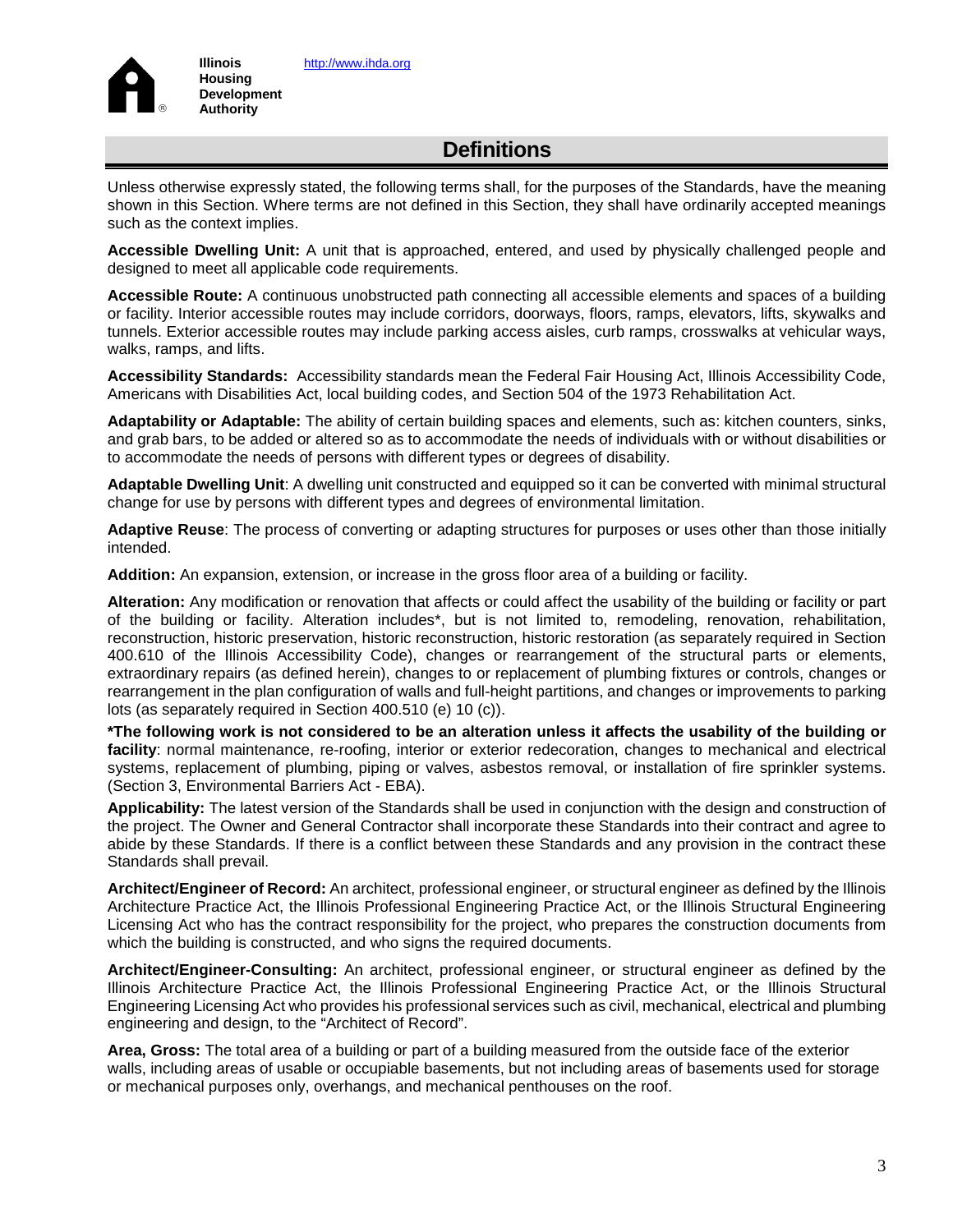

[http://www.ihda.org](http://www.ihda.org/)

**Area, Net:** The total usable or occupiable area within the enclosing walls or partitions exclusive of shafts, partitions, columns, walls, elevators, stairs, permanent fixtures, toilet rooms, janitor closets, and mechanical, electrical, and telephone rooms.

**Area of Rescue Assistance:** An area, which has direct access to an exit, where people who are unable to use stairs may remain temporarily in safety to await further instructions or assistance during emergency evacuation.

**Building Code, Applicable:** The building code and applicable amendments, adopted by the administrative authority under whose jurisdiction the work involved with the construction, addition, alteration, or change of occupancy will be carried out. If no building code has been adopted by the administrative authority, or if the work is not within a municipal or other administrative authority's jurisdiction, the building code shall be deemed to be the 2015 International Building Code package.

**Change Order** *(CO)***:** A written request prepared on A.I.A. Form G701 that changes the scope of work from the Authority approved drawings and specifications. The change order must be signed by the owner/developer, Architect of Record, and the contractor and presented to the Authority's field representative at least one month before requesting the payment on a draw.

**Clear Floor Space:** The minimum unobstructed floor or ground space required to accommodate a single, stationary wheelchair and occupant.

**Common Use or Common Areas:** Areas (including interior and exterior rooms, spaces, or elements) which are held out for use by all tenants, *their* guests, and owners in public facilities and multi-story housing units.

*Construction Contingency or Contingency: Amount of money allocated to the project in the Authority awarded*  funds available to the project sponsor to pay for construction related items not in the approved construction *documents. Value should be equal to 5% of new construction hard costs, and 10% of rehabilitation hard costs. Allocation of these funds shall be in compliance with Section 4.01.*

**Cross Slope:** The slope that is perpendicular to the direction of travel (see Running Slope).

**Curb Ramp:** A short ramp cutting through a curb or built up to it.

**Detectable Warning:** A standardized surface feature built in or applied to a walking surfaces or other element to warn people with visual impairments of hazards on the circulation path. The State of Illinois has adopted the truncated dome standard with a contrasting color to the base surface.

**Dwelling Unit:** A single residential unit which provides a kitchen or food preparation area, in addition to rooms and spaces for living, bathing, sleeping, and the like.

**Efficiency or Studio Unit:** A unit used or intended to be used as a residential housekeeping unit by not more than one occupant for living, sleeping, and cooking facilities. The unit shall contain not less than *the area indicated in Section 12.01 of these standards*.

**Emergency Warning System:** A fire alarm, carbon monoxide, smoke or heat detector system used to activate emergency audible and visual alarms.

**Entrance:** Any access point to a building or portion of a building used for the purpose of entering. An entrance includes the approach walk, the vertical access leading to the entrance platform itself, vestibules, if provided, and the entry door or doors or gate or gates

**Environmental Barrier:** An element or space of the built environment which limits accessibility to or use of the built environment by environmentally limited persons.

**Exit:** That portion of a means of egress which is separated from all other spaces of a building or structure by construction or equipment as required by the applicable building code to provide a protected way of travel to the exit discharge. The walls ceiling, and openings therein, of the protected way of travel shall provide a fire resistance rating required by the applicable building code.

**Exit Access:** That portion of a means of egress that leads to an exit.

**Exit Discharge:** That portion of a means of egress between the termination of an exit and a public way.

**Extraordinary Repair:** The replacement or renewal of any element of an existing building or facility for purposes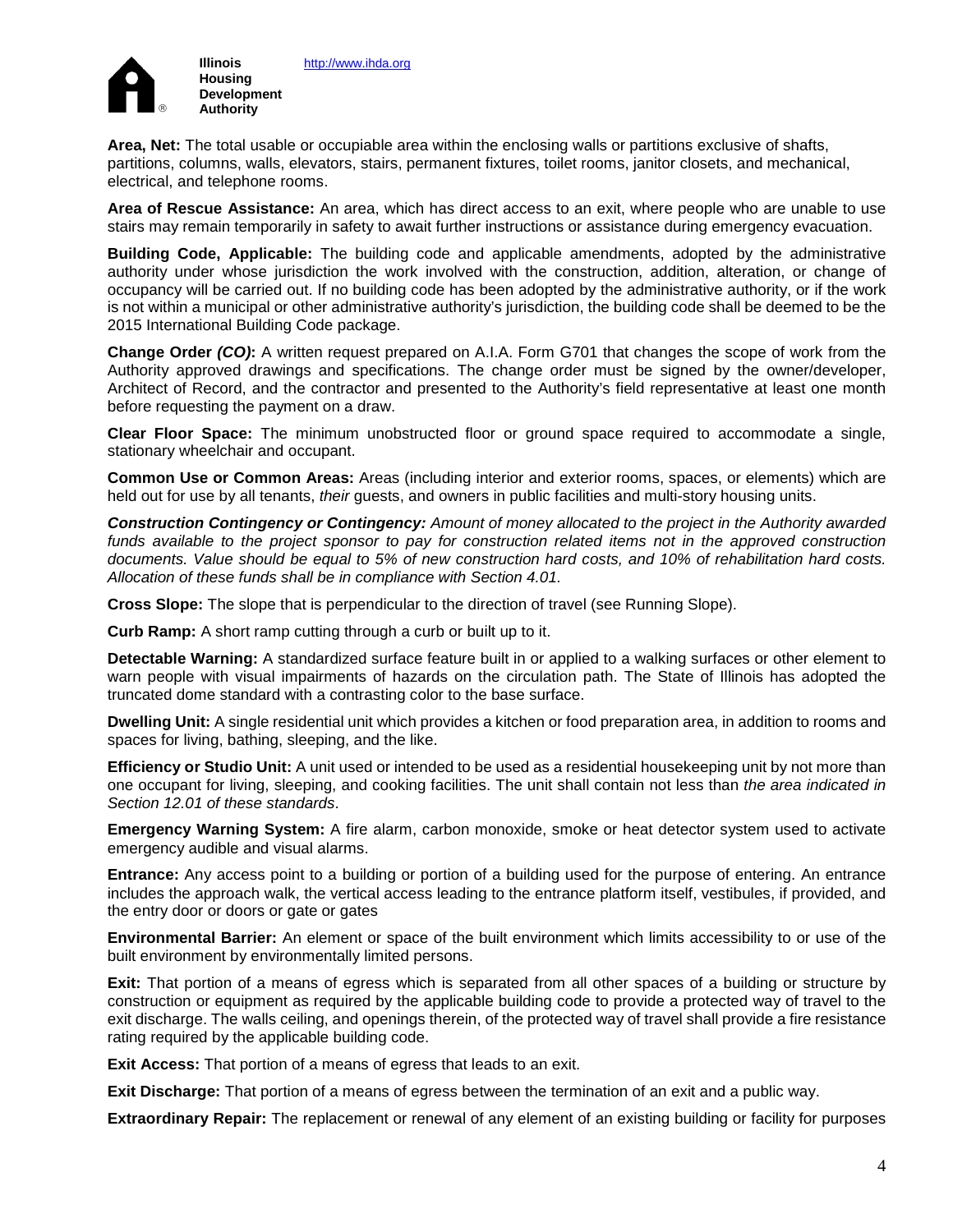

other than normal routine maintenance. It includes, but is not limited to: replacement of sidewalk and curb ramp, replacement of a door and frame, complete stair replacement and plumbing fixture replacement (see Alteration).

**Facility:** All or any portion of buildings, structures, site improvements, complexes, equipment, roads, walks, passageways, parking lots, or other real or personal property located on a site (see Public Facility).

**Floor:** Any level within a building that may be occupied by the public. Mezzanines and seating tiers are not included in the definition of "Floor" in the Illinois Accessibility Code.

**Functional Spaces:** The rooms or spaces in a building or facility that house the primary functions for which the building or facility is intended, and the secondary or supporting functions that relate to the support, maintenance or performance of the primary functions, including connective or ancillary space such as parking and storage. Unfinished or undeveloped space is included as a "Functional Space".

**General Contractor:** A general contractor (GC) is responsible for providing all of the material, labor, equipment and services necessary for the construction of a project. The GC is responsible for the day-to-day oversight of a construction site, management of vendors and trades and communication of information to involved parties throughout the course of construction.

**Governmental Unit:** The State or any political subdivision thereof, including but not limited to any county, town, township, city, village, municipality, municipal corporation, school district, park district, sanitary district, local housing uthority, public commission, public authority, the Authority or other special purpose district.

**Grade:** The elevation of the finished surface of the ground, paving, or sidewalk within the area between the building and an imaginary line five feet (5') from the building.

**Ground Floor:** Any occupiable floor less than one story above or below grade with direct access to grade. A building or facility always has at least one ground floor and may have more than one ground floor as where a splitlevel entrance has been provided or where a building is built into a hillside. A building where the first floor containing dwelling units is above grade that floor will be considered the ground floor. For example, a grade level or slightly below grade floor contains parking, laundry, building office, and storage is not considered a ground floor. The first floor in a building of this type containing dwelling units will be considered the ground floor

**Habitable Room:** A room within a residential occupancy and used or intended to be used for living, sleeping, eating or cooking purposes, as well as any room within a residential occupancy but does not include bathrooms, toilet rooms laundries, pantries, foyers, corridors, storage spaces, stairways or closets.

**Historic Building:** All buildings, parts of buildings, facilities or sites individually listed in or eligible for listing in the National Register of Historic Places, a "contributing" building or site in a National Register Historic District as determined by the Illinois *Department of Natural Resources* (I*DNR) State Historic Preservation Officer* or as determined by a "Certified Local Government" designated by the *IDNR*, a building or site designated as a historic or architectural landmark by a local Landmarks Commission or local Historic Preservation Commission, and buildings which undergo historic reconstruction.

**Historic Preservation:** The act or process of accurately preserving and/or recovering the form and details of a historic building and its setting as it appeared at a particular period of time by means of repair, stabilization, or restoration as defined herein. Historic Preservation also includes "Historic Reconstruction and Historic Restoration".

**Historic Reconstruction:** The act or process of reproducing by new construction the exact form and detail of an original building, structure, object, or part thereof as it appeared at a specific period of time. Historic Reconstruction only applies to reconstruction of buildings which are open to view by the public, are used to demonstrate historic or architectural values, and/or are used for purposes of display of a historic building type, design, and technique of construction or period setting.

**Historic Restoration:** The act or process of accurately recovering the form and details of a building or facility and its setting as it appeared at a particular period of time by means of the removal of later works or replacement of missing earlier work.

**Housing, Financed or Guaranteed by a Government Unit:** Any building, facility or portion thereof, excluding inpatient medical care facilities, which contains one or more dwelling units or sleeping accommodations, and which is owned by or on behalf of a governmental unit, or financed, in whole or in part, for either initial construction or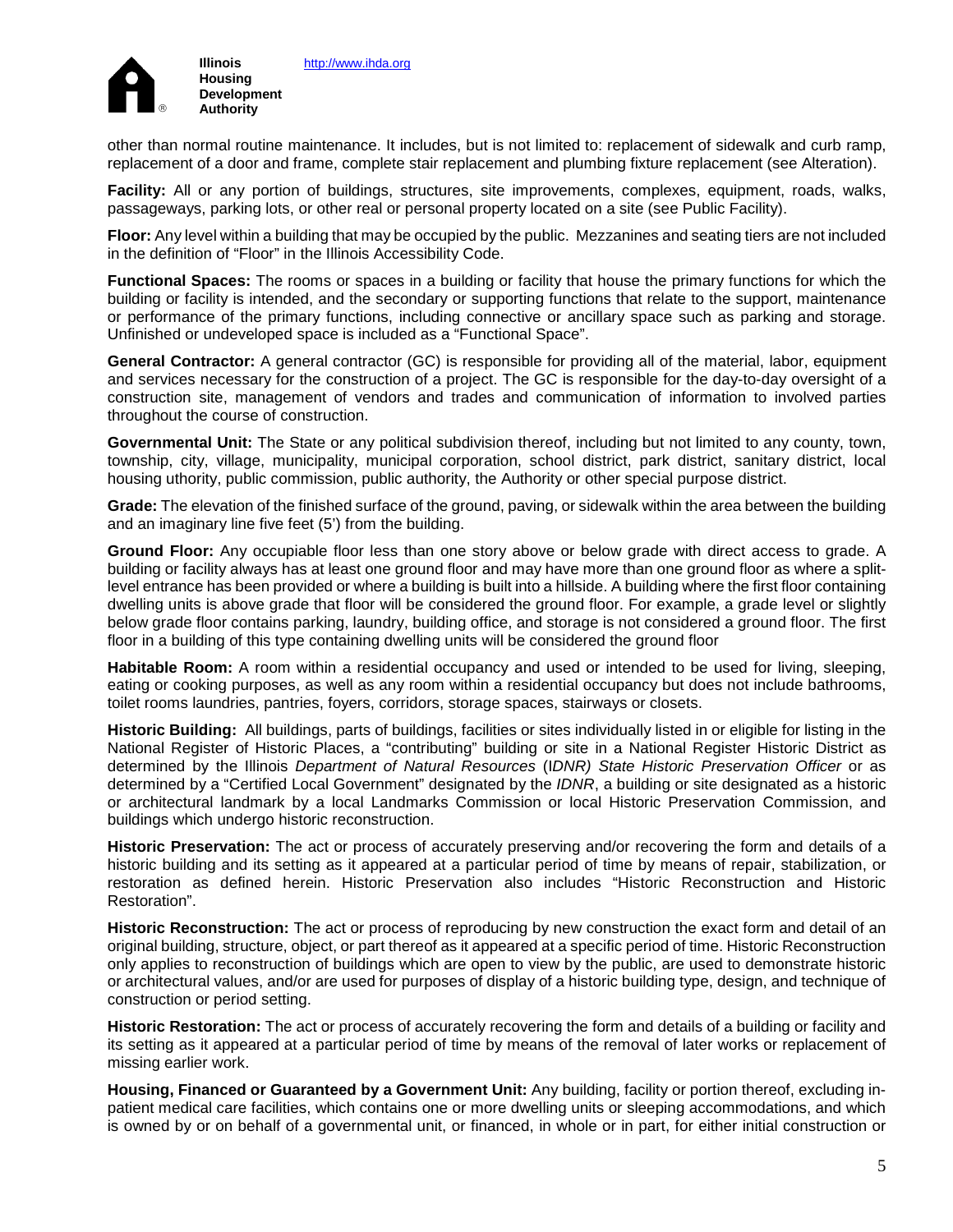

subsequent alteration, by a grant or loan made or guaranteed by a governmental unit. Such housing may include, but is not limited to, one family dwellings and multi-family dwellings, including multi-story apartment buildings, group homes, dormitories and housing for the elderly.

**Interior Redecoration:** Replacement of interior floor, wall, and ceiling decorative finishes (such as carpet, wall coverings, paint, and paneling), window treatments (such as drapery, blinds, and shades), interior space lighting, fixtures, furnishings, and furniture.

**Masonry Unit:** Brick, tile, stone, glass block or concrete block conforming to the requirements specified in Section 2103 of the *2015* International Building Code.

**Means of Egress:** A continuous and unobstructed path of travel from any point in a building or structure to a public way, consisting of three separate and distinct parts: the exit access, the exit, and the exit discharge. A means of egress comprises vertical and horizontal means of travel and includes intervening room spaces, doors, hallways, corridors, passageways, balconies, ramps, stairs, enclosures, lobbies, escalators, horizontal exits, courts and yards. (Section 3, EBA).

**Mezzanine:** Any intermediate occupiable and usable level placed above any floor of a building and limited to 33% of the net floor area of the floor over which it is placed. The net area of a mezzanine is included in the net area of the floor above which it is placed.

**Multi-Story Building:** Any building of any type two or more stories above the grade level containing any number of units.

**Multi-Story Housing Unit:** Any building of four or more stories containing ten or more dwelling units constructed to be held out for sale or lease by any person to the public. This category includes, but is not limited to, the following building types: apartment buildings, condominium apartment buildings, convents, housing for the elderly and monasteries.

**Other Alterations (Section 504):** If the project involves fewer than 15 units or the cost of alterations is less than 75% of the replacement cost of the completed facility and the recipient has not made 5% of its units in the development accessible to and usable by individuals with disabilities, then the requirements of 24 CFR 8.23(b) apply. Under this section, alterations to dwelling units shall, to the maximum extent feasible, be made readily accessible to and usable by individuals with disabilities. If alterations to single elements or spaces of a dwelling unit, when considered together, amount to an alteration of a dwelling unit, the entire unit shall be made accessible. Alteration of an entire unit is considered to be when at least all of the following individual elements are replaced:

- renovation of whole kitchens, or at least replacement of kitchen cabinets; and
- renovation of the bathroom, if at least bathtub or shower is replaced or added, or a toilet and flooring is replaced; and
- replacement of entrance door jambs.

When the entire unit is not being altered, 100% of the single elements being altered must be made accessible until 5% of the units in the development are accessible. However, HUD strongly encourages a recipient to make 5% of the units in a development readily accessible to and usable by individuals with mobility impairments, since that will avoid the necessity of making every element altered accessible, which often may result in having partially accessible units which may be of little or no value for persons with mobility impairments. It is also more likely that the cost of making 5% of the units accessible up front will be less than making each and every element altered accessible. Alterations must meet the applicable sections of the UFAS which govern alterations.

**Point of Arrival:** A location within the site where an accessible route must be provided. Acceptable locations shall include an accessible parking space, accessible passenger unloading/loading zone, public street or sidewalk, or each public transportation stop.

**Power-Assisted Door:** A door used for human passage, with a mechanism that helps to open the door, or relieves the opening resistance of the door, upon the activation of a switch or a continued force applied to the door itself.

**Principal or Primary Entrance:** An entrance intended to be used by the residents or users to enter or leave a building or facility. This shall include, but is not limited to, the main entrance.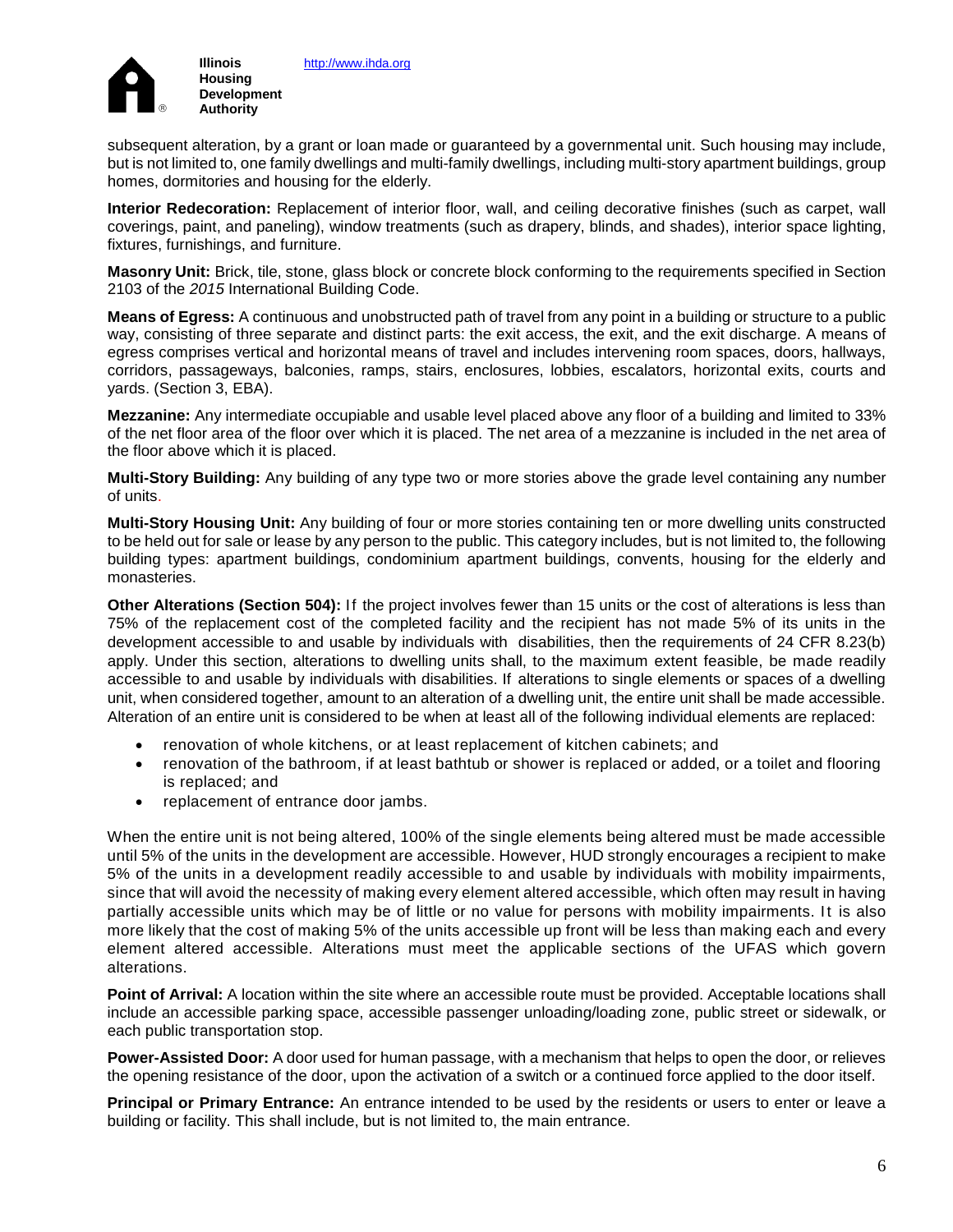

**Privately Owned Building:** Any building which is not publicly owned as defined herein.

**Project:** Any building, structure or site including the related improvements owned or financed in whole or in part by the Authority, or one in which the Authority has or will have an interest.

**Public:** Any group of people who are users of the building and employees of the building, excluding those people who are employed by the owner of a building for construction or alteration of a building.

**Public Facility:** Any building, structure, or site improvement which is: (i) owned by or on behalf of a governmental unit; leased, rented or used, in whole or in part, by a governmental unit: financed, in whole or in part, by a grant or a loan made or guaranteed by a governmental unit. (ii) used or held out for use or intended for use by the public or by employees for one or more of, but not limited to, the following: the purpose of gathering, recreation, transient lodging, education, employment, institutional care, or the purchase, rental, sale or acquisition of any goods, personal property or services; places of public display or collection; social service establishments; and stations used for specified public transportation.

**Public Use:** Interior and exterior rooms or spaces that are made available to the general public at a building or facility that is privately or publicly owned.

**Ramp:** A walking surface which has a running slope greater than 1:20 (5%) and a cross slope no greater than 1:50 (2%).

**Reproduction Cost:** The estimated cost of constructing a new building, structure, or site improvement of like size, design and materials at the site of the original building, structure, or site improvement, assuming such site is clear. The reproduction cost shall be determined by using the recognized standards of an authoritative technical organization (see Authoritative Technical Organization for examples of estimating guides).

**Running Slope:** The slope that is parallel to the direction of travel (see Cross Slope).

Service Entrance: An entrance intended primarily for delivery of goods or services. A service entrance may not be the principal entrance unless it is the only entrance to the building/facility.

**Single Room Occupancy Unit or SRO** A unit used or intended to be used as a residential housekeeping unit by not more than one occupant for living, sleeping, with or without cooking facilities. *See Section 12.01 for area requirements.*

**Storage, Bulk:** A clear volume space provided for storage of personal items such as luggage, boxes of seasonal items or any bulk items. The space may be located in the dwelling unit, in a separate room in the building, or in a separate building on the same site.

**Structural Change:** Changes to or rearrangement of the structural elements, plumbing fixture changes, or changes to or rearrangement of the plan configuration of walls and full height partitions.

**Structurally Impracticable:** Those rare circumstances when the unique characteristics of terrain prevent the incorporation of accessibility features in new construction.

**Substantial Alteration (Section 504):** Alterations are substantial if they are undertaken to a project that has 15 or more units and the cost of the alterations is 75% or more of the replacement cost of the completed facility. [See 24 CFR 8.23(a)]. The new construction provisions of 24 CFR 8.22 shall apply. Section 8.22 requires that a minimum of 5% of the dwelling units, or at least one unit, whichever is greater, shall be made accessible to persons with mobility disabilities and an additional 2% of the dwelling units, or at least one unit, whichever is greater, shall be made accessible to persons with hearing or visual disabilities.

**Technically Infeasible:** With respect to an alteration of a building or a facility, a change that has little likelihood of being accomplished because existing structural conditions would require removing or altering a load-bearing member, which is an essential part of the structural frame; or because other existing physical or site constraints prohibit modification or addition of elements, spaces or features which are in full and strict compliance with the minimum requirements for new construction and which are necessary to provide accessibility. (ADA Accessibility Guidelines 4.1.6)

**Toilet or Powder Rooms:** At a minimum, a room consisting of one water closet and one lavatory.

**Vehicular Way:** A route intended for vehicular traffic, such as a street, driveway or parking lot.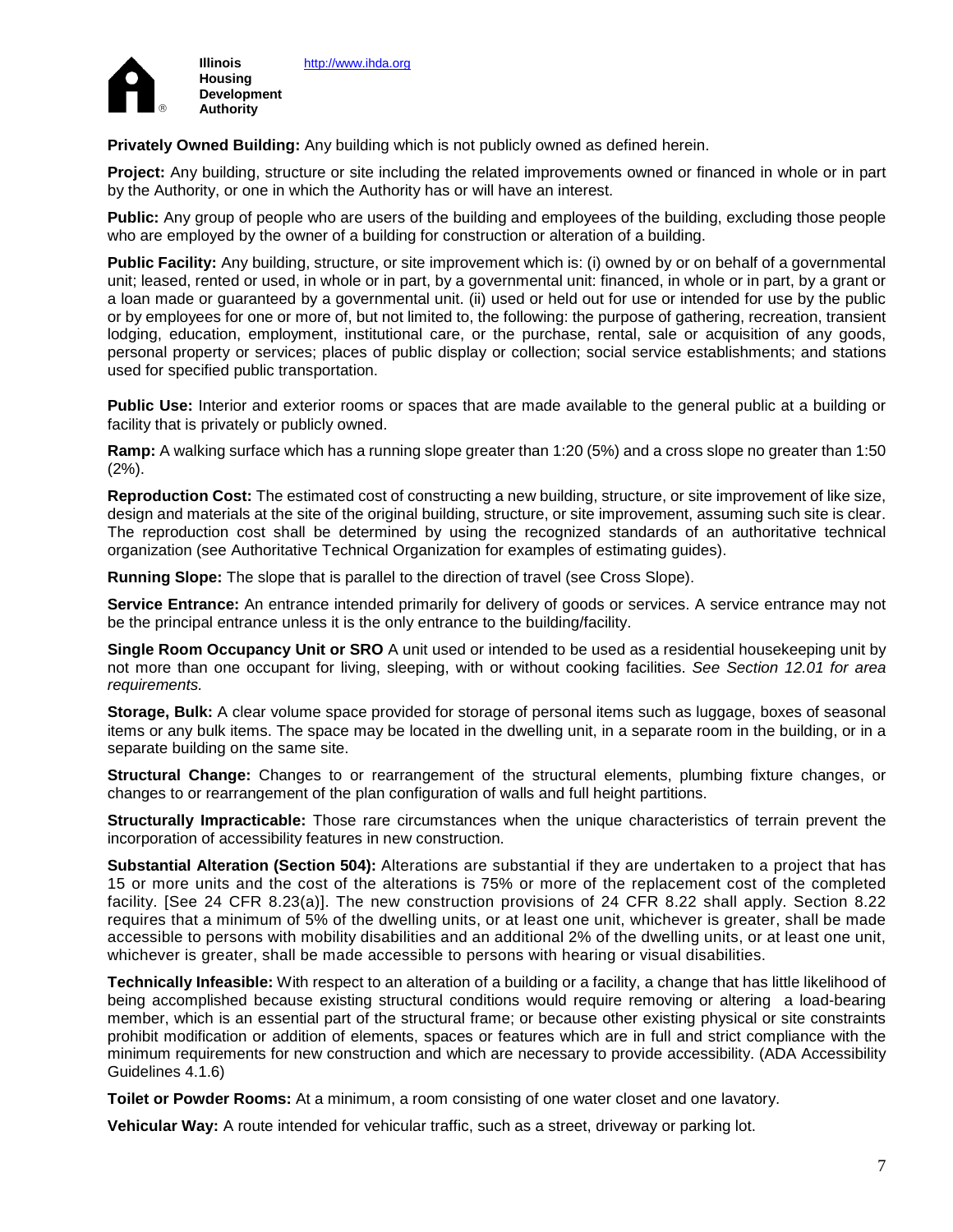

**Visitability:** The requirement that all single-family homes, townhouses, multi-story housing units, and multi-family apartment units provide accessible features that permit people with mobility impairments to visit (enter and stay, but not live in) a residence.

# **1) Fees and Costs**

*The Authority* reserves the right to utilize outside consultants or other professionals as it may deem appropriate, to conduct various aspects in conjunction with the Architecture and Construction Services functions related to the completion of the project. *The Authority* shall determine if some or all of these costs shall be funded by the borrower/developer.

Only fees and cost incurred relating to the financed project shall be permitted. *The Authority* will not pay for fees and costs relating to future phases of the project.

The Authority shall review the architectural and general contracting fees associated with the development to insure they are proper, fair and reasonable. The Authority has evaluated the fees from past Authority financed projects. These fees were based on the percentage of the construction costs (site work, general requirements, general contractor's overhead and profit, construction permits and fees). As such, the architectural and general contractor fees listed below reflect the maximum percentage the Authority will accept as a reasonable fee for services. Higher percentages for the architectural fees are acceptable but the owner/developer will be responsible to pay the difference between the higher percentage and the percentage in the table below. The fees shall include the following:

### **Architectural**

- **1.00** The "Architect of Record" shall be same individual who created the plans and specifications. Any on-site architectural *observation* shall be conducted by the "Architect of Record". The Architect is responsible for certifying that all the work requested for payment*, at a minimum of one site visit per pay application,* is accurate and has been completed.
- **1.01** Preparation of plans and specifications including consultations, estimates, and professional engineering services typically associated with the architectural portion of the plans, including structural design and Landscape Architecture. Architectural fees shall not include any work or contractual obligations of other professional services such as: surveys, soil borings, Civil Engineering and third party consultant reports.
- **1.02** General administration, reimbursables as per the Contract between Architect and Sponsor and overall *observation* of construction.
- **1.03** Approving payment vouchers to the contractor.
- **1.04** Approval and acceptance of completed construction.
- **1.05** The "Architect of Record" **will not** be permitted to act as the general contractor without the written approval of the Authority. If the "Architect of Record" sub-contracts any portion of his work, excluding professional engineering services, the difference between the architect's contract fee and the sub-contractors' fee will cause a reduction in the Developers' Fee.
- **1.06** Any project utilizing an Architect's "Self-Certification" permit review *or Certified Revisions* may be subject to design and construction costs after the design documents have been completed and approved by the Authority. *Any related changes in cost as a result of code related requirements submitted for Authority review will be deemed as an error and omission, and will be handled as described in Section 4 of these standards.*

Architectural Fee*, in combination with building engineering fees for structural, mechanical, electrical and fire protections systems as well as Landscape Architecture fees* in excess of the *Authority* limits listed below cannot be kept in basis and may be paid from a non-*Authority* source.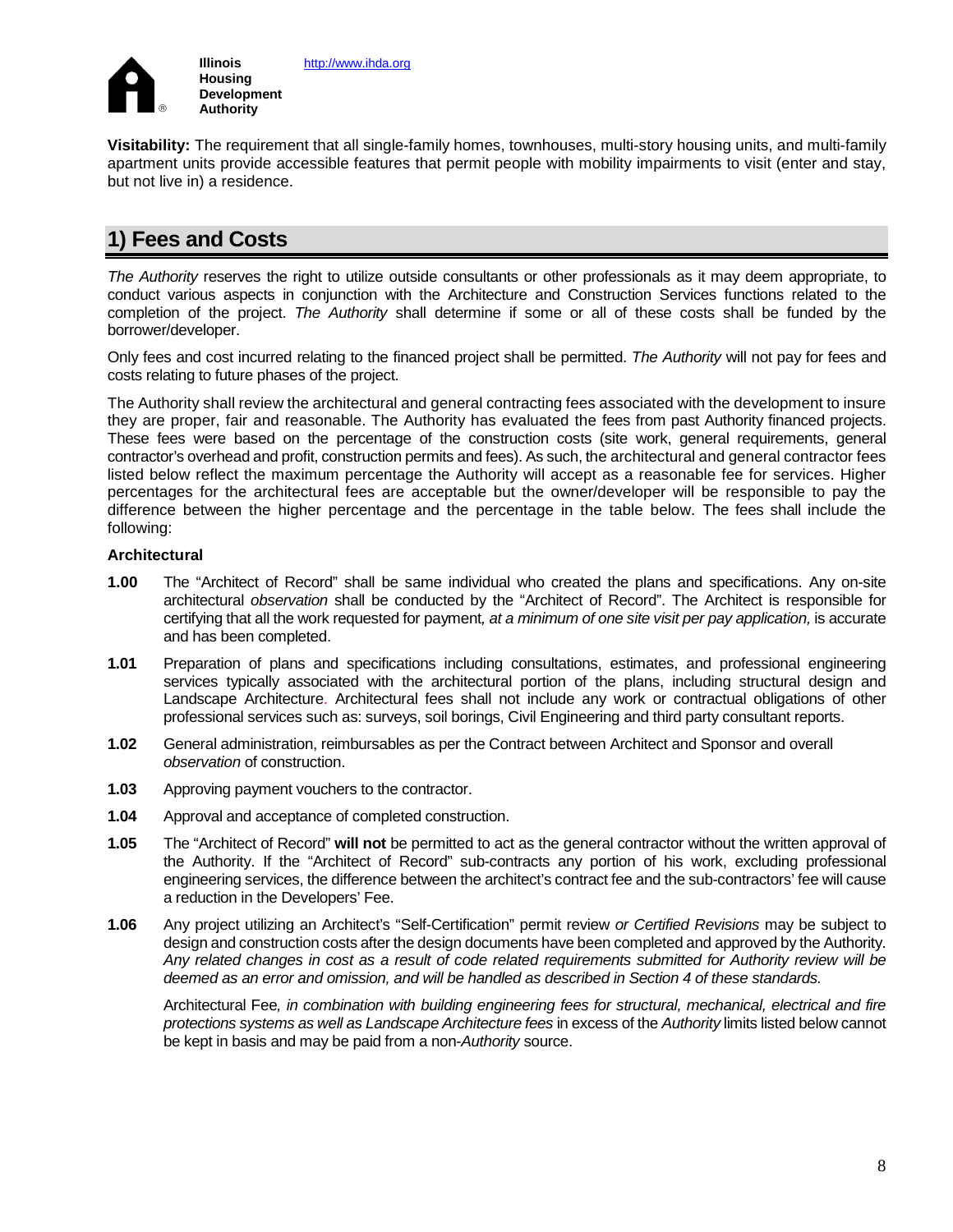

*1.07 Architectural and Civil Engineering fees in excess of the Authority limits listed below cannot be kept in basis, and may be paid from a non-Authority source.*

| <b>Total Construction Costs</b> | % Architect Fee (New<br><b>Construction</b> ) | % Architect Fee<br>(Renovation) |
|---------------------------------|-----------------------------------------------|---------------------------------|
| 0-1,000,000                     | 72                                            | 8.4                             |
| 1,000,001-5,000,000             | 6.2                                           | 7.3                             |
| 5,000,001-10,000,000            | 4.8                                           | 6.7                             |
| 10,000,001-15,000,000           | 4.1                                           | 5.9                             |
| 15,000,001-25,000,000           | 3.4                                           | 5.1                             |
| Over 25,000,000                 | 2.8                                           |                                 |

### *AUTHORITY ARCHITECTURAL FEE LIMITS:*

### *AUTHORITY CIVIL ENGINEERING FEE LIMITS:*

| <b>Set Aside</b> | \$/Gross Site Area |
|------------------|--------------------|
| Non-Metro        | \$0.35             |
| Rural            | \$0.35             |
| Chicago Metro    | \$1.00             |
| City of Chicago  | \$2.50             |

### **General Contractor**

The General Contractor (GC) needs to obtain Authority approval prior to the commencement of any work. The Authority shall evaluate the GC's past performance in addition to the requirements as indicated on the General Contractor Certification (Addendum #1). The Authority reserves the right to deny a project's funding where a proposed contractor does not meet the standards established in this certification, or if the contractor's past history with the authority does not meet a high quality standard of construction expected to be provided for all projects. The Authority shall review the Contract for Construction with the owner. All Contracts for General Construction must be a Stipulated Sum or Lump Sum contract. No project shall be completed with a Guaranteed Maximum Price or a Cost Plus style contract. The final sum contract must be agreed upon with the owner prior to Authority review and be in accordance with the approved project budget. Work started prior to Authority approval may put the proposed funding at risk. The Authority shall not be responsible for payment or compensation to the contractor if funding is lost because of unauthorized activity.

- **1.08** The general contractor is allowed "Profit" in the amount of 6%, "Overhead" in the amount of 2% and "General Conditions" (a.k.a. general requirements) in the amount of 6%, all of which are maximum amounts calculated from the hard construction costs. *The percentage of each, Profit/Overhead/General Conditions as indicated in the CSS at Initial Closing, shall remain constant throughout the project including any change orders. General Conditions, Overhead and Profit shall be paid out equal to the completion of construction percentage as identified in the pay application. Related mobilization charges shall be evaluated on an as needed basis.*
- *1.09* **Profit** is defined as the proceeds of transaction minus the cost, including intangibles such as contract incentives*.* Individual mark-up is not allowed on GC supplied materials or the total "Profit" line item on the Contractors Sworn Statement will be reduced accordingly. If this is insufficient, then deductions will be made to the General Conditions and/or Overhead lines.

**Overhead** being the expenses necessary to conduct a business. Cost shall also include those specific to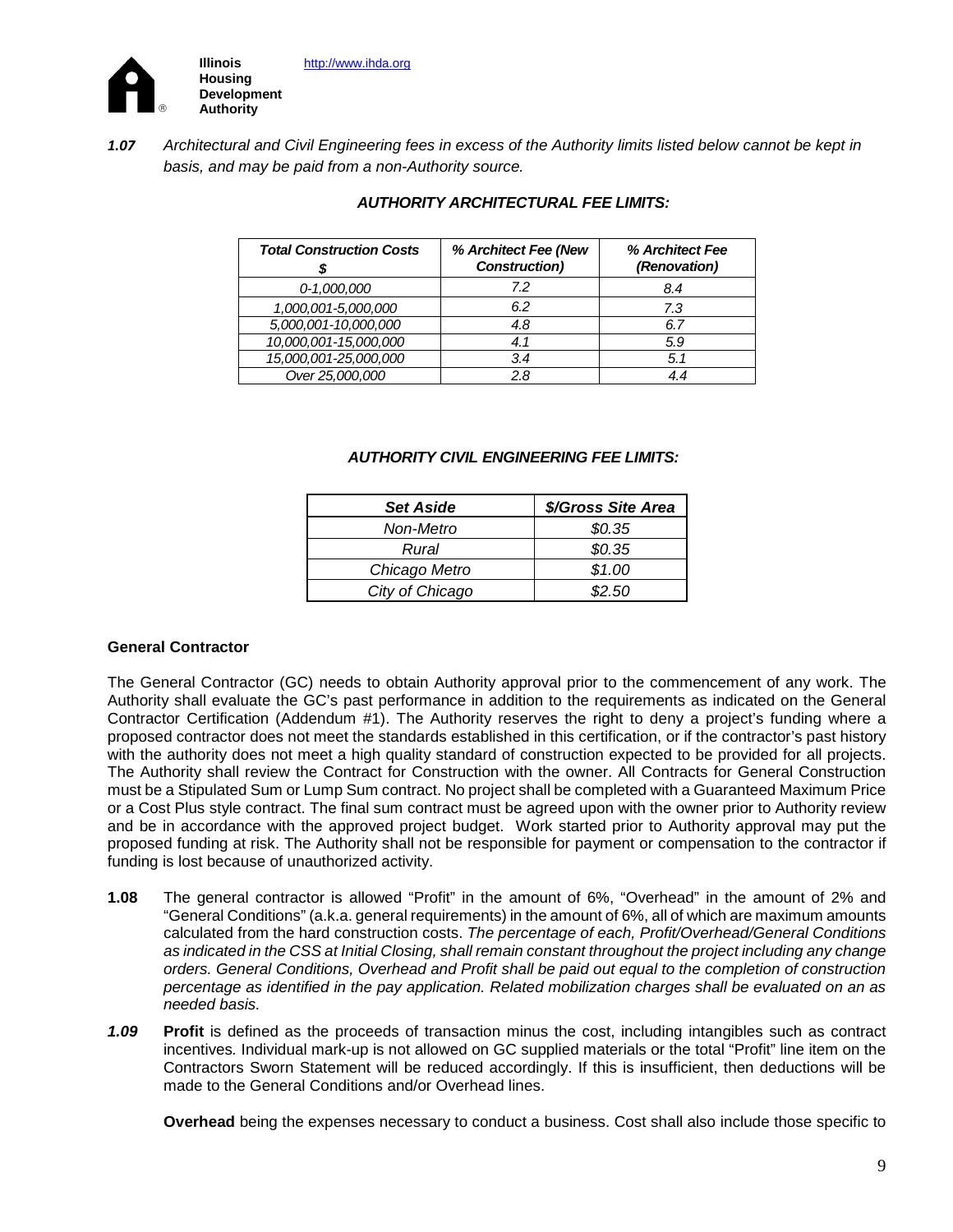

the project and include transportation, travel expenses, temporary housing etc. In the event there is an identity of interest between the owner/developer and general contractor, the following will apply: (a) the developer fee will be reduced 2% through the Authority's underwriting process (via the Authority's Multifamily Application), or (b) the general contractor's 2% overhead shall be eliminated**.** Limited partnerships, joint ventures and other types of associations between the owners and the general contractor shall be subject to the Authority's limitations on Overhead.

**General Conditions** are the functions needed to complete the construction phase and shall include the following costs: project *manager* and superintendent, *draw related paperwork, layout*, surveys, plans/printing, material testing, communications, mobilization, temporary heat and utilities, portable toilets, temporary fencing, OSHA protection, field office, hoisting equipment, security*,* small tools, disposal, construction photography, cost certifications, audits, mock-ups, *daily construction site cleaning*, final clean, general labor, etc., essentially including, but not limited to, items identified within Construction Specifications Institute (CSI) Master Format Divisions 0 and 1 within the project manual (when provided). As the GC is responsible for these functions any subcontracting of these out to lower tier subcontractors will be evaluated against the stated limit, and may reduce the amount of the GC's General Conditions percentage a GC can collect accordingly. *All General Conditions items listed above must be kept within the allowable percentages and the Authority prefers not to have individual GC related items broken out as separate trade lines on the CSS. If individual items are isolated, the GC line item must be reduced by the individual line value so the sum of the GCs listed and individual line items do not exceed the allowable 6%. Values for these items, if identified by the Authority, are in excess of the allowable percentage, the individual line item values shall be removed from the budget. Redistribution of these values through the remaining trades after being removed from the contract is prohibited*.

Financing, holding charges or other types of construction related interest shall be included in the Overhead or General Conditions calculation.

Payment for any shop drawings will be limited to 5% of the total cost for that line item. *In addition, The Authority may authorize payment to begin ordering elevators for the project, up to 35% of the elevator contract amount, including installation. All requests for deposit payments must be substantiated by an invoice issued by the supplier or subcontractor requesting the deposit and included with the draw in which the request is made. Invoices are not required for all other shop drawing requests.*

The construction budget shall include any costs resulting from scheduling delays or seasonal constraints such as winter conditions, water extraction from recent rains, etc. These items are not considered *unforeseen, and will be determined to be an error and omission when presented to the Authority for CO Determination as defined in Section 4*.

When a contractor is acting in the capacity of a "GC" they shall provide all the functions typically associated with the position. The GC is responsible for the overall construction management aspects and tasks involved from the Project's start-up through final completion. Functions include (but are not limited to): scheduling, coordination of the trades, supervision, safety, program compliance, monitoring, and all other means and methods required to complete the construction of the project*.* As such, the Authority will not allow for a "Straw" GC or a firm which reaps the benefits and fees associated with the GC title but in reality subcontracts these functions to another GC or separately contracted individual to perform these duties in place of a primary employee of the GC. Subsequently the GC is expected to be on the site during construction and at least daily, and maintain a daily log documenting the progress of the work to be available for review upon Authority request. Similarly any side agreements to the contrary or kickbacks will result in forfeiture of any future work with the Authority.

**Construction Performance Bonds and/or a Letters of Credit**. The Authority will require either: (a) Payment and Performance Bond by a company approved by the Authority equal to one hundred (100%) percent of the cost of construction of the development or (b) Unconditional, irrevocable commercial letter of credit, issued by a financial institution approved by the Authority, in an amount equal to twenty-five (25%) of the cost of construction of the development. This is not required for projects receiving LIHTC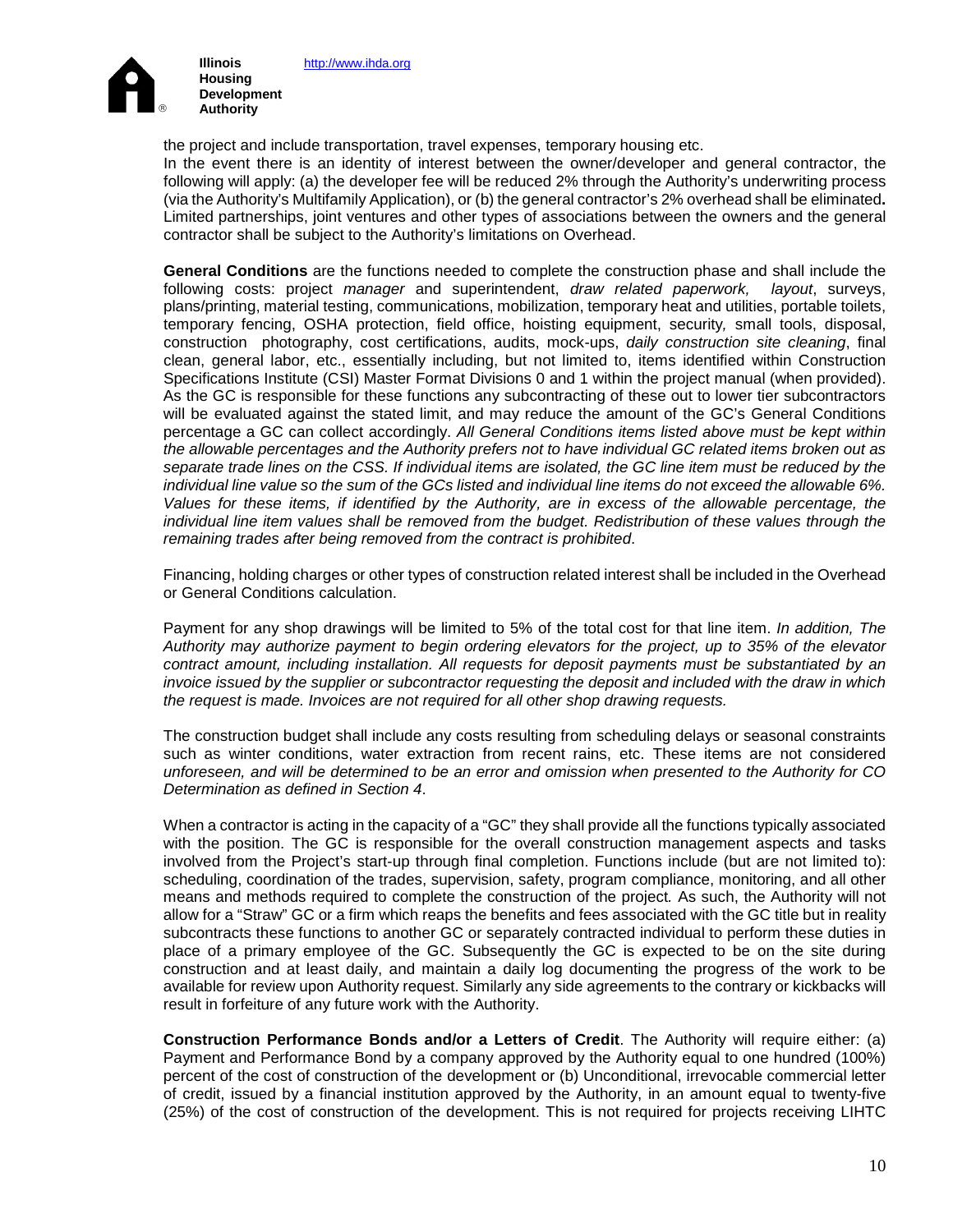

financing only or seeking bond only financing with 4% Tax Credits. If a project is seeking additional financing in combination with these sources, the bond must be provided as described above*.* 

*1.10* **All Construction Related Costs** required to complete the project shall be determined *by receiving bids from all trades identified in the construction tab of the application* prior to the project obtaining *Initial Closing by the Authority*. *Allowances are not allowed for biddable and definable portions of the project except where discussed and approved by the Authority's Architectural staff prior to Initial Closing. Any allowances identified in the bid shall be indicated as such, and definition of how the allowance was created shall be provided to the Authority for consideration. Any increases to the allowance via change order shall be deemed as an error when presented to the Authority for CO Determination as defined in Section 4.* The construction budget needs to be complete including all value engineering, permit review requirements, proper wages, etc*.* Any deletion of Authority required work items (as indicated the Authority's Architectural and Construction Standards, QAP requirements, etc.) from the scope due to costs will not be approved, *and any CO requests to reimburse the contractor for installing items related to these standards will be deemed as error when presented to the Authority for CO Determination as defined in Section 4.* 

In all instances where any contract agreement results in cost savings at the completion of the Project, the disposition of any savings shall be in the sole discretion of *the Authority*.

*The General Contractor shall reduce of the 6% overhead percentage listed above for any self-performed*  work. The reduction shall equal to the 2% of the trade cost identified as being self performed. All self*performed work anticipated for the project must be identified on the originally submitted CSS for review prior to Initial Closing.* 

Material suppliers for construction related products shall be identified on the contractors sworn *statement*  accordingly. Draws for materials and/or furniture, fixtures and equipment (FF&E) can only occur when they have been properly installed and inspected by *the Authority's* Field Construction Representative*.*

### *1.11* **Furniture, Fixtures and Equipment (FF&E)**

Furniture, Fixtures and Equipment expenses are eligible for reimbursement. However they must be for qualified items which mirror the FF&E designation.

#### **Furniture**

Items which are generally used by the residents, guests and staff for living and operating the project. Examples include beds, desks, chairs, couches, office file cabinets, etc.

#### Fixtures

Items which were once personal property but due to permanent attachment is now considered as being part of the real estate. Examples include window blinds, built-in cabinetry, etc.

#### Equipment

Items having a contributory association with the operation of the project. Equipment is usually considered personal property as it's not readily attached to the real estate. Examples include computers, laundry equipment, appliances, snow blowers, etc.

Supplies are considered general purpose items and not eligible for reimbursement from the FF&E budget. Examples of supplies are hand and power tools, mops, cleaning solutions, trash cans, garden utensils, portable sports equipment, computer ink and paper, etc. Hand held tools including power tools or other related items that could be removed from the designated shop or location are supplies.

None of the aforementioned items represents a complete list and payment of these items will be at the Authority's discretion. These items shall be in new condition or if refurbished will require Authority approval.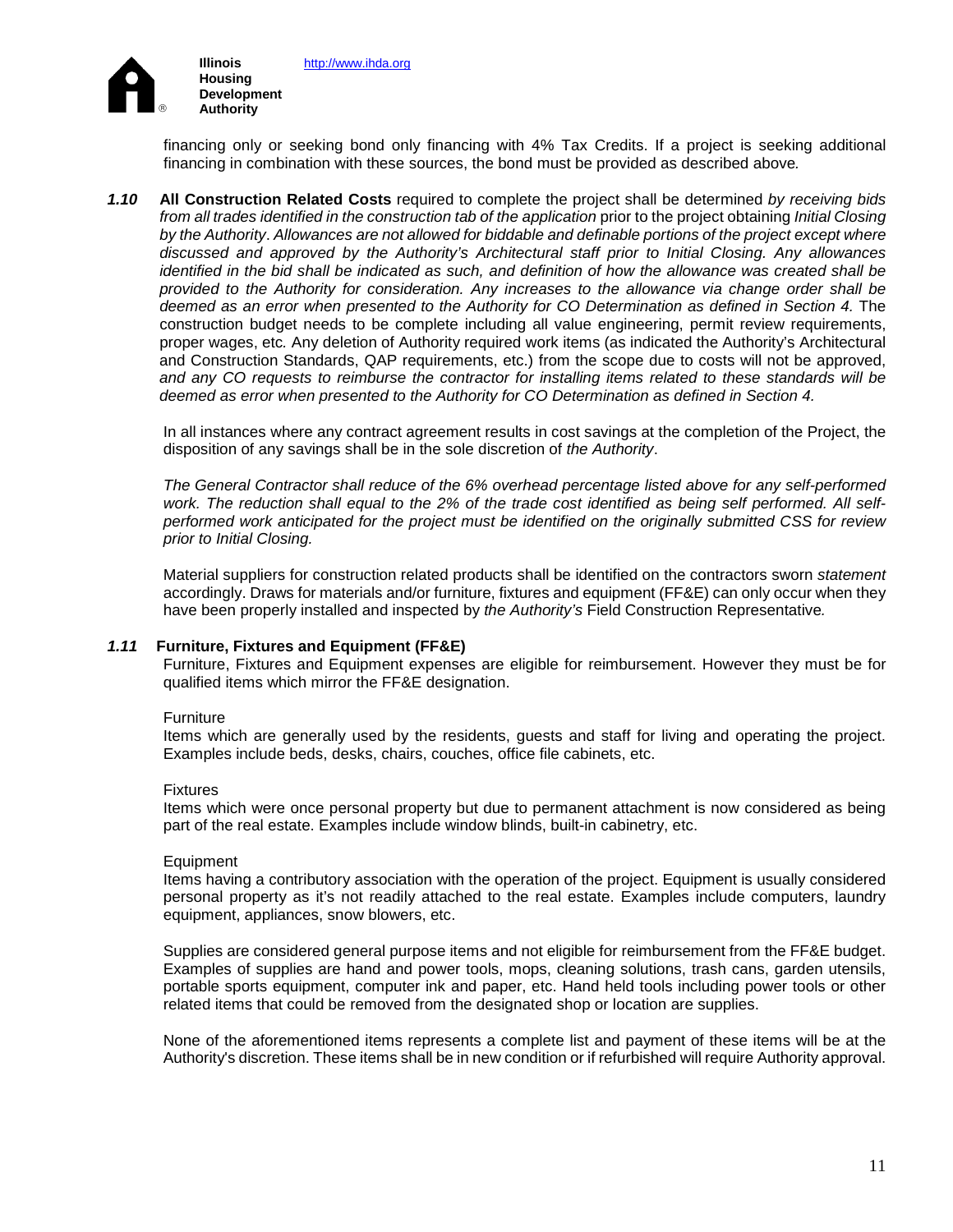

### *1.12* **Subcontractor Bid Submittals**

When making application to the Authority the GC shall provide bids from the proposed subcontractors to substantiate the total construction contract. These bids shall be required from all the major trades (Mechanical, Plumbing, Electrical, Carpentry, Excavation, Concrete, Roofing, Fire Suppression, etc.) and reconcile with the respective line items in the Contractors Sworn Statement.

# **2) Codes and Regulations**

The project shall comply with applicable zoning ordinances (including variances or amendments), these Standards and building codes. The project shall obtain all necessary building permits and required inspections to obtain a certificate of occupancy for conversion/new construction, or a final approval for rehabilitation/renovation projects. All jurisdictions in the state of Illinois shall comply with the 2015 International Energy Conservation Code with state amendments.

If there is a conflict between the requirements of the applicable codes and/or these Standards, the most stringent requirement will prevail. If there are any questions regarding the codes, the owner/developer or *the Architect of Record* shall consult with Authority Architectural Services staff to determine whether the proposed development would be subject to such requirements. During the construction process, owners/developers and/or architects will be asked to certify compliance with applicable regulations. The Authority or its representatives will check for compliance with standards set forth by federal, state and local regulations.

The following codes and regulations shall be used in preparation of the drawings and specifications:

- *2.00* The **Standards** applies to all buildings owned or financed in whole or in part by the Authority*.*
- **2.01 Local Building Codes:** In areas where there is no local governing building code, the requirements indicated in the **201***5* **International Code Package** will apply. IRC Section R313 is deleted.
- **2.02** The **Americans with Disabilities Act** applies to the common areas open for public use, such as a property management or rental office and community room areas including the kitchen.
- **2.03 Federal Fair Housing Act** applies to all **new** multi-family housing consisting of four or more dwelling units per building built for first occupancy after March 13, 1991.

The Architect of Record will be required to survey the entire project and certify compliance with the Federal Fair Housing Act for those buildings built for first occupancy after March 13, 1991 and buildings where the last building permit or renewal thereof was issued after June 15, 1990 before any new addition or alteration to those buildings will be approved by the Authority

**2.04 Illinois Accessibility Code (current edition)** applies to all "public facilities" and "multi-story housing units" as defined and governed by the Environmental Barriers Act (EBA) and located, in whole or in part, within the legal geographic boundaries of the State of Illinois, unless specifically exempted. This Code is applicable when work involving new construction of projects containing five or more units, alterations, additions, historic preservation, restoration, or reconstruction in whole or in part begins after the effective date of this Code.

The Illinois Accessibility Code together with the Environmental Barriers Act and the standards incorporated by reference identified in Section 400.120 has the force of a building code and as such is law in the State of Illinois.

- *2.05* The **ICC/ANSI A117.1-Latest Version** applies to projects seeking Tax Credits, either through tax-exempt bonds (4% Tax Credits) or through the competitive round (9% Tax Credits).
- **2.06 Section 504 of the Rehabilitation Act of 1973 (29 U.S.C 794)** applies to recipients of federal financial assistance.
- **2.07 Illinois State Plumbing Code (current edition)**
- **2.08 National Electrical Code (current edition)**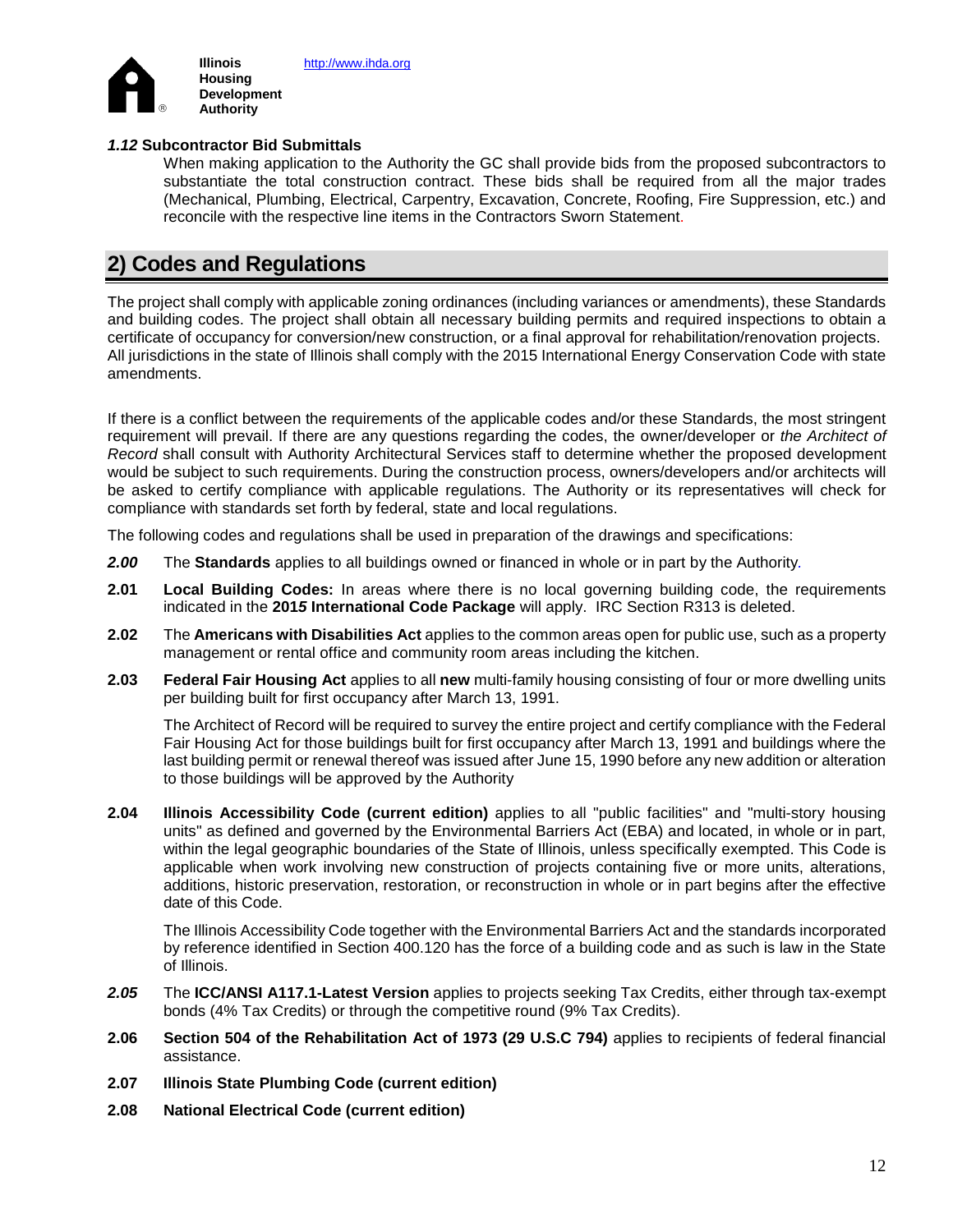

- **2.09 2015 International Energy Conservation Code** with state amendments is mandatory in all jurisdictions in the state of Illinois
- **2.***10* **Minimum Property Standards for Housing (MPS) U.S. Department of Housing and Urban Development (HUD)**
- **2.11 24 CFR Parts 3280 of the Manufactured Home Construction and Safety Standards**
- **2.12 Title 89 Illinois Administrative Code, Subpart B: Supportive Living Facilities**
- **2.13 Lead Based Paint Hazards:** The Project shall comply with the applicable lead based paint regulations as outlined in the Authority's Lead Based Paint Compliance Guide which can be found at: [http://www.ihda.org/developer/architectureConstructionServices.htm.](http://www.ihda.org/developer/architectureConstructionServices.htm) All federally-assisted projects having units constructed before 1978 must comply with Title X of the Housing and Community Redevelopment Act of 1992 regulations found in 24 CFR Part 35 and the Illinois Lead Poisoning Prevention Code, 77 IL. Admin. Code 845. In addition, all properties and/or units must comply with the Environmental Protection Agency, final rule developed under the Toxic Substances and Control Act specifically 40 CFR Part 745, as it relates to the Lead Renovation, Repair, and Painting Program.
- **2.14 Asbestos Containing Materials:** All federally-assisted projects must comply with EPA 40 CFR 61.145 and all other HUD, EPA, IEPA and Illinois Department of Public Health (IDPH) regulations.
- **2.15 Radon:** All projects must comply with the Illinois Emergency Management Agency Radon program and the EPA's radon guidelines. When radon mitigation is *either recommended or* required, at a minimum, a passive-future active system shall be installed. For further information, visit: <http://radon.illinois.gov/> and <http://www.epa.gov/radon/index.html>
- **2.16 Mold considerations:** Fact Sheets from IDPH: http://www.idph.state.il.us//envhealth/factsheets/mold.htm http://www.idph.state.il.us//envhealth/factsheets/moisture.htm EPA Mold Site: http://www.epa.gov/mold/
- **2.17** Illinois State Prevailing Wages or Federal Davis-Bacon Prevailing Wage requirements will be *mandated* on *Authority* financed projects having construction related activities. Section 3 will apply were required. See links below to respective guidelines and websites.
	- *Authority* **Davis Bacon Compliance Guide**

http://www.ihda.org/developer/architectureConstructionServices.htm

• **Illinois Prevailing Wage Website**

http://www.state.il.us/agency/idol/RATES/RATES.HTM

• **Section 3 Plan and Compliance Guide**

<http://www.ihda.org/developer/architectureConstructionServices.htm>

## **CONSTRUCTION PHASE**

# **3) Pre-Closing and Preconstruction Meetings**

3.01 The Authority will convene two meetings prior to the construction start*.* It is expected the sponsor and general contractor will be present in the Pre-closing meeting*.* The sponsor, their Architect, the General Contractor and all subcontractors must attend the Preconstruction meeting. In addition, the sponsor's and GC's representative responsible for completing and forwarding the various documents should be present at the preconstruction meeting as well*.*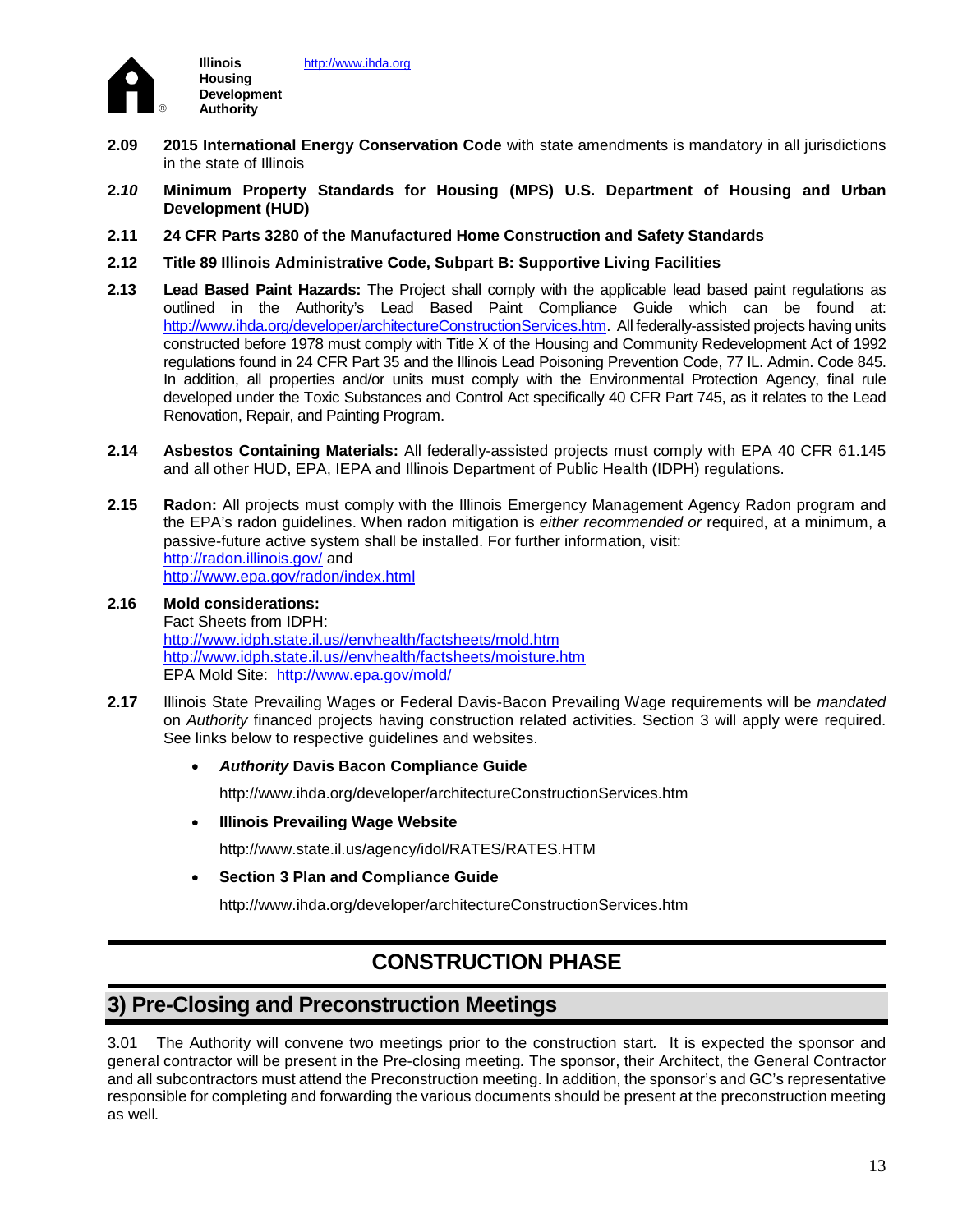[http://www.ihda.org](http://www.ihda.org/)



**Illinois Housing Development Authority**

- 3.02 The following items will be reviewed at these meeting*s*:
	- Payout Procedures for both sponsor and GC.
		- o *The Authority will allow advanced payments for on-site stored materials custom fabricated solely for installation for the funded project. The GC must identify these materials they expect to make early payment requests for prior to Initial Closing for Authority review. Each item shall be included as a special endorsement on the GC's Builder's Risk Insurance policy. Common materials such as gypsum board, plumbing piping, lumber, steel studs, hardware, off-the-shelf items, etc. are not considered custom materials and will only be approved for payment after installation. Proper invoices indicating the quantity of the material stored on site must be provided at the time of the payment request in order to allow the field representative to verify the quantity matches the request.*
		- o *The Authority will not allow for early payment of materials stored off-site without approval from the Construction Services Staff prior to Initial Closing. Any material granted advanced payment are subject to the following additional requirements:* 
			- *Evidence that the Stored Materials are in the care, custody and control of the Owner, or the Owner's General Contractor on behalf of and under the direction of the Owner;*
			- *Allow the Authority's field representative to confirm the Stored Materials are stored and cared for in a safe and secure location;*
			- *Endorsement of other applicable amendment to the builders risk insurance policy for the Development insuring for the theft and damage to materials on site, installed, at a temporary location and/or transit;*
			- *The Guarantors shall guaranty to the Authority payment for replacement of stored materials in the event of theft or damage*

*The Authority will deny any request where the owner and general contractor does not agree to these terms at the time of the request. All fees associated with these requirements must be included in the development cost of the project, and if a change order is received to pay for expenses related to them will be deemed as an error and omission once the CO is reviewed. Proper invoices indicating the quantity of the material stored must be provided at the time of the payment request in order to allow the field representative to verify the quantity matches the request.*

- o *Furniture, fixtures and equipment (FF&E) will not be paid for until installed and observed to be in place by the Authority's Construction Field Representative, and does not qualify for the advance deposit payment policy listed above.*
- o **Retention reduction;** 10% retention must be retained up to 95% completion, then *may be*  reduced to 5% if *the bulding is* occupiable, has a C of O, *a completed AIA form* G704, *Authority's* Permission to Occupy, *Authority's* Completion Certificate and *the Authority's* Field Representative approval. *Retention shall apply to all trade labor and material costs, General Conditions, Overhead and Profit and all change orders, but does not apply to insurance, bonds and permits*. For single family and scattered site projects only, *The Authority* will allow retention reduction based upon individual site completion as identified on an individual Contractors Sworn Statement for each individual site. Retention shall be reduced from 10% to 5% for the individual site after it has achieved an individual C of O, and completed *the Authority's* Permission to Occupy, *Authority* Completion Certificate and *the Authority's* Field Representative's approval for that particular property/site.
- $\circ$  The GC will submit a Contractors Sworn Statement (as approved by the Authority). In addition, the GC and all subcontractors must submit G702's and G703's. All documents must be submitted to the Authority's Field Representative at least five days prior to the draw inspection*.*
- Wage Guidelines (Davis Bacon or Illinois Prevailing Wage whichever is applicable).
- Section 3 Hiring Guidelines, if applicable.
- Change Order Process
- Lead Based Paint and Asbestos Containing Material Regulations, if applicable.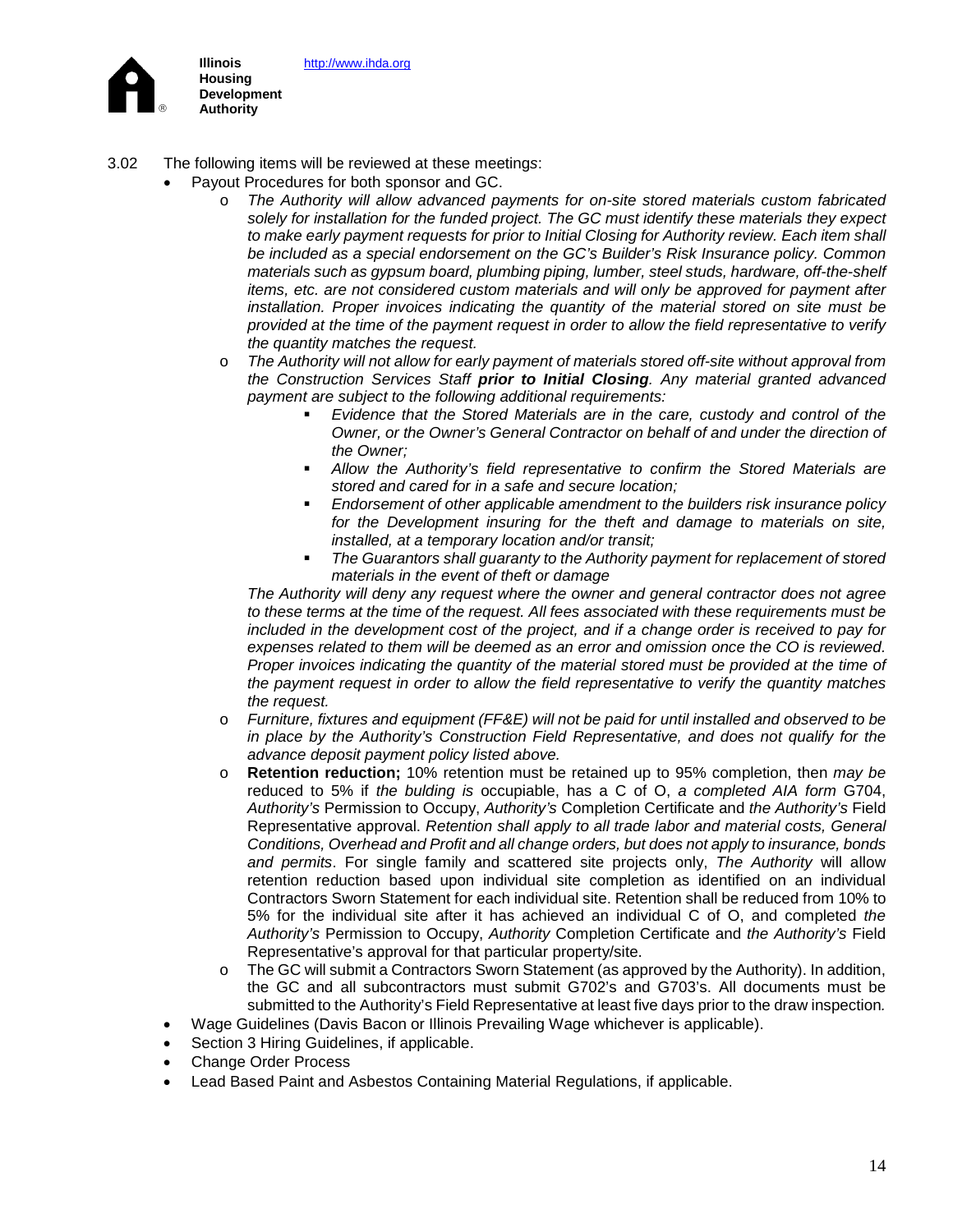

**Illinois Housing Development Authority**

### *3.03 Contract Exclusions and Value Engineering*

- *The project team must address the potential for additional General Contractor exclusions or value engineering on the project during the plan review process and prior to the pre-closing meeting.*
- *The Authority shall receive a list of all such items including stated values for each item removed from the reviewed documents.*
- *Exclusions or value engineering items deemed acceptable to the Authority must be fully coordinated with the final set of construction documents received by the Authority prior to issuance of the plan review approval.*
- *The final contract lump sum value, at Initial Closing of the project, must reflect inclusion of these items. Excluded items may return to the project scope after construction has started as project betterments, but only for the value equal to the credit received at the time of removal from the project prior to Initial Closing.*

### *3.04 Payout Procedures*

• All parties must comply with the Authority's current policies and procedures for processing draw requests*.* 

## *4) Change Orders and Contingency Funds*

*A Change Order (CO) can originate from the project Sponsor, Architect or General Contractor. When a Sponsor receives or creates a request for a CO, they shall direct their Architect and GC to certify the requested items are not already included in the approved plans, specifications or various contract documents. The Authority will review the CO following the procedure outlined below.*

*The Sponsor will submit the following complete Change Order Packet (CO Packet) to the Field Representative:*

- *An unexecuted copy of the AIA G701 Change Order form*
- *A letter from the Architect clearly explaining the reasons for the CO*
- *Any other documents to justify the change, including the GC's documentation of before and after conditions, with photos, if applicable*
- *Any other documents to support the value of the change*

*The Construction Field Representative will:*

- *Verify the pre-existing condition*
- *Review the proposed change to the scope of work*
- *Forward the CO Packet to the Authority's Architectural Staff for review*

*The Architectural Staff will:*

- *Review the CO Packet to make a Change Order Determination (CO Determination) as to whether the change is either:*
	- o *an unforeseen condition, or*
	- o *a project betterment, or*
	- o *an error or omission*
- *The Architecture Staff will inform the Construction Field Representative of the CO Determination, who will then notify the Sponsor.*
- *It is estimated the Architectural Staff will return a CO Determination 15 days from when a completed CO Packet is received by the Construction Field Representative.*

*After receiving the CO Determination, the Sponsor will:*

- *Follow the General CO Provisions, as stated in 4.01.*
- *Submit a CO Packet including the fully executed version of the AIA G701 and all required pricing back up included to achieve the CO Determination with the next draw package*
- *Allocate funds as necessary, including the use of construction Contingency, to fund the CO on the next*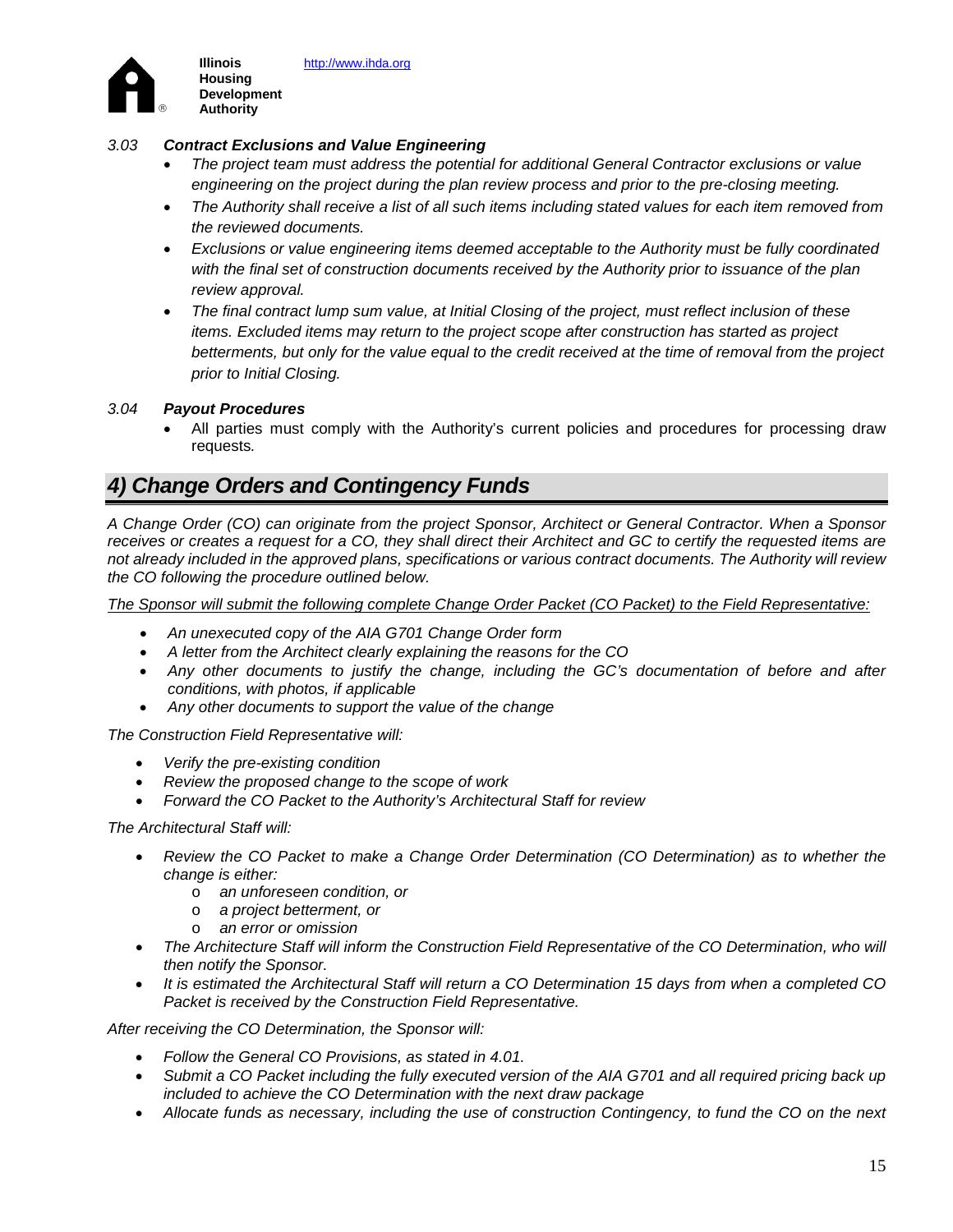

*draw.*

• *Properly show the CO value on the on the OSS and CSS.*

### *4.01 General Change Order and Construction Contingency Provisions*

*Sponsors must comply with the following CO and Construction Contingency usage provisions:*

- *COs must be submitted 30 days prior to inclusion within a construction draw package.*
- *Contingency exists solely to support the trade costs incurred with the construction of the project, and only to fund project related construction, rehabilitation or related site work after receiving the CO Determination.*
- *Contingency does not exist to fund items including, but not limited to, off-site improvements, soft costs, vehicles, developer fees, resident services, management and operations, items not related to the project, or other non-construction items.*
- *The Sponsor assumes all risk (both monetary and construction rework) in completing CO work without prior CO Determination.*
- *The Sponsor is responsible to pay for any CO submitted after exhausting all Contingency funds.*
- *The Authority will not provide any additional project funding after expending all Contingency funds*
- *Contingency funds are available only to the Sponsor and shall be reflected accordingly on the OSS.*
- *Contractors shall not include any Contingency amount in their bid whatsoever.*
- *Contractors and Sponsors shall not enter into any agreement accessing or splitting Sponsor Contingency or trade line savings. There shall be no utilization of cost savings without Authority approval.*
- *The Authority will maintain a log of CO Determinations for every project and will evaluate future funding awards based on the criteria listed below.*
- *The Authority retains the right to deny funding for any CO made in a fraudulent manner not in alignment with the rules listed above.*

### *4.02 The following criteria will be used for a CO Determination of an unforeseen condition:*

- *a. Concealed Condition – Unforeseen items revealed as a part of normal construction activity either underground, within walls or hidden from view prior to removal of existing items not anticipated as part of the original design, and are not shown within the approved construction documents. The Authority expects the design team to have completed an adequate amount of selective demolition for renovation projects to properly anticipate concealed conditions prior to the completion of the construction documents.*
- *b. Construction Cost Increases – If the cost increases are proven to be caused by market uncertainty and the rapid rise in construction material costs, the funds from the construction Contingency may be used to pay for the cost increases*

### *4.03 The following criteria will be used for a CO Determination of a project Upgrade (Betterments):*

- *a. Improvement made in the design material quality, quantity or performance to provide a better environment for the residents than what is represented in the approved construction documents*
- *b. Additional scope items to improve the project not shown on the approved construction documents*

### *4.04 The following criteria will be used for a CO Determination of an error or omission:*

- *a. Contractor Negligence – Any damage or neglect by the Contractor occurring as part of the general construction of the project, or during delivery of materials.*
- *b. Building Code Related Issues – are foreseeable costs, which should have been included within the project's original design to meet local code restrictions.*
- *c. Architects, Engineers and Contractors Errors and Omissions and Additional Architectural and Engineering Fees – design items which are not coordinated within the approved construction documents, or missing materials which would be necessary to complete proper construction or maintain a product warranty.*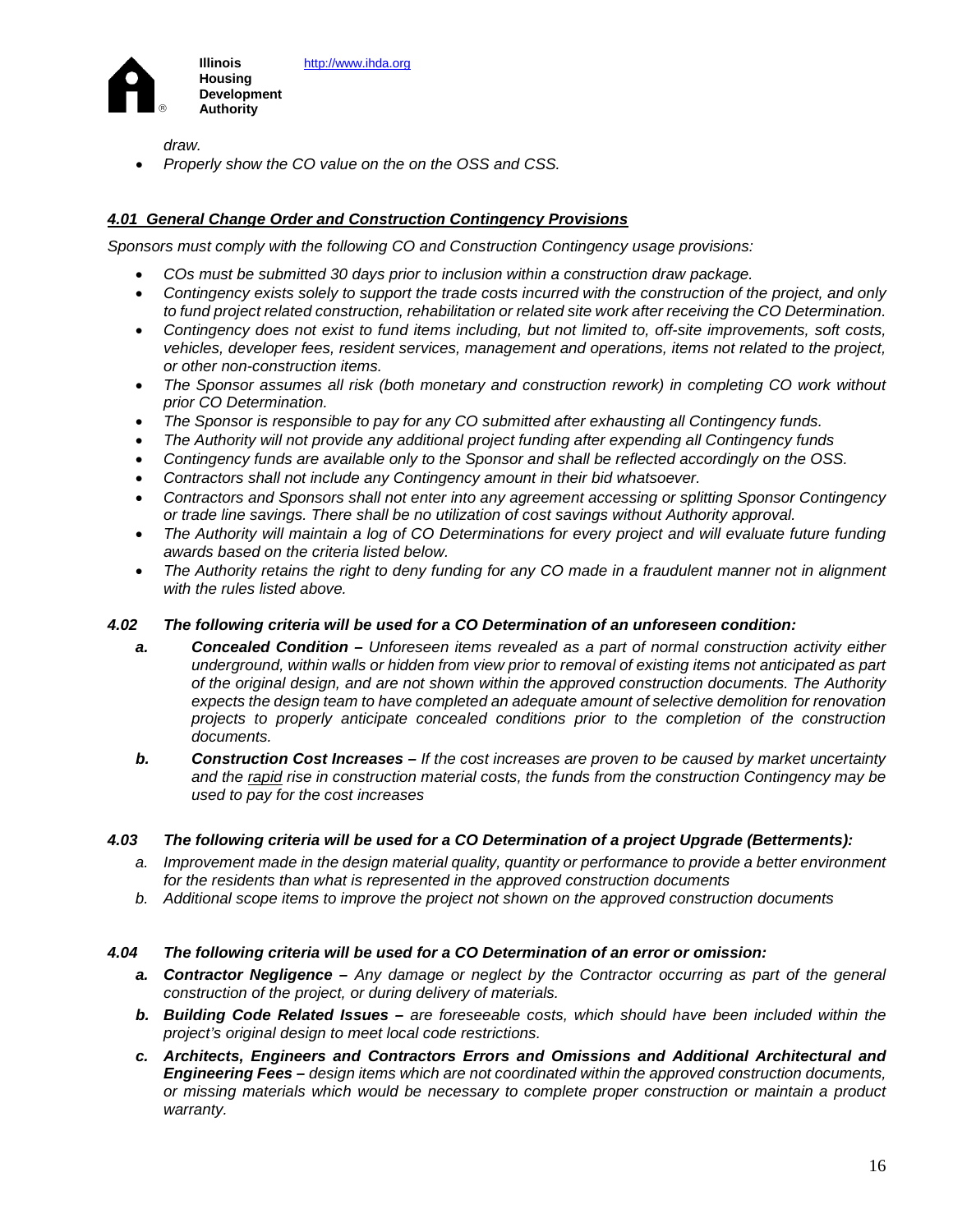[http://www.ihda.org](http://www.ihda.org/)



- *d. Building Inspector or any Municipal Official Requirements – if not required by the Building Code, but are required for building occupancy by a field inspector. These are items the Sponsor would normally be*  responsible to pay for regardless of the timing of the requirements, but should have been investigated prior *to construction commencing by either the architect or contractor.*
- *e. Separate contracts outside of the General Contract: When a separate contract is let by the Sponsor*  for work to be performed outside of the General Contractor's Scope of work resulting in additional incurred *costs. A separate Contingency is required for separate contracts.*
- *f. Damage or theft: The Developer and/or GC are primarily responsible for having sufficient insurance coverage to fund any losses due to damage, theft or other occurrences covered in their policy. This includes cost to cover insurance deductibles, as the responsible party is responsible to cover their own insurance deductibles as their cost of doing business.*
- *g. Seasonal Constraints- such as winter conditions, water extraction from recent rains or other costs that could result in scheduling delays. These items should be anticipated and included in the original construction budget, or paid through available General Conditions costs.*
- *h. Other: Any additional architectural, engineering, or other services outside of the scope of work that may be required. This includes construction related delays or time extensions resulting from additional scope, extended warranties, contractor incentives, or overtime or premium time.*
- *i. If an item classified as an error or omission, it is the Authority's position the Sponsor should review the CO and reconsider if it is worthy of an increase in the contract value. We encourage the project Sponsor to review their contract as well as the General Conditions to the Contract and take proper action under these documents prior to agreeing to funding the CO through Contingency funds.*
- *j. The Authority retains the right to penalize the project team under the participant scoring section of the QAP for all future applications if any project allocates a total equal to or greater than 20% of the Contingency for items deemed as errors and omissions.*

# **5) Construction Close Out**

Prior to final project close out, several criteria must be met for the *Authority*'s construction and architectural staff to give their final approval.

5.01 When the project is 95% complete, prior to final project close out, several criteria must be met in order for Construction and Architectural Services to give their approval to reduce retention to 5%.

- The building must be occupiable.
- Certificate of Occupancy or Final Inspection from the governing jurisdiction (if applicable*).*
- S*igned PDF* cop*y* of the *A.I.A.* G704 must be submitted to the Construction Field Representative *and any punch list items (Punch list cost multiplied by 150% to be held in escrow).*
- *Digital Signed PDF* cop*y* of *the Authority's* Permission to Occupy must be submitted to the Construction Field Representative. *This form* can be found at: <http://www.ihda.org/developer/architectureConstructionServices.htm>
- *The Authority's* Construction Field Representative approval.
- *All Prevailing Wage, Davis Bacon, Certified Payrolls & Section 3, Compliance requirements are met and satisfied.*
- *Environmental clearance required by Demolition i.e. Asbestos and Lead Base Paint clearance report & O&M manual – are received by the Authority.*
- For projects receiving tax credits for Universal Design and/or Green Initiatives, the Authority's Architectural Services final inspection approval of the items identified for scoring.
	- **a.** At final project closeout: Projects awarded funding based on scoring in any green category must submit the applicable  $3<sup>rd</sup>$  party certification, green maintenance/tenant manual, and videos (if applicable).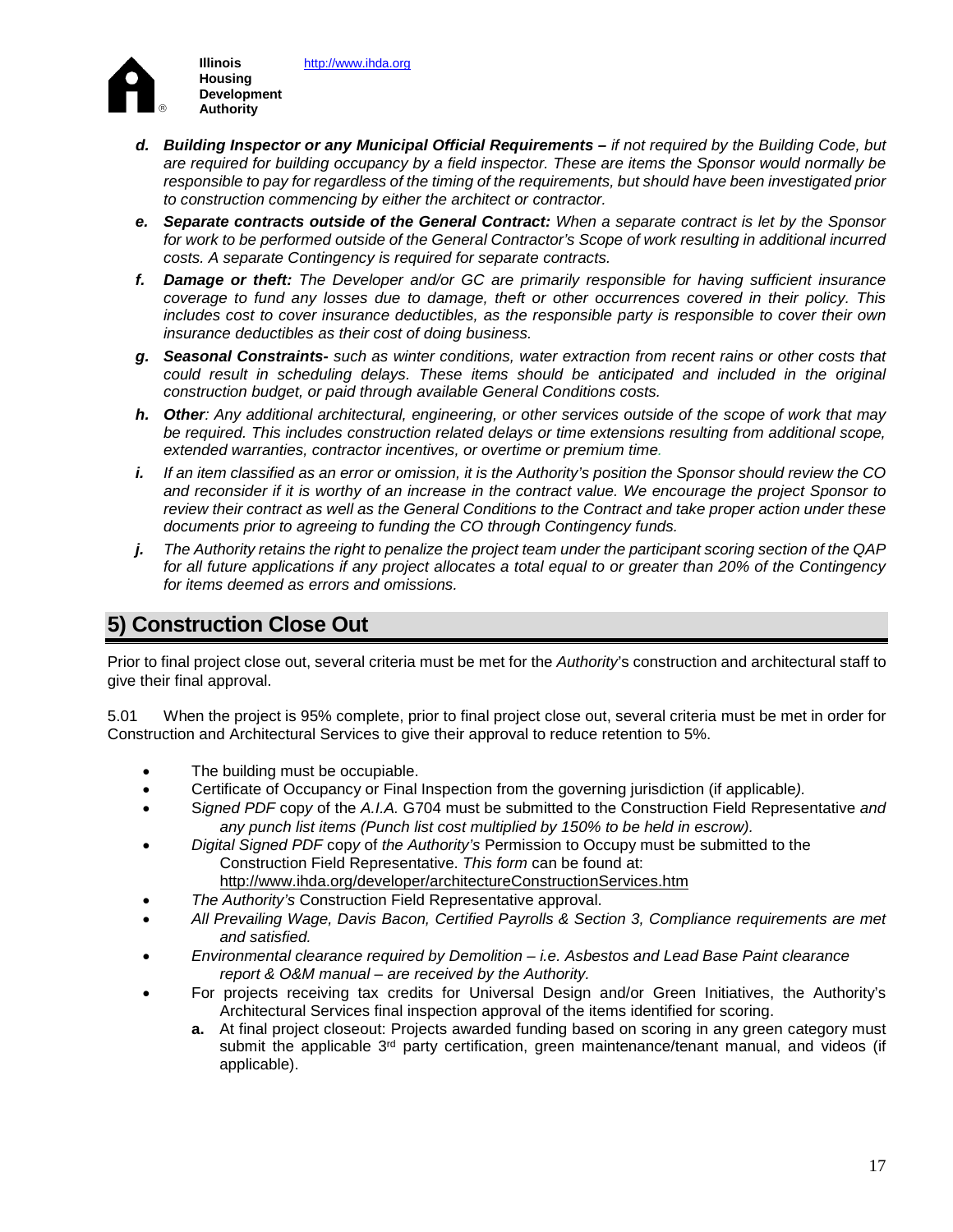

5.02 When the project is 100% complete, including punch list items, *the Authority's* Construction Field Representative will verify and inform *the Authority* Manager of Architecture and Construction. *The Authority* Manager of Architecture and Construction will approve final 5% retention release.

# **DESIGN PHASE**

# **6) Plan Review Process**

Once the Authority has determined the project is feasible, the owner/developer shall submit completed project drawings and specifications to Architectural Services for their respective review. This review and approval must take place prior to the project Initial Closing. Any major modifications to the project after architectural approval and before Initial Closing must be approved by the Authority and possibly the *Authority's* Board.

Before construction begins, *submit a* sealed *digital unlocked, editable PDF copy* of the complete "For Construction" drawings, specifications and *supporting documents to the Authority on* a *flash drive*. This set shall incorporate all changes required by the municipal authorities, all applicable comments made by the Authority; all approved "value engineering" changes and any applicable comments made by other governmental agencies (HUD, IEPA, etc.). *The Authority shall receive the review drawings, specs and supporting documents 60 days prior to the scheduled Initial Closing date. Please note, it is anticipated all drawings will be submitted through the IHDA Connect online portal when it is available, and submission of a flash drive will be unnecessary. Please continue submitting drawings via flash drive until this is available.*

The drawings and specifications must be prepared under direct supervision of an Illinois Licensed Architect in accordance with the Architectural Practice Act, bear the license number of the architect, and if the architect is part of any business structure other than a sole proprietorship, he or she must include the Project Design Firm registration number on the drawings. The drawings are required to be signed and sealed by the design architect ("Architect of Record"). A Professional Engineer licensed to practice their profession in the State of Illinois, when acting as a consultant to the Architect of Record or under a separate agreement with the owner/developer, must sign and seal his work and provide proof of professional liability insurance.

The Authority's acceptance of plans and specifications is limited to the Authority review and shall not constitute a general approval of the development. The review of the plans and specifications is solely for the benefit of the Authority and not that of any other party. Subsequent modifications to the plans and specifications after the Authority's acceptance must be approved by the Authority. Further, such acceptance shall not constitute a waiver of the Authority rights against those responsible for any error or omission or unauthorized changes.

The complet*ed drawings must be coordinated between all design disciplines and the final contract for construction including all value engineering items and General Contractor exclusions. In addition, the* project drawings must be current ( $\leq$  three months old) and include the following:

### **New Construction**

- **6.01** Complete **Civil Engineering Drawings**, including, but not limited to:
	- Location map.
	- Site erosion plan, site utilities plan, site grading plan and site drainage plan.
	- Site parking plan, pavement details, curbs details, curb ramp details, sidewalk details, and road profiles (if applicable).
	- Topographical survey.
	- Flood plain information.
	- Other necessary details that appear on a complete set of civil engineering drawings.
- **6.02** Complete **Landscape Drawings** including but not limited to:
	- Location of all trees, shrubs, berms, and sod/grass areas.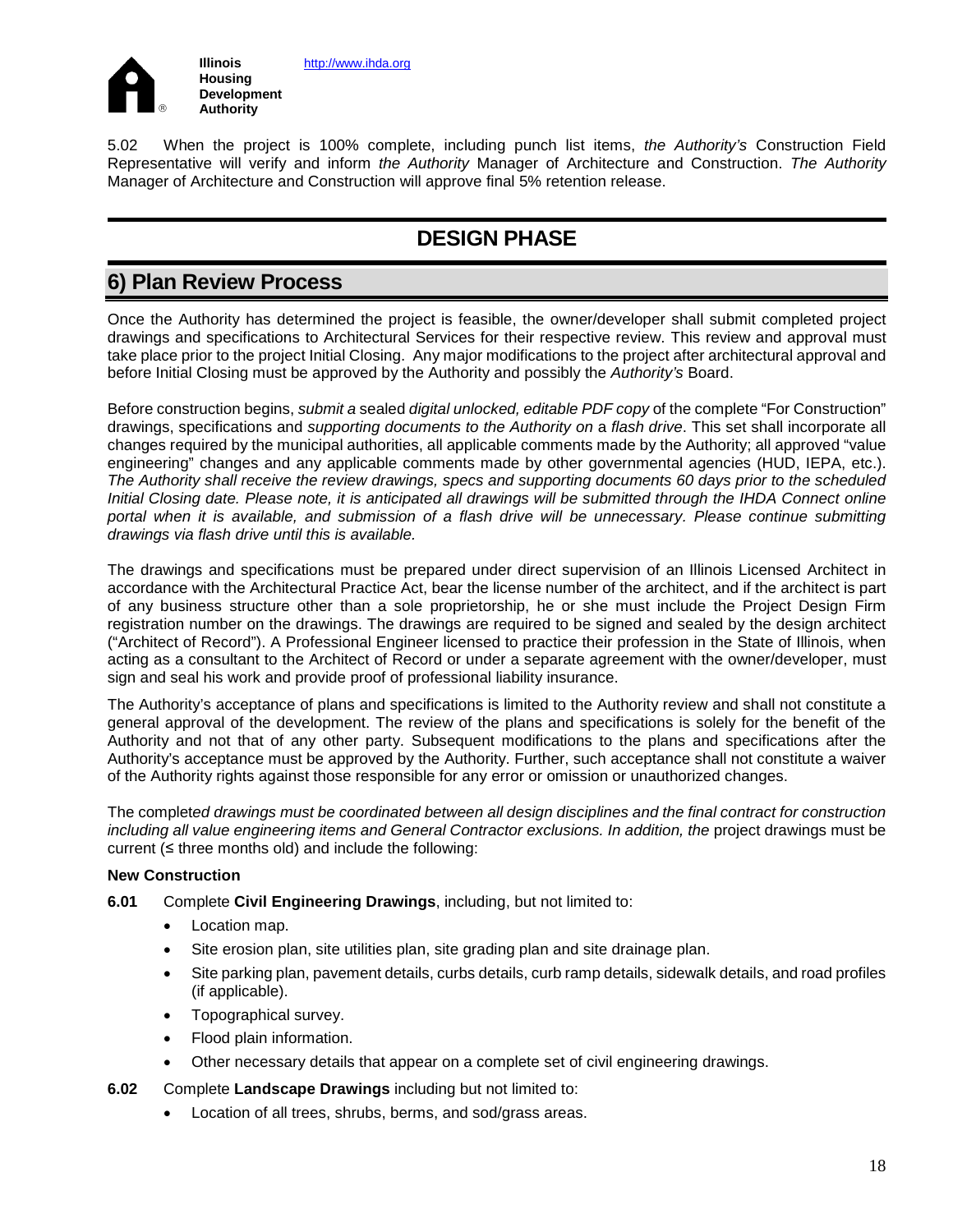



- Material schedules *with selected plant species*.
- Other necessary details required for a complete set of landscape drawings.
- **6.03** Complete **Architectural Drawings,** including, but not limited to:
	- *Cover sheet,* including *index*, project *data*, *location map*, building *code* and zoning information, table indicating unit schedule *(including accessible, adaptable and sensory impaired units),* types and sizes.
	- Site plan*, including parking data and layouts.*
	- Demolition Plans as applicable
	- Floor plans.

**Illinois Housing Development Authority**

- Building elevations.
- Interior Kitchen and Bath elevations, as well as other interior elevations required to identify areas receiving special design consideration. Including allowable space of 24" above range/stove to combustible surfaces *and coordinated location of accessibility features*
- Wall sections
- Stair, kitchens and bathroom details.
- Door, hardware, windows, room finish and appliance schedules.
- Large scale drawings of the typical apartments and common areas, including accessibility compliance.
- Other necessary details required for a complete set of architectural drawings.
- **6.04** Complete **Structural Engineering Drawings** including, but not limited:
	- Foundation plan, footing and pier schedules, foundation and footing sections.
	- Floor framing plans, roof framing plan, *wood truss and* structural steel sizes and layout.
	- *Column and lintel schedules*, connection details.
	- Other necessary details required for a complete set of structural drawings.
	- Truss and panel shop drawings shall be submitted to the Authority prior to installation.
- **6.05** Complete **Mechanical Drawings** including, but not limited to:
	- Demolition Plans as applicable
	- Duct layouts.
	- Location of the HVAC equipment including condensing units, piping layouts, if hot water heating, large scale boiler room layout *including duct sealing and insulation as required in the current IECC*.
	- Equipment schedules.
	- Other necessary details required for a complete set of mechanical drawings.
- **6.06** Complete **Plumbing Drawings**, including, but not limited to:
	- Demolition Plans as applicable
	- Location and size of incoming water service, hot and cold-water distribution piping, including insulation as required in the *current* IECC.
	- Storm water drainage piping, sanitary sewer piping.
	- Plumbing fixture and equipment schedules.
	- Soil waste and vent diagrams, water distribution diagrams.
	- Other necessary details required for a complete set of plumbing drawings.
- **6.07** Complete **Electrical Drawings** including, but not limited to:
	- Demolition Plans as applicable
	- Location and height of all switches and outlets, including ground-fault circuit-interrupter (GFCI) protection in the locations required by the NEC *and other governing codes and ordinances*.
	- Location of all lighting fixtures *and compliance with all lighting levels for each usable space*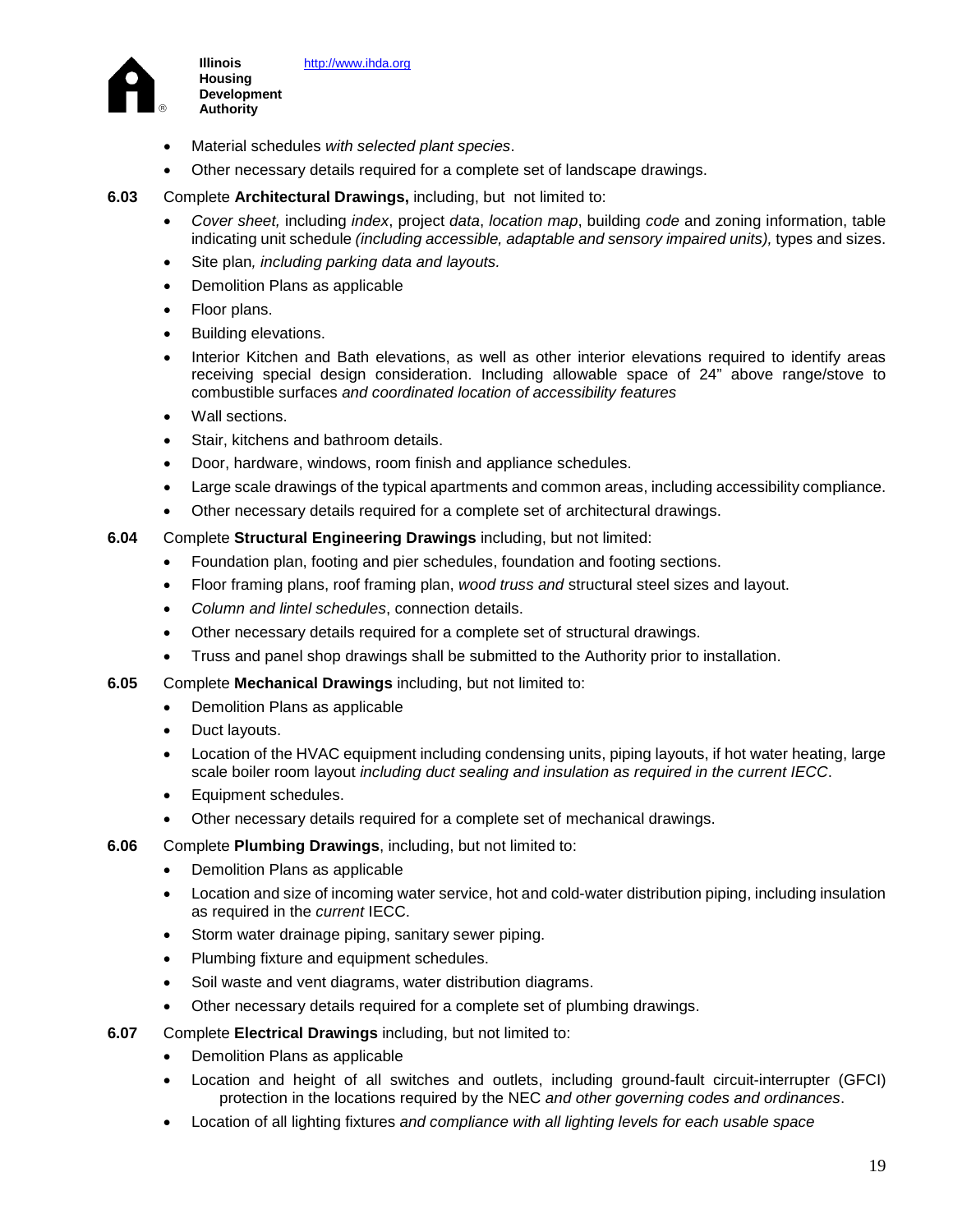

- Location of all electrical panels, location and size of the incoming electric service.
- Electric riser diagram, main distribution panel diagram, electric panel schedules.
- Large scale floor plan of the electrical equipment room.
- Location of all exit and emergency lighting, location of all fire alarm audio visual devices, *including* all pull stations.
- Site lighting plan.

**Illinois Housing Development Authority**

- Other necessary details required for a complete set of electrical drawings.
- **6.08** Complete **Fire Protection Drawings** (if applicable). Fire protection shop drawings shall be submitted to the Authority prior to installation.
- **6.09** Verification that the drawings comply with the **2015 International Energy Conservation Code** *with Illinois Amendments*. (REScheck, COMcheck or equal).
- **6.10 Green Development Plan** outlining the integrated design approach used for this development.
- **6.11** Complete **Soils boring (Geotechnical) report** describing the subsurface exploration, analysis, mining hazards, including mining maps, and geotechnical recommendations for the site.
- **6.12** A **Structural Design Narrative** prepared by the "Architect of Record" or Structural Engineer indicating the structural design data used for the site, including but not limited to live loads (e.g., floor and roof live loads), ground snow load, wind load (e.g., basic wind speed, wind exposure category, etc.), earthquake load (e.g., building seismic design category, site class, etc.), flood design data (if applicable) and any prescriptive construction detailing considered.
- **6.13** For new construction projects that fall within the New Madrid Seismic Zone, a certification statement attesting to the fact that the drawings meet the seismic design requirements for earthquake resistant buildings.
- **6.14 Project specifications and design manual** outlining the necessary material, installation, *warranty* and other requirements to complete the scope of work for the successful construction of the project. This information shall be presented in the most current Construction Specifications Institute (CSI) format.
- **6.15** A current (≤ six months old) **ALTA/***NSPS* **Land Title Survey.**
- **6.16** A current (≤ twelve months old) **Phase I Environmental Site Assessment.** This assessment must include, but not be limited to, the following considerations.
	- Adjoining land use and zoning.
	- Soil conditions.
	- Slope conditions as related to soil erosion, parking, walks, drives, etc.
	- Storm water drainage.
	- Noise considerations.
	- Site plan showing all major site features, buildings, roads, walks, utilities, etc.
	- Flood plain information
	- Wetland information
	- Mining information
	- Seismic information
	- Radon information
	- Endangered Species
	- Vapor Intrusion information
	- Completion of the *Authority's* Phase I Environmental Consultant Report Requirements. *This form* may be found on the *Authority's* website [\(www.ihda.org\)](http://www.ihda.org/).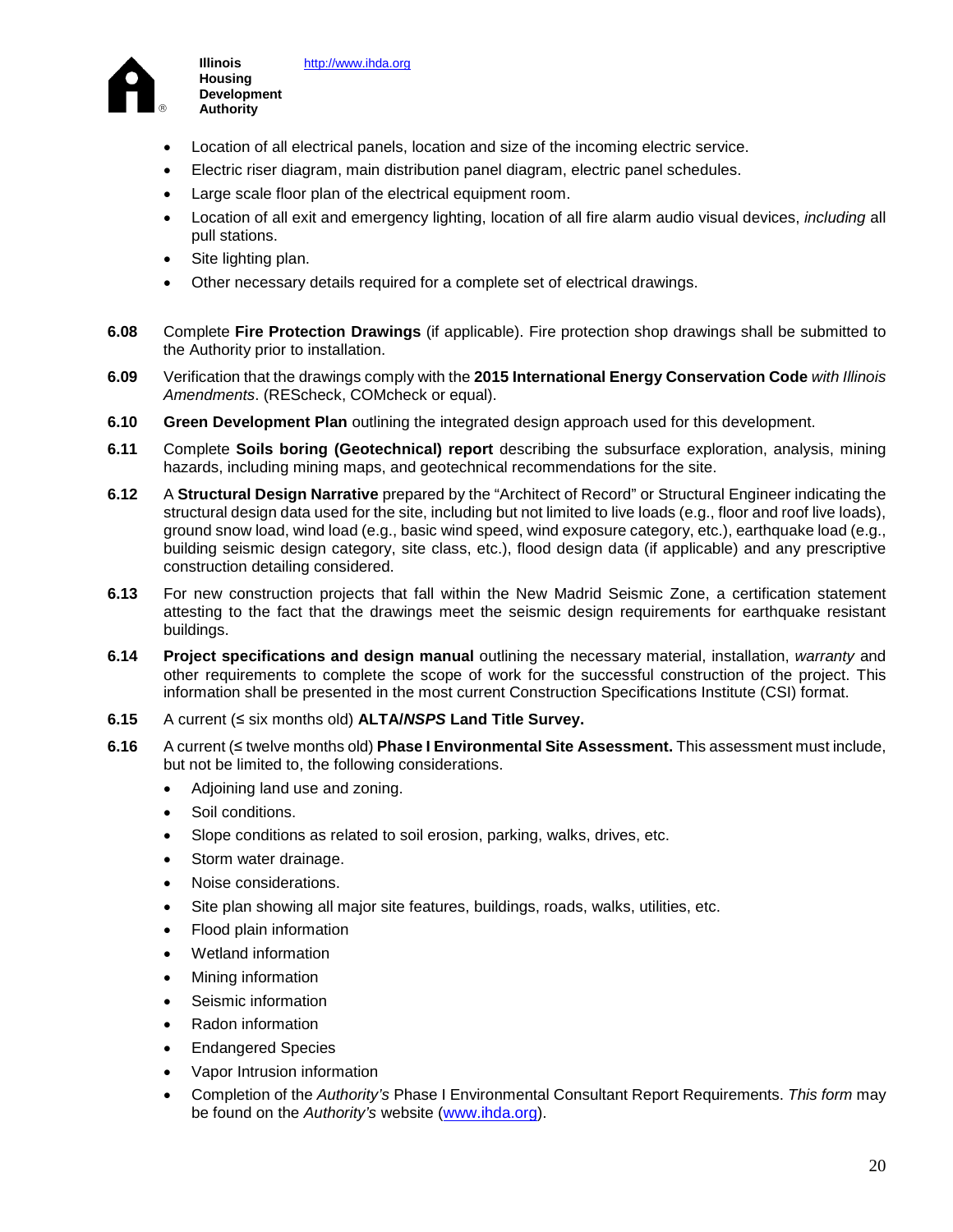

### **Rehabilitation and Adaptive Reuse Projects**

If the project consists of any existing structures, a Property Needs Assessment (PNA) dated within 6 months of application deadline must be submitted at the time of application. The PNA will evaluate the current condition of the asset(s) and include a cost estimate for any critical, immediate and long term repairs. The *Authority's* PNA standards can be found on the *Authority* website. [\(www.ihda.org\)](http://www.ihda.org/). The selected third-party vendor can be neither the Architect of Record for the project nor the preparer of the owners/developers scope of work for the project.

Any project including rehabilitation must contain at least a minimum hard cost budget of \$25,000 per unit for the area being updated, and include the following minimum project scope:

- Replacement of all unit and common area kitchen and bathroom cabinets and counter tops
- Replacement of all plumbing fixtures within the entire project with fixtures meeting with the fixture criteria identified in Section 14 - Energy Efficiency and Green Criteria of these standards
- Replacement of all light fixtures throughout the project
- Replacement of all flooring throughout the project
- Repair/Replacement of one additional major system (furnaces, water heaters, central boilers, air conditioning equipment, elevator, windows, roofing, tuckpointing of exterior masonry, etc.) throughout the entire building
- *Painting of all units and Common areas*.

The completed project drawings must be current (≤ *three* months old) and include the following:

- **6.17** Complete **Civil Engineering Drawings**, including, but not limited to:
	- Location map.
	- Site erosion plan, site utilities plan, site grading plan (if re-grading work is required), and existing site drainage plan.
	- Site parking plan, pavement details if new pavement or an overlay of the existing pavement is required), curb details (if repair or new curb work is required), curb ramp details (if new curb ramps are to be provided), sidewalk details (if new sidewalks are to be provided) and road profiles (if applicable).
	- Topographical survey,
	- Indication of the flood plain limits (if applicable).
	- Other necessary details that appear on a complete set of civil engineering drawings.
- **6.18** Complete **Landscape Drawings** including but not limited to:
	- Location of all trees, shrubs, berms, and sod/grass areas.
	- Material schedules *with selected plant species*.
	- Other necessary details required for a complete set of landscape drawings.
- **6.19** Complete **Architectural Drawings**, including, but not limited:
	- Cover sheet, including index, project data, location map, building code and zoning information, table indicating unit schedule *(*including accessible, adaptable and sensory impaired units), types and sizes.
	- Site plan, including parking data and layouts.
	- Demolition plans documenting the full scope of project demolition
	- Floor plans of the typical building or if there are various types of buildings, floor plans of each type. These plans shall be dimensioned, indicate the rehabilitation work to be performed in each type of apartment, the type of existing floor framing and the direction of the span.
	- Building elevations (front, rear, and sides) indicating the location and type of work to be performed and the heights of the various floors from grade to finish first floor and finish floor to floor heights thereafter. Wall sections indicating existing wall and floor construction and any work to be performed.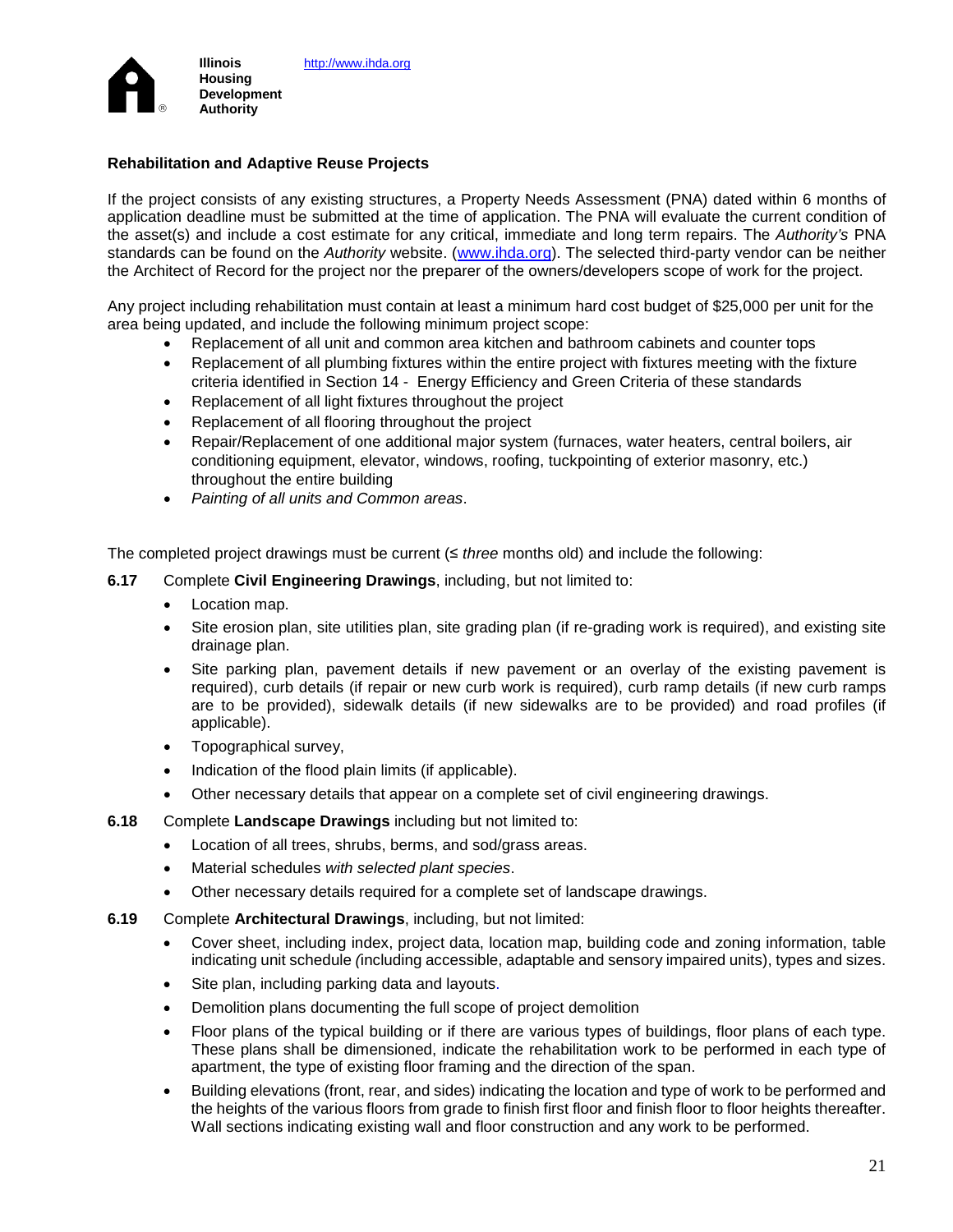

**Illinois Housing Development Authority**

- Detail sheets including stair details (if replacing the stairs), kitchen details (if replacing cabinets), door schedules, room finish schedules, bathroom details (if renovation bathrooms), large scale drawings of the typical apartments, large scale drawings of the common areas, accessibility compliance, and all other necessary details required for a complete set of architectural drawings.
- *Interior Kitchen and Bath elevations, as well as other interior elevations required to identify areas receiving special design consideration. Including allowable space above range/stove to combustible surfaces and coordinated location of accessibility features.* Cutsheets for all Appliances. Any proposed modifications complying with the applicable accessibility requirements.
- Other necessary details required for a complete set of architectural drawings.
- Truss and panel shop drawings shall be submitted shall be submitted to the authority prior to installation. (If applicable.)
- **6.20** Complete **Structural Drawings,** if applicable to the scope of work, including, but not limited to:
	- Foundation plan, footing and pier schedules, foundation and footing sections.
	- Floor framing plans, roof framing plan, structural steel sizes and layout.
	- Column and lintel schedules, connection details.
	- Other necessary details required for a complete set of structural drawings.
	- Truss and panel shop drawings shall be submitted to the Authority prior to installation.
- **6.21** Complete **Mechanical Drawings,** including, but not limited to:
	- Demolition plans
	- Duct layouts (if altering the existing duct layout or installing new ducts).
	- Location of the HVAC equipment including condensing units, piping layouts (if applicable), if new hot water heating system, large scale boiler room layout *including duct sealing and insulation as required in the current IECC.*
	- Equipment schedules.
	- Roof penetration details (if applicable).
	- Other necessary details required for a complete set of mechanical drawings.
- **6.22** Complete **Plumbing Drawings**, including, but not limited to:
	- Location of the existing incoming water service, new hot and cold-water distribution piping (if applicable).
	- Existing storm water drainage piping (if applicable), new sanitary sewer piping (if applicable).
	- Definition of demolition scope as required for the project
	- New plumbing fixture and equipment schedules.
	- New soil waste and vent diagrams (if applicable), and new water distribution diagrams (if applicable).
	- Other necessary details required for a complete set of plumbing drawings.
- **6.23** Complete **Electrical Drawings** including, but not limited to:
	- Location and height of all existing switches and outlets, including ground-fault circuit-interrupter (GFCI) protection in the locations required by the NEC *and other governing codes and ordinances.*
	- Location of all existing lighting fixtures.
	- Location of all existing electrical panels, location of the incoming electric service, size of the incoming electric service.
	- Definition of demolition scope as required for the project
	- Electric riser diagram (if providing a new building service), main distribution panel diagram (if providing a new main panel), electric panel schedules (if applicable).
	- Large scale floor plan of the electrical equipment room (if applicable).
	- Location of all existing or new exit and emergency lighting, location of all existing or new fire alarm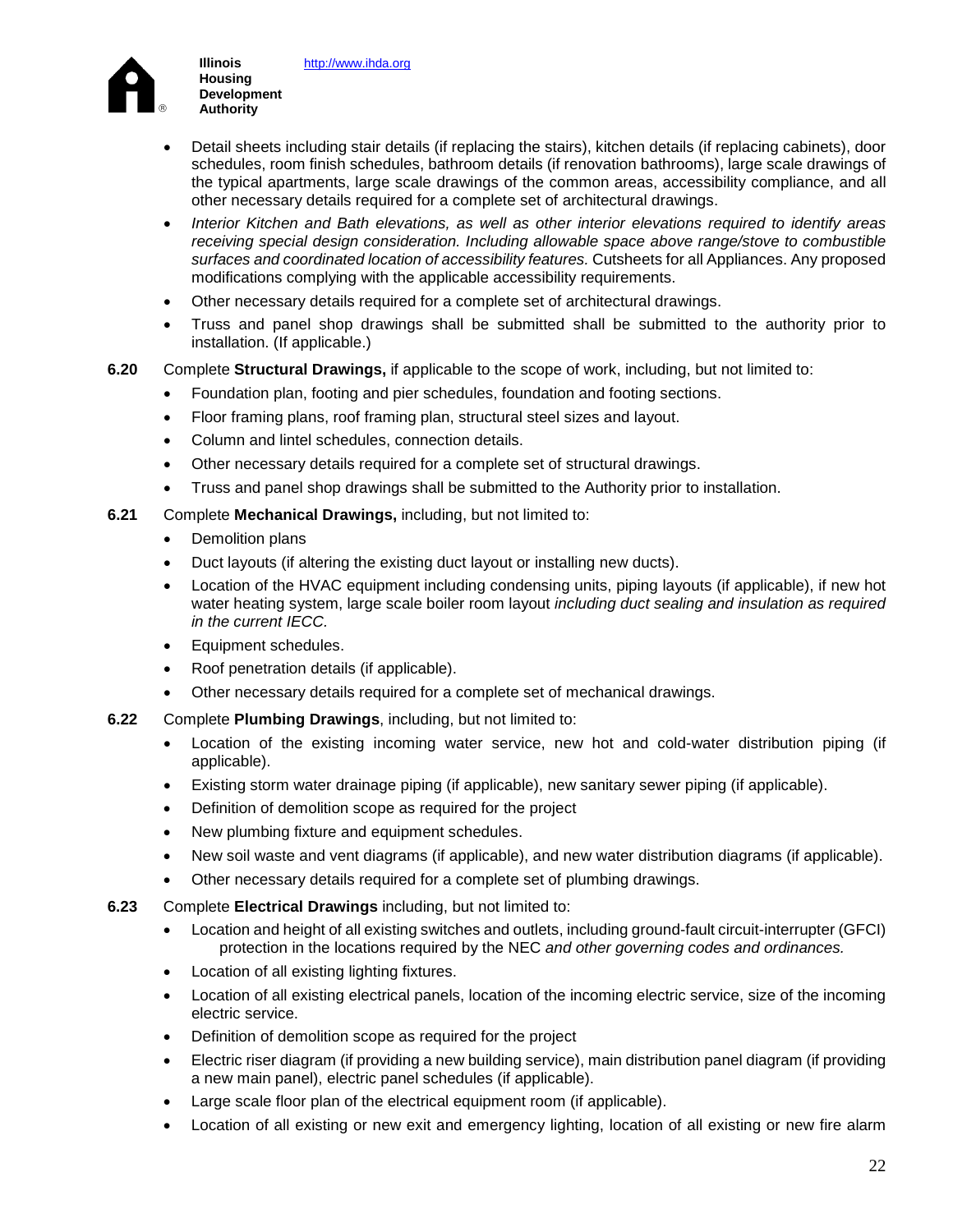

audio visual devices, location of all existing or new pull stations.

Site lighting plan.

**Illinois Housing Development Authority**

- Lighting Fixture Schedules
- Other necessary details required for a complete set of electrical drawings.
- **6.24** Complete **Fire Protection Drawings** (if applicable). Fire protection shop drawings shall be submitted to the authority prior to installation.
- **6.25 Green Development Plan** outlining the integrated design approach used for this development.
- **6.26** For projects that fall within the New Madrid Seismic Zone, a certification statement attesting to the fact that the buildings meet the seismic design requirements for earthquake resistant buildings.
- **6.27 Project specifications and design manual** outlining the necessary material, installation and other requirements to complete the scope of work for the successful construction of the project. This information shall be presented in the most current Construction Specifications Institute (CSI) format.
- **6.28** A current (≤ six months old) **ALTA/***NSPS* **Land Title Survey**
- **6.29** A current (≤ twelve months old) **Phase I Environmental Site Assessment.** Please include all the assessment requirements under "New Construction" above, including applicable:
	- All projects must comply with the *Authority's* Lead Based Paint Construction Guidelines. http://www.ihda.org/developer/architectureConstructionServices.htm
	- Asbestos considerations (HUD, IEPA and EPA 40 CFR 61.145 and Illinois Department of Public Health regulations).

#### **6.30 Mold considerations:**

- Fact Sheets from Illinois Department of Public Health: http://www.idph.state.il.us//envhealth/factsheets/mold.htm http://www.idph.state.il.us//envhealth/factsheets/moisture.htm
- EPA Mold Site: <http://www.epa.gov/mold/>
- **6.31** On smaller projects such as a single family home, multifamily building with less than 5 units, etc., (in lieu of the above rehabilitation requirements) the Authority may accept the following: a home inspection report by a licensed state inspector, radon report, asbestos inspection, termite report, lead based paint risk assessment and Housing Quality Standards (HQS) Report unless HOME funded which may require additional documentation. The scope of work shall address all listed deficiencies. If contemplating this approach please contact Authority Staff for approval prior to conducting any work or third party reports.

## **7) Design and Planning**

**The following standards are being provided as an aid in the development and design process. These requirements represent the minimum standards as imposed by the Authority. In addition to the previously mentioned Codes and Regulations, the construction must also be consistent with recognized standards and accepted practices in the construction industry.** 

**These standards are primarily for new construction. However, any new work done in any rehabilitation or adaptive reuse shall comply with the standards for new materials. If unsure as to which standards shall apply, consult with** *Authority's* **Architectural Services staff.** 

**As these Projects will sustain affordable housing over the loan term, the Authority encourages the incorporation of innovation and cost effectiveness whenever possible. The Authority recommends careful consideration of the material selection for the project, as long lasting and durable materials that will minimize unnecessary maintenance and replacement are preferred.**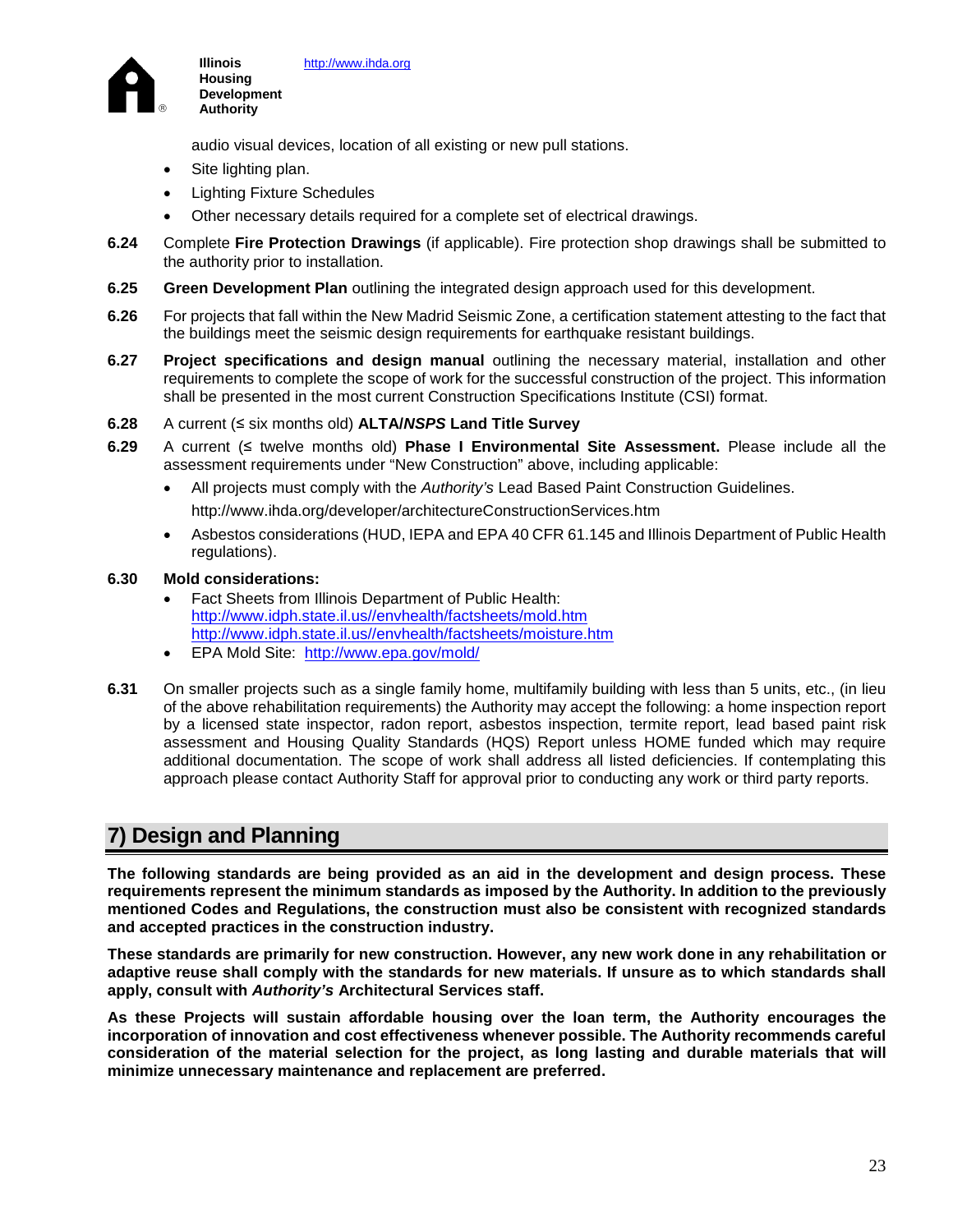

### **7.01 Required Project Amenities:**

- Secured building features, such as security staff, cameras, alarm systems, secure common hallways and entrances, *access control for circulation,* etc. *Keyed or fobbed door hardware only do not satisfy this amenity.*
- The capability for each unit to access high-speed internet either through wireless service to all residents or hard-wire connection.
- Window treatments for each unit, such as mini blinds or curtains.
- On-site laundry facilities that will include, at a minimum, one of the following: a.) quantities of washers and dryers in a common laundry area equal to the more stringent amount of washers and dryers required by either the most current version of local or state plumbing codes, or b.) washers and dryers installed and maintained in every unit. The provision of washer/dryer hook-ups will not fulfill the requirement for on-site laundry*.*

#### **If the Project has three-bedroom units:**

• The units must contain *at least* one full bathroom *and a three-quarters bathroom consisting of a toilet, sink and shower.*

#### **If the Project has four or more bedroom units:**

• The units must contain at least two full bathrooms.

#### **Recreation space:**

- Elderly Projects, Supportive Housing Projects and SLF Projects, must include a furnished multipurpose or activity room sized as indicated in Section 17 of these standards.
- All non-elderly Projects must include a fully equipped indoor or outdoor playground or tot lot appropriately sized for the Project unless otherwise approved by the Authority.

## **8) Accessibility Standards**

**Accessibility Codes and Acts**: One or more of the following accessibility Codes and Acts shall be applicable to any development funded by *the Authority*. When there is a conflict in the design requirements of the various Acts and Codes, the most stringent requirements will prevail. If unsure as to which standards shall apply, Authority Architectural Services staff should be consulted.

### **8.01 Federal Fair Housing Act:**

All new construction projects of four or more dwelling units and all buildings constructed for first occupancy after March 13, 1991 are required to comply with accessibility standards and design requirements mandated by Federal Fair Housing Act and ICC/ANSI A117.1, Latest Edition. <http://www.hud.gov/offices/fheo/disabilities/fhefhag.cfm>

### **8.02 Illinois Accessibility Code:**

Housing units that are owned or financed by a governmental unit (Authority) that consist of five or more dwelling units on each project site, shall comply with all requirements of Section 233, Multi-Story Housing requirements Section 233.6, Requirements for Adaptable Dwelling Units of The Illinois Accessibility Code. Renovation projects must comply with Section 233.3.4 of the Code to determine the level of accessibility required.

**<https://www2.illinois.gov/cdb/announcements/2018/Documents/Register%20Page.pdf>**

### **8.03 ICC/ANSI A117.1-Latest Edition:**

Projects seeking Tax Credits, either through tax-exempt bonds (4% Tax Credits), through the competitive round (9% Tax Credits) *or other Authority financial resources* must provide the percentage of Accessible and Sensory Impaired units as specified in the LIHTC Qualified Allocation Plan (QAP).

*[https://www.ihda.org/wp-content/uploads/2017/10/2018-2019\\_QAP\\_Final.pdf](https://www.ihda.org/wp-content/uploads/2017/10/2018-2019_QAP_Final.pdf)*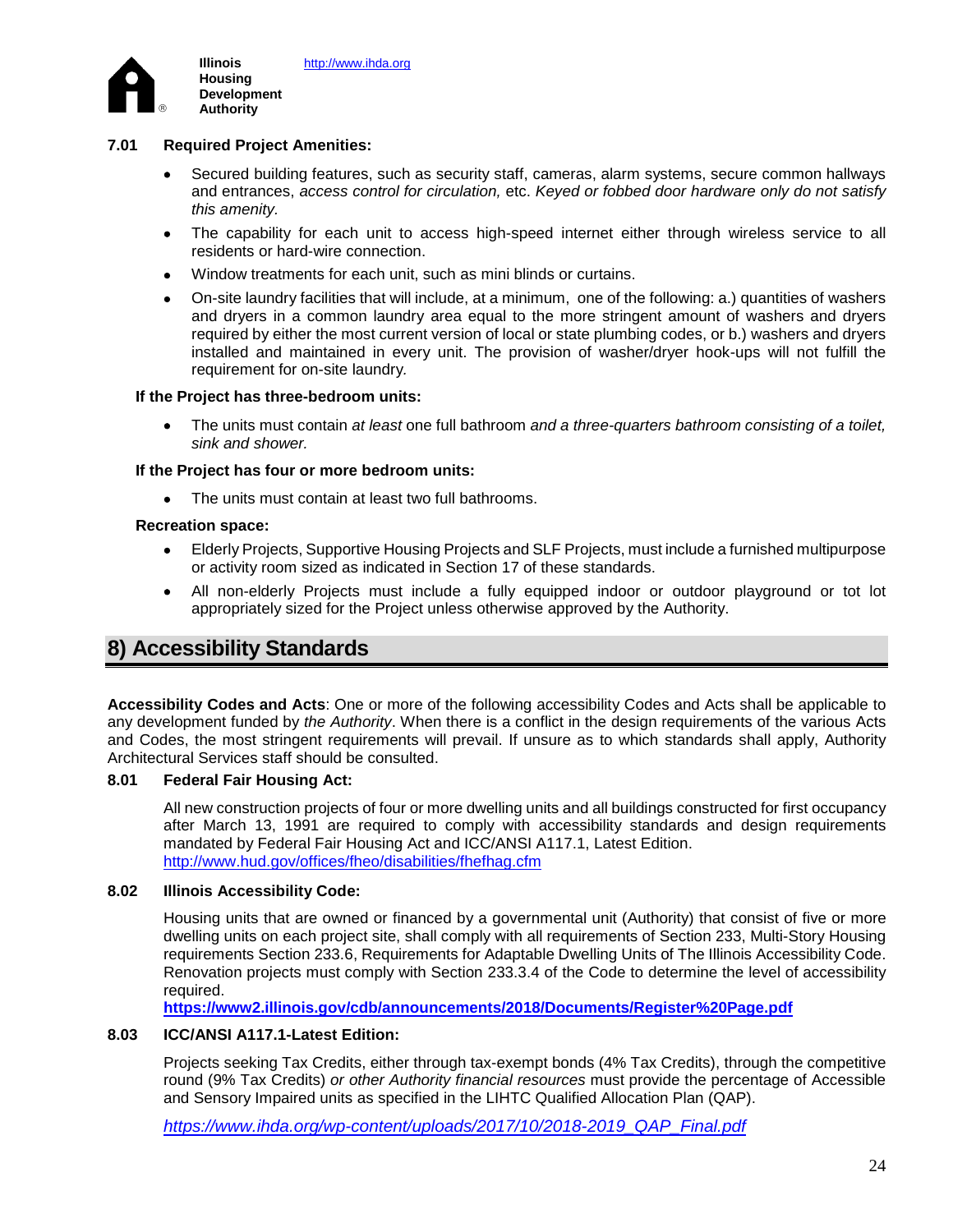

### **8.04 Section 504 of the 1973 Rehabilitation Act:**

Projects that receive federal financial assistance *(HOME, National Housing Trust Fund, Risk Share, Section 811, etc.)* must comply with Section 504 of the 1973 Rehabilitation Act and 1984 Uniform Federal Accessibility Standards (UFAS): [www.access-board.gov/ufas/ufas.pdf](http://www.access-board.gov/ufas/ufas.pdf)

<http://www.hud.gov/offices/fheo/library/UFASAccessibilityChecklistforPHAs-5-7-08.pdf>

#### **8.05 The Americans with Disabilities Act:**

 The common areas open for public use, such as a property management or rental office, *community room kitchen, public toilet rooms, lobbies and corridors, etc.* shall comply with the requirements of The Americans with Disabilities Act (latest edition):

*<https://www.ada.gov/regs2010/2010ADAStandards/2010ADAstandards.htm>*

#### **8.06 Local Codes:**

Projects must comply with the adopted local building and accessibility code.

#### **Technical Requirements:**

- **8.06** For new constructed buildings that do not have an elevator, 100% of the total number of Ground Floor units must comply with the requirements of the Federal Fair Housing Act and 20% of the total number of dwelling units must comply with the Requirements for Adaptable Dwelling Units, Section 233.6, of the Illinois Accessibility Code.
- **8.07** For new constructed buildings equipped with an elevator, 100% of the total number of units must comply with the requirements of the Federal Fair Housing Act and 20% of the total dwelling units must comply with the Requirements for Adaptable Dwelling Units, Section 233.6, of the Illinois Accessibility Code.
- **8.08** New construction projects that are recipients of Authority financial assistance, in whole, or in part, shall have a **minimum** of 10%, of the total number of units or at least one unit (whichever is greater) constructed *in compliance with ICC/ANSI A117.1 Section 1103 Type 'A' Units* for persons with mobility impairments. A **minimum** of an additional 2% of the total number of dwelling units or a least one unit (whichever is greater) must be suitable for occupancy by people with hearing or visual impairments. The number of hearing and visual impaired units shall not be included in the required unit count for accessible units. In projects where there is a variety of units are offered, at least one of each type of unit, including town houses, must be *designed to the Type 'A' unit standard*. The development must offer the same choices of unit location and variety of units to persons with mobility impairments as those who are not mobility impaired. This requirement will overlap some of the other required code requirements and together will satisfy all of the accessibility code requirements.
- **8.09** For rehabilitation projects, Section 400.510 of the Illinois Accessibility Code will determine the level of accessibility required. In addition, projects that receive federal financial assistance will also be required to comply with 24 CFR § 8.23, Alterations of existing housing facilities.
- **8.10** Unless technically infeasible, existing buildings where a change of occupancy occurs shall comply with the requirements for new construction mandated by the Illinois Accessibility Code and local building codes.
- **8.11** For projects renovating existing buildings, special accommodations to these standards may be allowed with approval from the Authority. Approval of conditions must be received prior to project board approval by submitting a written statement clarifying why accessible accommodations cannot be provided. Any request submitted must be based on code definitions, and adequate documentation must be provided for evaluation. A statement outlining the approval must be submitted with the final plans and specifications for plan review. Accommodations will only be granted if a development is deemed to be providing reasonable accommodation for accessible units as determined by the Authority.
- **8.12** Common use areas exclusively for tenants and their guests must meet the requirements the Illinois Accessibility Code; ICC/ANSI A117.1, latest edition, and the American with Disabilities Act*.*
- **8.13** The requirements described in Section 400.610 of the Illinois Accessibility Code will govern renovation of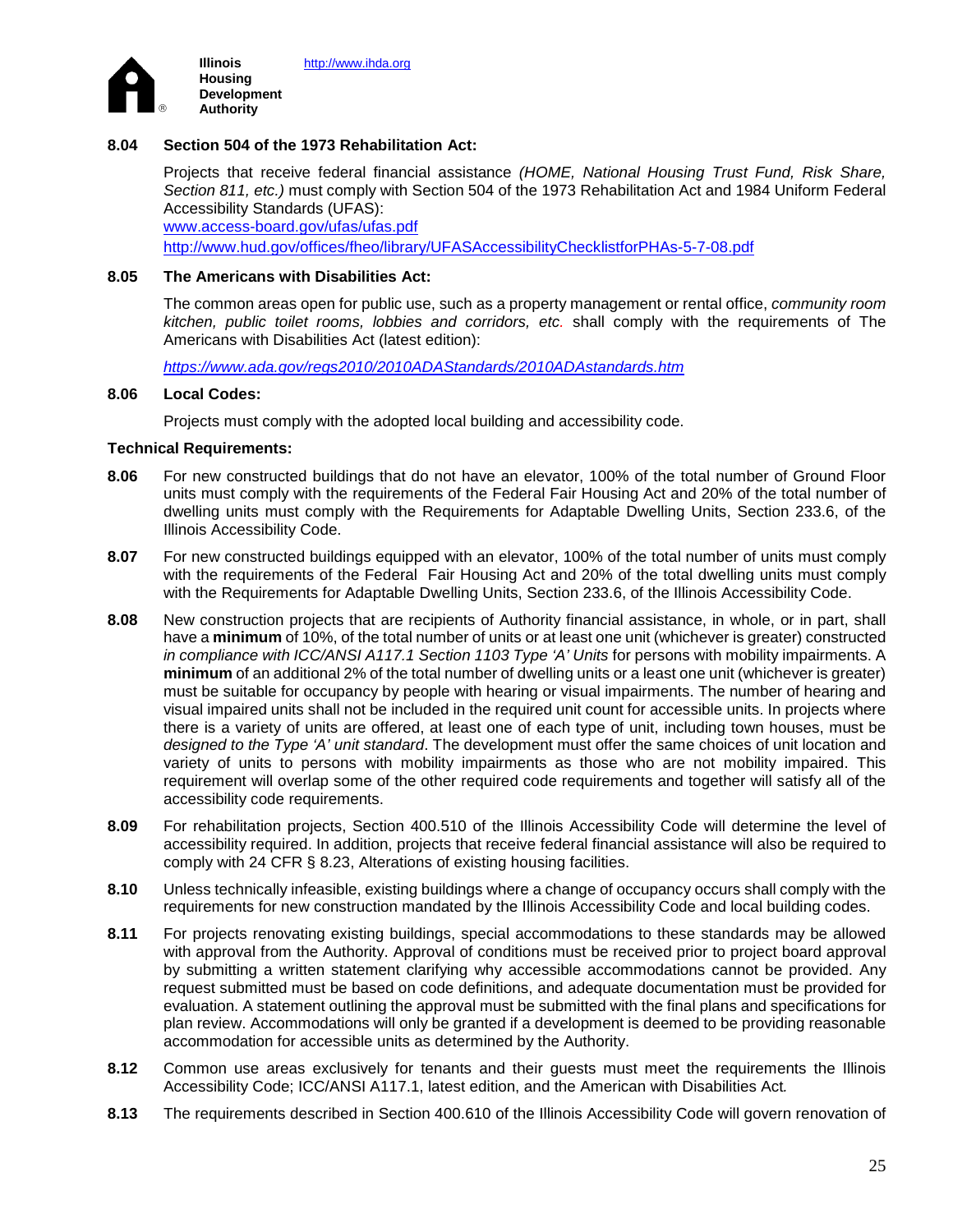

buildings of a historic nature and any requirements of the State of Illinois Historical Agency.

**8.14** For Multi-unit Single Family Home developments the committed number of fully accessible and adaptable units shall be designed to meet the minimum requirements of the codes above as defined by the selected funding source(s).

# **9) Visitability**

Visitability design criteria allow persons with disabilities access to residential units by providing them with the opportunity to visit friends and family. It incorporates the following in all new construction, additions and alterations, and *whenever practical and feasible,* rehabilitation projects. Visitability design criteria will be required in all singlefamily, townhomes, single story dwelling units and multi-story dwelling units. In multi-story elevator buildings every unit shall be visitable, in multi-family non-elevator buildings only the ground floor units shall be visitable. Visitability shall not be used as a substitute for accessible or adaptable requirements described above.

### **Design Considerations**

- **9.01** An accessible route must be provided from the point of arrival to the main entrance of each unit with a clear width of 36 inches and a running slope of not greater than 5% with a cross slope of not greater than 2%.
- **9.02** Each unit must have at least one zero-step entrance with a 36" wide entrance door. A zero-step entrance is one without a step at the entrance door and with less than ½" difference between the inside and outside surfaces, or with a threshold with less than a ½" rise. An overhang or porch roof is recommended to protect the entrance from the elements.
- **9.03** The main entrance door to each unit must be a minimum of 36 inches wide. All other doors on the main level shall be a minimum of 34 inches wide.
- **9.04** Provide an accessible powder room or a full bathroom on the main entrance floor in compliance with the requirements of Section 4.34.5 of the Uniform Federal Accessibility Code or Sections *1004.11.3.1.1 and 1004.11.3.1.2* of ICC/ANSI A117.1, latest edition.

# **10) Site Standards**

- **10.01** *All projects shall include p*roper stormwater design for the site meeting with local jurisdictional requirements, and an approved plan shall be submitted to the Authority with the final plans and specifications prior to the start of construction. All permits must be received by the State of Illinois Environmental Protection Agency prior to closing. If no jurisdictional requirements apply (city or county), all stormwater must be managed within the project site, and be connected into a clearly identified storm sewer system (dedicated or combined).
- **10.02** Finished grade at the exterior perimeter of the building shall be not less than 4-inches below the top of the exterior face of the foundation wall and slope away from the building at a slope of 5% for a minimum of 10 feet measured perpendicular to the wall.
- *10.03* Buildings located within the 1% flood plain shall be avoided and may not be financed. All projects located on the flood plain shall submit proof of flood insurance. Federally-funded projects located in the flood plain are subject to the 8-step process as determined by HUD.
- **10.04** Projects shall not be located in proximity to environmental hazards.
- **10.05** Sites that are divided by a heavily traveled major traffic artery shall be avoided and may not be financed.
- **10.06** All projects must specify method of irrigation (automated or manual) provided for the project for proper maintenance of planted material (e.g. trees, shrubs, sod, seeded areas, etc*.*).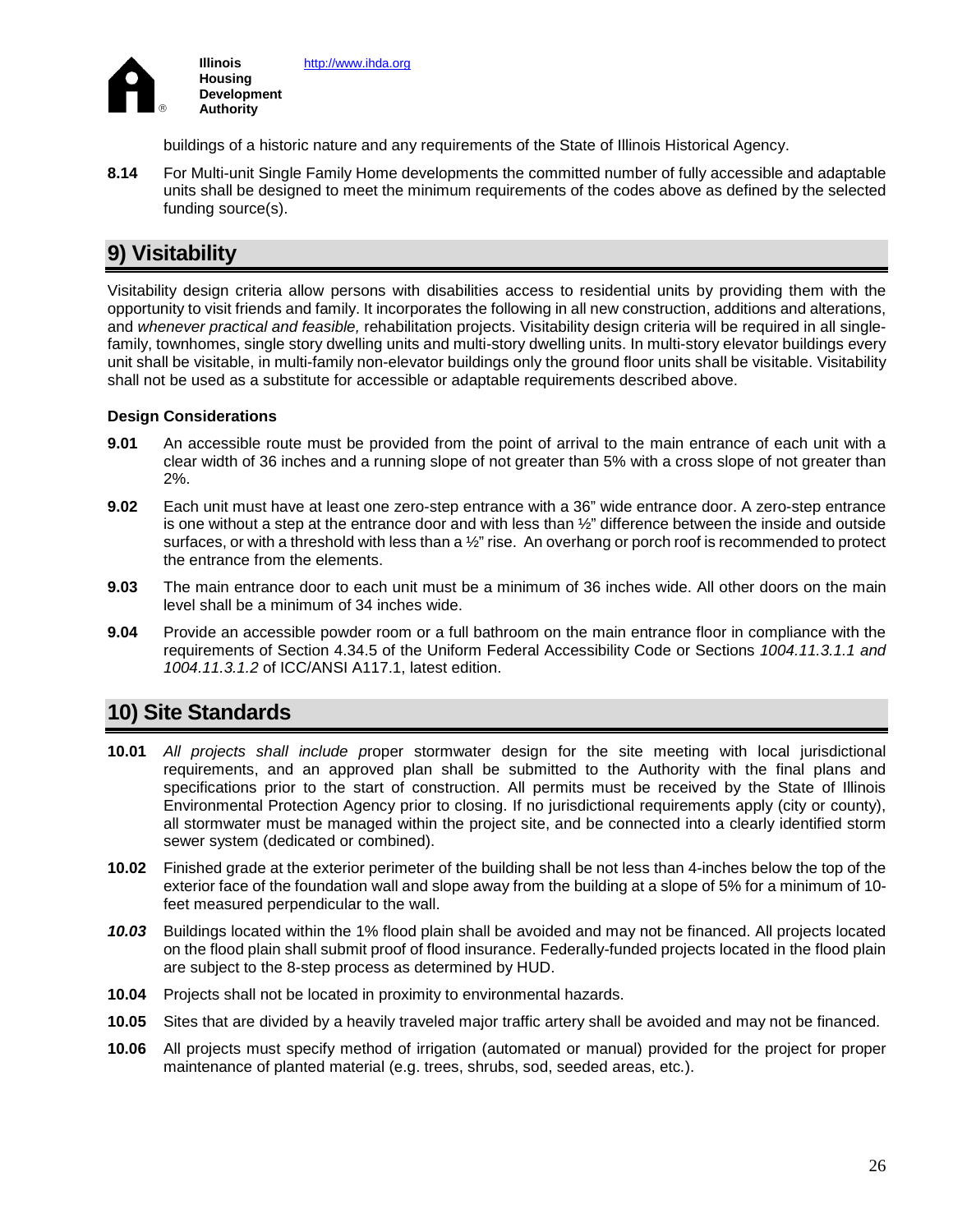

### **Parking Areas and Sidewalks:**

**10.07** The design of private internal roadways and sidewalks must meet the local design requirements to enable them to be acceptable to the municipality in order to qualify for future dedication to the municipality. Parking areas must be paved and graded for proper drainage as set forth in the HUD Minimum Property Standards. A link can be found at:

*[http://portal.hud.gov/hudportal/HUD?src=/program\\_offices/administration/hudclips/handbooks/hsgh/4910.1](http://portal.hud.gov/hudportal/HUD?src=/program_offices/administration/hudclips/handbooks/hsgh/4910.1)*

- **10.08** Parking spaces shall be provided as per local zoning ordinance but in no case be less than one parking space per dwelling unit *for family housing, and 0.75 spaces per unit for senior housing* except for the following:
	- 1. Supportive Living Facilities for the Frail Elderly (Illinois Department of Public Aid)- one (1) parking space shall be provided for each 10 units plus one (1) parking space for every two staff members and ten percent (10) of the total number of units for visitor parking or as per local ordinance, whichever is greater.
	- 2. Single Room Occupancy (SRO): one (1) parking space shall be provided for each 10 units or as per local ordinance, whichever is greater.
	- 3. Supportive Family Housing: one (1) parking space shall be provided for each 5 units or as per local ordinance, whichever is greater.
	- 4. Transit Oriented Development: Reduction of parking requirement as allowed by local zoning codes meeting with distance to transit requirements.
- **10.09** Parking areas shall be designed to meet the minimum parking space and drive aisle requirements within the local zoning or building codes. The following minimum dimensions shall be provided if there are no local standards:
	- Double loaded 90-degree parking areas shall be a minimum width of 60-feet
	- Single loaded 90 degree parking areas shall have a minimum width of 42-feet.
	- Intermediate and access aisle*s* shall be a minimum of 24-feet in width for two-way traffic, and 12-feet in width for one-way traffic.
- *10.10* A minimum number of accessible parking and accessible van parking stalls shall be provided meeting with local and state accessibility code requirements. When accessible parking spaces are provided, one space in every 6, or fraction thereof, shall be van accessible.

**Exception:** Where parking is provided for all residents, one accessible parking space shall be provided for each accessible dwelling unit. Where parking is provided for only a portion of the residents, an accessible parking space shall be provided on request of the occupant of an accessible dwelling unit.

- **10.10.1** Each accessible parking space must be adjacent to an access aisle as allowed by the Illinois Accessibility Code, applicable federal and local codes, whichever is most restrictive*,* and all access aisles shall blend to a common level with an accessible route.
- **10.10.2** In multi-family developments, when covered parking is provided a minimum of two percent (2%) of the covered parking spaces shall be accessible. If garages are provided, the minimum dimensions shall be per applicable code and the door shall be 9' wide. Covered parking shall be defined as either an indoor parking garage or an outside parking lot carport.
- **10.10.3** Accessible parking spaces and access aisles shall be designed so that cars and vans, when parked, cannot obstruct the required clear width of adjacent accessible routes. They shall not have a slope greater than 2% in all directions.
- **10.11** In single family developments with single car garages, the minimum garage dimension will be 11' wide by 20' deep with an 8' wide door.
- **10.12** Concrete curbs at all access drives and parking lots must be provided. A single family driveway is not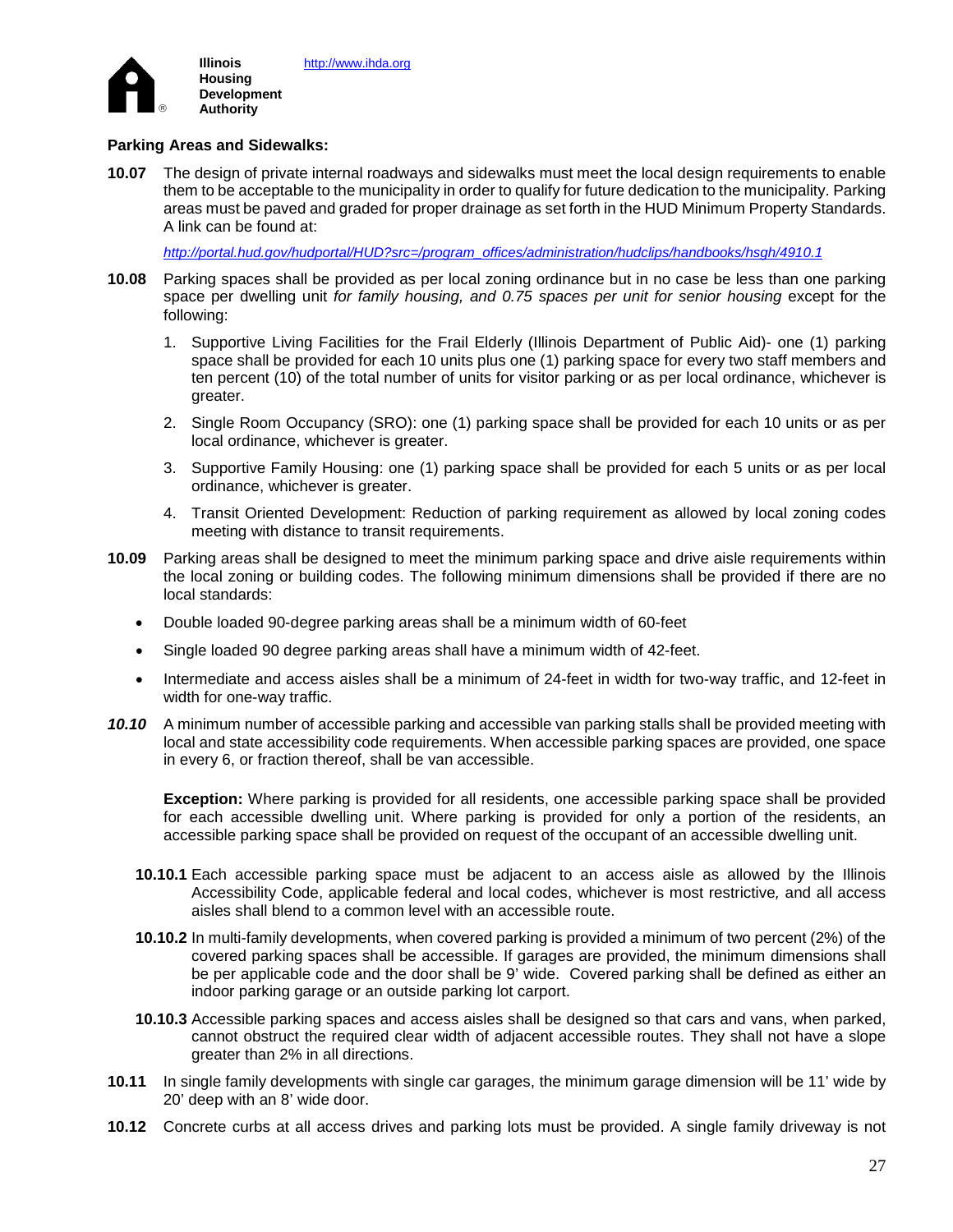

[http://www.ihda.org](http://www.ihda.org/)

considered a parking lot or an access drive and therefore does not require a curb. However, any parking lot provided at public use spaces in single family developments will require a curb per this requirement. If a site is developed within an existing neighborhood where curbs are not provided for the existing roads, new roadways shall be allowed to meet existing conditions, and shall be built per local municipality requirements.

- **10.13** Access for fire-fighting equipment must be provided in accordance with the requirements of the local authorities.
- **10.14** All sidewalks along the accessible route must be a minimum of 5-feet in width with the exception of service walks which may be 3-feet in width.

### **Exceptions:**

- 1. A minimum 6-foot wide sidewalk is required when parking spaces abut sidewalks and the edge of the sidewalk becomes the wheel stop. If pre-cast concrete wheel stops are provided and set a minimum of 30-inches from the edge of the sidewalk to the centerline of the wheel stop, then a 5 foot wide sidewalk will be permitted.
- 2. Public sidewalks provided for multi-unit single family developments shall be designed to meet local municipality requirements for public sidewalks for neighborhoods.
- Refuse collection stations must be on an accessible route and screened with permanent enclosures. Paved areas adjacent to the collection stations must be designed to provide adequate bearing for heavy garbage trucks.

## **11) Building Standards**

### **Foundations:**

- **11.01** The owner/developer must submit a soils report including a boring log. In projects composed of one building exceeding 2000 SF, there shall be a minimum of three borings within the building footprint and 2 borings along sidewalks and roadways. In projects with multiple buildings exceeding 2000 SF, there shall be a minimum of nine borings within the building footprints and evenly distributed throughout the project or as otherwise directed by the structural engineer. In addition for both single family and multi-family, on previously developed lots at a minimum one boring is required within the footprint of each former structure. Borings shall extend to a minimum of 15 feet below the natural grade. For high-rise buildings at least one boring shall extend down to 100' below the natural grade or hardpan.
- **11.02** Wall and column support footings shall be constructed of cast-in-place concrete. They shall be reinforced to accommodate the design loads. Timber, steel grillage, or other material used for footings will not be permitted. Wall and column footings shall extend to the appropriate frost depth for the site, or bear on suitable soil meeting the specified soil bearing capacity identified by the soils report.
- **11.03** Cast-in-place concrete, precast concrete and masonry foundation walls will be permitted and shall be designed to meet the requirements of the local building code. Steel sheet piles or helical pier foundations shall be allowed, with Authority approval, prior to board submission. Wood foundation systems, rubble stone or any other similar materials used for foundation walls will not be permitted.
- **11.04** An under slab drainage system must be installed when the water table is 5-feet or less below the bottom of the floor slab to prevent hydrostatic pressure build-up from groundwater fluctuation.

### **Exterior Walls:**

- **11.05** Exterior wall facings shall consist of 4-inch face brick, stone, concrete masonry units, aluminum siding, vinyl siding, metal lath and cement stucco, glass and aluminum curtain wall systems, prefinished *metal*  panels, cementitious siding, treated engineered wood siding, insulated precast concrete decorative panels, wood siding or Authority approved equal.
- *11.06* Exterior Insulation and Finish Systems (EIFS) are permitted in limited areas as an exterior facing with the approval of the Authority only, and shall not be allowed as a primary building facing. EIFS shall not be allowed as a finish material to be placed over the face of exterior cladding on existing buildings.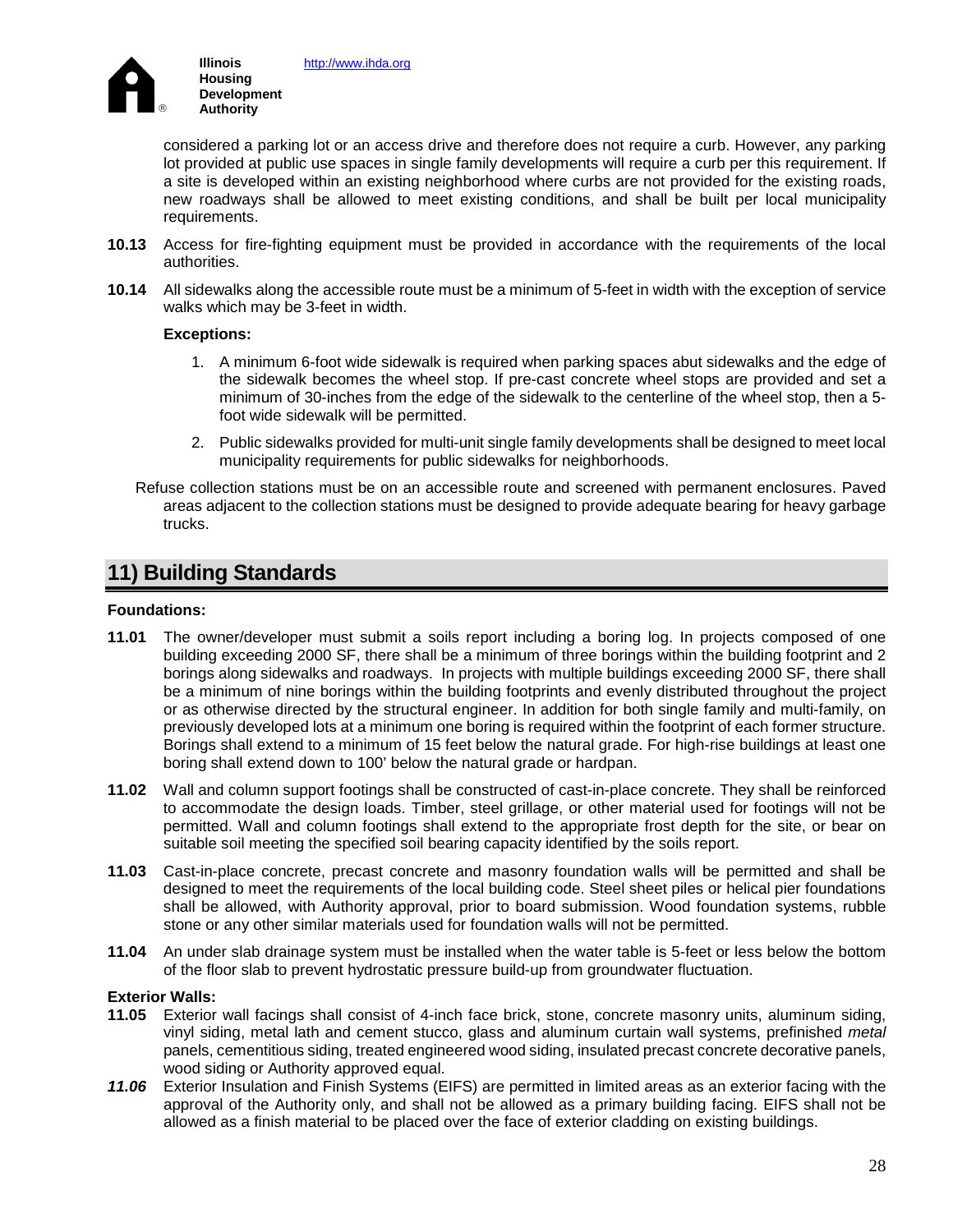

**11.07** Special attention shall be given to a review of the lintels and mortar joints when rehabilitating masonry structures. A detailed repair scheme must be incorporated in the plans and specifications including the clearly defined areas where lintel repair and tuckpointing work is to be performed.

**Stairs:** 

- **11.08** Open risers are not permitted.
- **11.09** Outdoor stairs and their approaches shall be designed so that water will not accumulate on walking surfaces.
- **11.10** When stairs are installed along routes that are required to be accessible, there must be an alternative way to get between levels. If the alternative way is an elevator or lift, the stairs do not need to comply with Section 504 of ICC*/*ANSI A117.1-Latest Version. If the alternative way is a ramp, the stairs must comply with Section 405 of ICC*/*ANSI A117.1- Latest Version. When an accessible route consists of both a ramp and stairs, it is recommended they are located in close proximity so people who can use only one of the two (such as the ramp), need not travel an unreasonable additional distance.
- **11.11** Exterior fire escapes shall not be permitted in new construction projects but will be acceptable as a means of egress component in existing buildings only.

## **12) Dwelling Unit Standards**

**12.01** The following table indicates the Authority's minimum acceptable dwelling unit size:

| <b>Dwelling Type</b>                                        | Area (Inside dimensions)                                |
|-------------------------------------------------------------|---------------------------------------------------------|
| Efficiency (Studio) Unit not including SRO Unit (see below) | 300 SF (New Construction)<br>250 SF (Rehabilitation)    |
| Supportive Living Facility                                  | 300 SF (for one occupant)<br>450 SF (for two occupants) |
| One Bedroom Unit                                            | 525 SF (New Construction)<br>500 SF (Rehabilitation)    |
| Two Bedrooms/One Bath Unit                                  | 700 SF                                                  |
| Two Bedrooms/One One-Half or Two Bath Unit                  | 750 SF                                                  |
| Three Bedrooms/One Three-Quarters Bath Unit                 | 950 SF                                                  |
| Four Bedrooms/Two Bath Unit                                 | 1100 SF                                                 |
| Five Bedrooms/Two Bath Unit                                 | 1250 SF                                                 |

Single Room Occupancy (SRO) Unit:

- *1.* A SRO unit shall contain not more than one habitable room consisting of not less than 180 square feet and not more than 250 square feet of floor area (for one occupant) / 400 square feet of floor area (for two occupants) for new construction projects and not less than 150 square feet for rehabilitation projects, **excluding** the floor areas for bathrooms, toilet rooms, laundries, pantries, foyers, corridors, storage spaces, stairways and closets.
- *2. Any SRO project must include both a private bathroom including a sink, toilet and bathing facilities and a kitchen within the unit*

**Exception:** When financial assistance also includes the Illinois Department of Healthcare and Family Services, the SRO unit shall have a minimum of 300 SF for a single occupant unit and 450 SF for a twooccupant unit. This is required for both new construction and rehabilitation projects.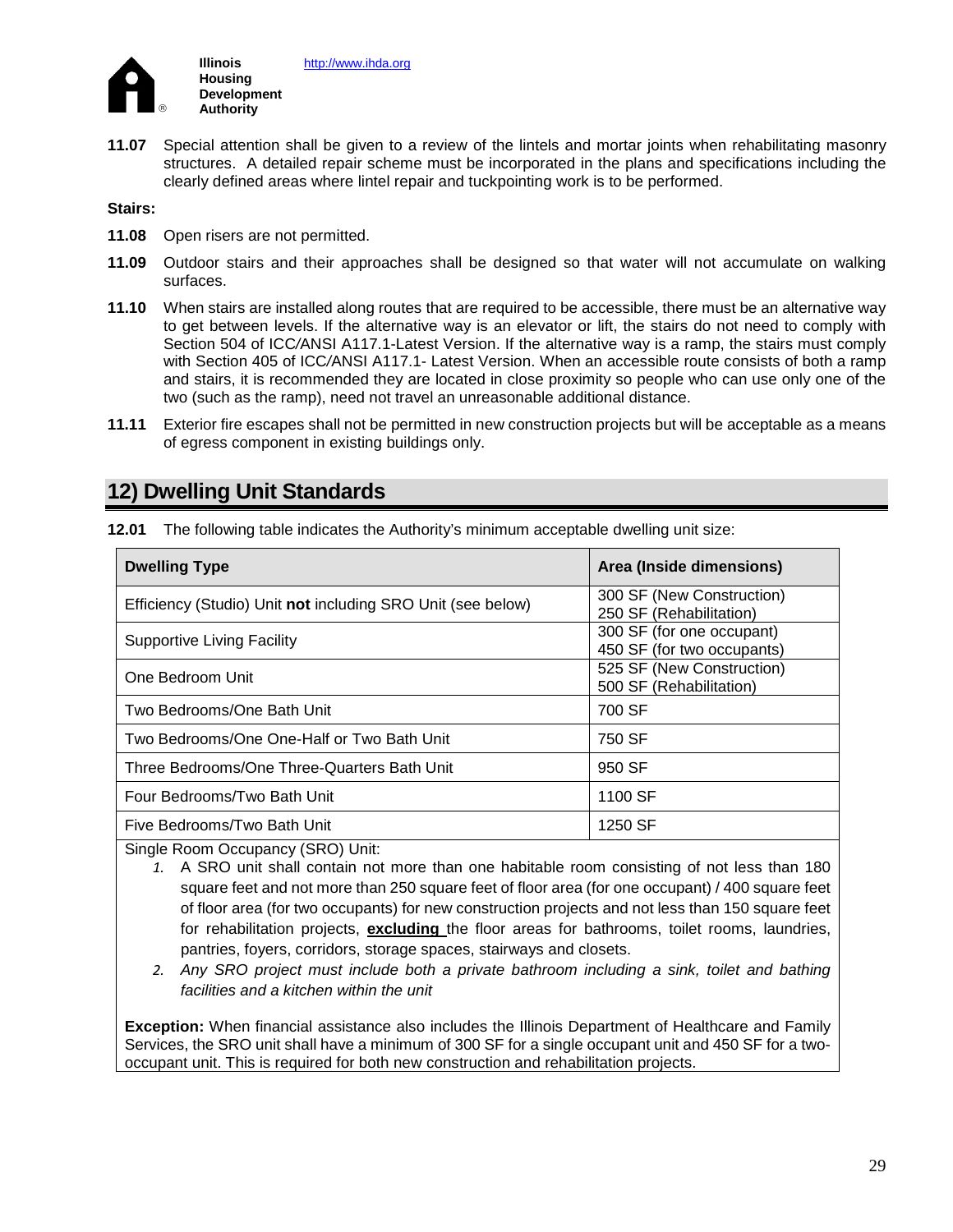

Room Sizes: Unit living rooms (excluding Efficiency, Studio, SLF units, or combined living areas) shall contain a minimum of 150 SF (120 SF for rehabilitation) and have a minimum dimension of 10-feet in any horizontal dimension. *Units other than Efficiency or Studios must have bedrooms of at least* 100 SF, not including closets, and a minimum dimension of 9-feet in any horizontal dimension.

- **12.02** The minimum ceiling height in all habitable rooms shall be 7-feet 6-inches. Soffits may be dropped to 7'- 0" A.F.F. if soffit area does not exceed 20% of room area.
- **12.03** Carpet shall not be permitted as a floor finish in laundry *areas*, kitchens, and bathrooms.
- **12.04** Prefabricated shower and/or bathtubs units shall be specified and provided with factory installed integral reinforcing, cast into the *unit for installation of* grab *bars at code* compliant locations of the unit walls. When prefabricated units are installed in multi-unit apartments they must have a single layer of water resistant wall sheathing installed prior to the unit being placed *behind the unit, along with a cover layer of sheathing installed over the unit wall flange.*

**Exception:** The installation of grab bars *at all water closets, bath tubs and shower units complying with ICC/ANSI A117.1 – Latest Version* shall be required in dwelling unit bathrooms to be occupied by elderly, severely disabled people, and units required to be fully access.

# **13) Mechanical, Plumbing, Fire Protection and Electrical Systems**

*All HVAC, plumbing, Fire Protection and electrical floor and wall penetrations must be properly sealed to maintain both the proper fire rating as required by the applicable building code, and/or acoustic control of adjacent spaces.*

### **Heating, ventilating, and air-conditioning systems:**

- **13.01** All units shall be heated and air-conditioned. *Design of the system shall be such to maintain a consistent temperature in all habitable spaces evenly throughout the day.* Heating, ventilating, and air-conditioning systems shall be designed and installed according to the requirements of the local building code. If no building code is adopted within the jurisdiction the International Mechanical Code, 2015 edition shall apply. They shall also comply with the efficient utilization of energy in accordance with the 2015 edition of the International Energy Conservation Code with Illinois Amendments. Lastly, the United States Department of Energy REScheck or COMcheck compliance verification and code requirements must be submitted to the Authority for review.
- **13.02** The installation and approval of fuel gas distribution piping and equipment, fuel gas-fired appliances, and fuel gas–fired venting systems shall be in accordance with the 2015 edition of the International Fuel Gas Code or the local building code whichever is most stringent.
- **13.03** *Any change orders submitted requiring changes to mechanical room design as a result of layouts not complying with code or equipment manufacturer clearance requirements will be determined to be errors and omissions, and subject to the requirements of Section 4. It is expected coordination of all equipment clearances is complete prior to submitting design documents for review.*

### **Plumbing**

- **13.04** The Illinois State Plumbing Code, the local plumbing code, and these standards shall govern all plumbing work performed on new construction and new work on the renovation, rehabilitation or preservation of existing buildings. Whenever there is a conflict in the requirements between the regulations, the more stringent requirement will prevail.
- **13.05** No Project shall be served by a well or septic system.
- **13.06** All plumbing work shall be performed only by Illinois licensed plumbers and apprentice plumbers under the direction of a licensed plumber.
- **13.07** All equipment used for heating water or storing hot water shall be provided, at the time of installation of such equipment, with an appropriate relief valve or valves to protect against excessive or unsafe temperature and/or pressure.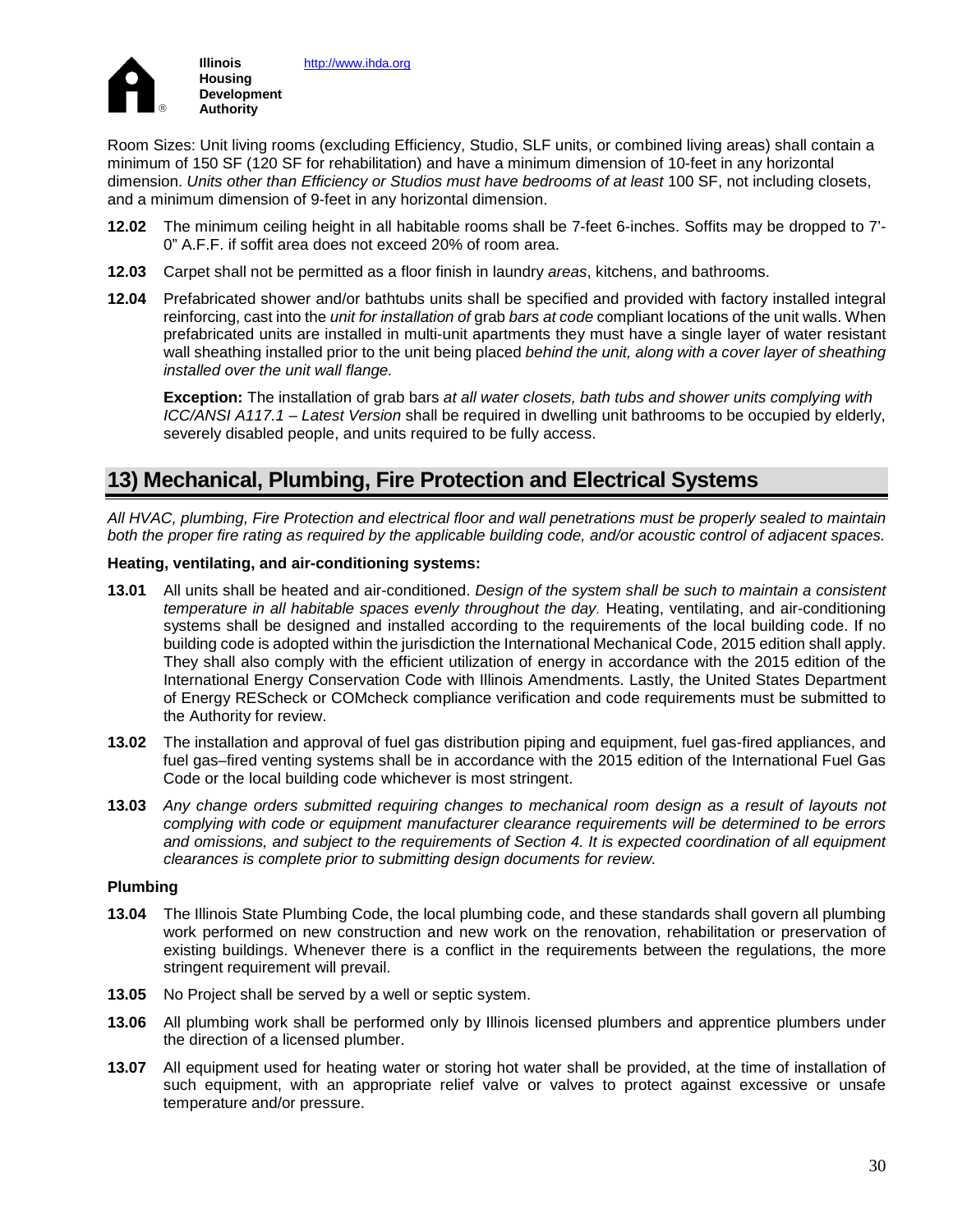

- **13.08** On renovation, rehabilitation or preservation projects, replacement of the lead pipe incoming water service shall be required.
- **13.09** Water distribution piping from the water meter throughout the building shall be "Type K" or ductile iron for below ground piping, and copper or PEX for above ground piping. CPVC or Polybutylene water distribution pipe shall not be permitted. *PEX piping below grade shall be allowed to be installed following industry best practices) and code requirements.*
- **13.10** Dielectric isolation shall be provided between ferrous and non-ferrous metals. Provide dielectric unions at points of connection of copper piping to ferrous piping and equipment or fittings.

#### **Electrical**

- **13.11** The National Electrical Code, the local electrical code, and these standards shall govern all electrical work performed on new construction and new work on the renovation, rehabilitation or preservation of existing buildings. Whenever there is a conflict in the requirements between the regulations, the more stringent requirement shall prevail.
- **13.12** The electric service to each dwelling unit shall be metered separately in all new construction projects. One central meter shall only be permitted with a letter of approval from the electric utility company.
- **13.13** The minimum electric service to a dwelling unit shall be *60-*amperes. *Appropriately sized and rated, e*xisting electrical service may be allowed to remain for apartment unit rehabilitations. A load calculation for the *each unit of the* proposed design should be provided to ascertain if the *service is properly sized for the project.*
- **13.14** Copper wiring is required in all branch circuits and within all units. Aluminum and aluminum clad copper wiring is ONLY allowed in feeders 60 amps or larger terminating in disconnects and electrical panels with lugs that are rated and suitable for aluminum wiring. The line from the transformer to the meter is regulated by the National Electrical Code and/or the local utility company whichever is most stringent.
- **13.15** In existing buildings that have existing aluminum wiring, all switches and outlets rated 20-ampere or less directly connected to aluminum conductors must be marked CO/ALR.
- **13.16** Every dwelling unit in buildings serviced by natural gas shall be equipped with at least one approved carbon monoxide (CO) alarm meeting the installation and operational requirements of the Carbon Monoxide Alarm Detector Act (Public Act 094-0741) and the local municipal requirements, whichever is more restrictive. All CO alarms shall be hard wired in new construction with appropriate battery back-up. Rehabilitation project may utilize battery powered or plug in CO detectors if allowed by local Authority Having Jurisdiction
- **13.17** Every dwelling unit shall be equipped with at least one approved smoke detector in accordance with the location and operation requirements of the Smoke Detector Act (Public Act 425 ILCS 60/) and local code requirements, whichever is more restrictive.
- *13.18 Exposed conduit is prohibited unless concealment of the conduit is not physically possible. Contact The Authority in the design stage for prior approval. If approved, the conduit or Wiremold must be painted to match the mounting surface.*

#### **Fire Protection Systems**

- *13.19 Fire protection systems, if required by code, must be properly priced to include all equipment and accessories required for a fully operational system for the building. This value shall be represented on the CSS submitted for review prior to Initial Closing of the project.*
- *13.20 The price of the system included on the CSS must meet all applicable code requirements. Change orders requiring additional expenses related to the fire protection system, if as a result of code compliance after Initial Closing, will be classified as errors and omissions.*
- *13.21 Exposed piping of fire protection systems is prohibited unless concealment is not physically possible. Contact the Authoiryt in the design stage for prior approval. If approved, the pipe must be painted to match the mounting surface.*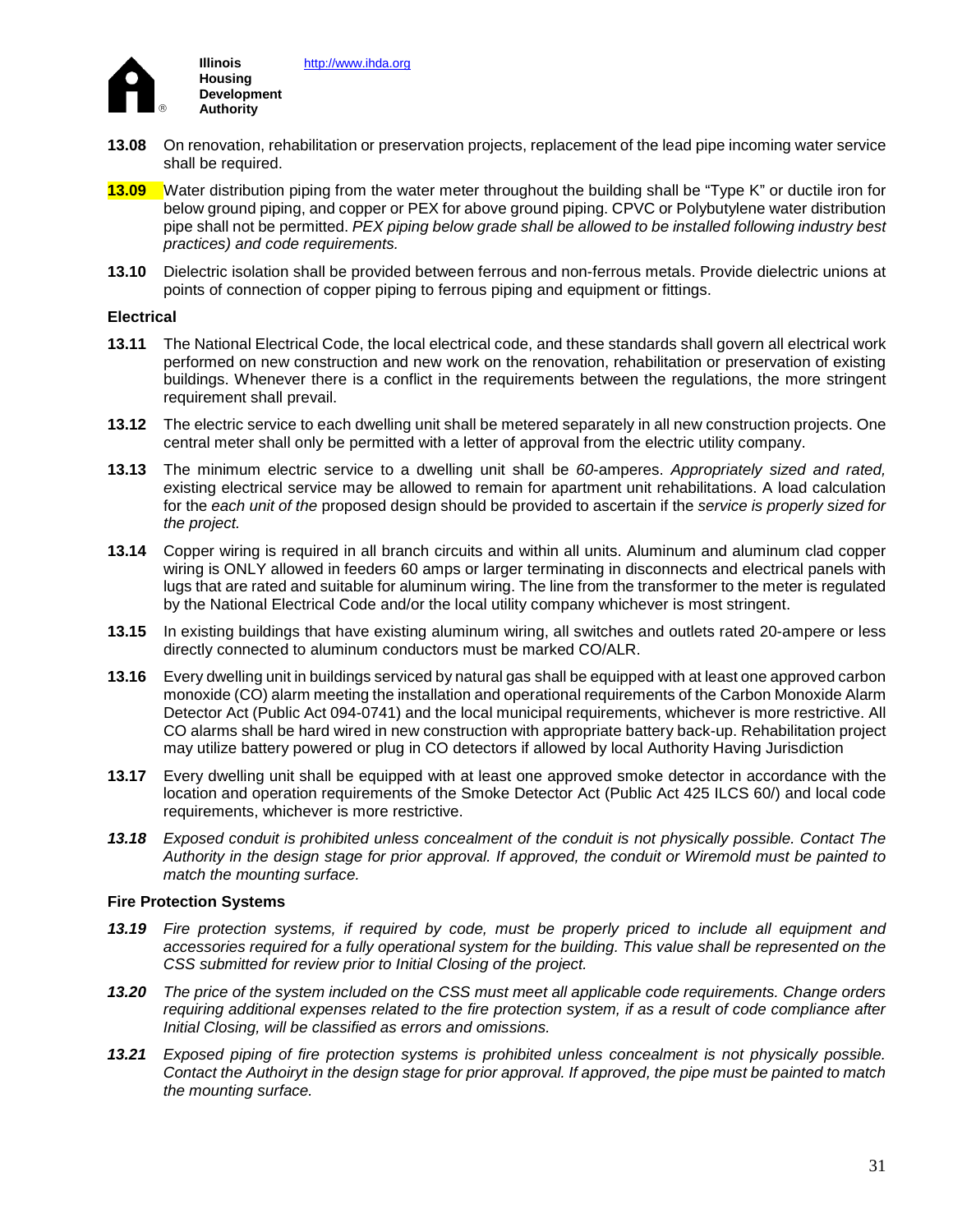

# **14) Energy Efficiency and Green Criteria**

**The energy efficiency and green criteria below apply to all Authority financed projects**.

### **14.01 Minimum 201***5* **Illinois Energy Conservation Code Design Requirements**

This section outlines some of the energy code compliance requirements based upon the **prescriptive option** of the Illinois 201*5* IECC for **single family and low rise residential buildings, 3 stories or less**. The full code, information on the **performance option** and the provisions for **buildings 4 stories and over** can be found at: [www.ildceo.net/energycode](http://www.ildceo.net/energycode) or [www.iccsafe.org.](http://www.iccsafe.org/)

|                                                     | A quick reference guide for the 2015 IECC can be found at: www.reca-codes.comSingle Family and Low Rise<br><b>Residential Buildings, 3 Stories or Less</b> |                                 |                                                 |                        |                                      |                                    |                             |                                           |                                        |                                                 |
|-----------------------------------------------------|------------------------------------------------------------------------------------------------------------------------------------------------------------|---------------------------------|-------------------------------------------------|------------------------|--------------------------------------|------------------------------------|-----------------------------|-------------------------------------------|----------------------------------------|-------------------------------------------------|
| 2015 IECC: Table R402.1.2 for climate zones 4 and 5 |                                                                                                                                                            |                                 |                                                 |                        |                                      |                                    |                             |                                           |                                        |                                                 |
| <b>Windows</b>                                      |                                                                                                                                                            |                                 |                                                 | <b>Insulation</b>      |                                      |                                    | <b>Foundation</b>           |                                           |                                        |                                                 |
| <b>Climate</b><br>Zone                              | Fenestration<br><b>U-Factor</b>                                                                                                                            | <b>Skylight</b><br>U-<br>Factor | Glazing<br><b>Fenestration</b><br><b>Factor</b> | Ceiling<br>R-<br>Value | Wood<br>Frame<br>Wall<br>R-<br>Value | <b>Mass</b><br>Wall<br>R-<br>Value | <b>Floor</b><br>R-<br>Value | <b>Basement</b><br>Wall<br><b>R-Value</b> | Slab<br><b>R-Value</b><br>And<br>Depth | Crawl<br><b>Space</b><br>Wall<br><b>R-Value</b> |
| Zone 5                                              | 0.32                                                                                                                                                       | 0.55                            | NR.                                             | 49                     | $20$ or<br>$13 + 5$                  | 13/17                              | 30                          | 15/19                                     | 10, 2 ft.                              | 15/19                                           |
| Zone 4                                              | 0.35                                                                                                                                                       | 0.55                            | 0.40                                            | 49                     | $20$ or<br>$13 + 5$                  | 8/13                               | 19                          | 10/13                                     | 10, 2ft                                | 10/13                                           |
| NR indicates No Requirements                        |                                                                                                                                                            |                                 |                                                 |                        |                                      |                                    |                             |                                           |                                        |                                                 |

### a. **Air Leakage - Blower Door Test** (IECC Section R402.4)

The building is required to be properly sealed, tested and verified as having an air leakage rate no higher than allowed by state amendments to the IECC.

*The Authority* shall allow all exceptions identified in Sections R503.1 or C503.1 (for defined buildings) of the IECC for renovations projects. The listed exemptions are based upon individual components. Meeting a single exemption does not exempt the remaining components, or an entire project, from testing.

Tests shall be provided in all units of projects containing buildings with 4 units per building or less, and in each unit configuration type on every floor of any multi-unit apartment building containing more than 4 units*.* 

### **b. Documentation**

- 1. Maintenance instructions shall be furnished for equipment and systems as applicable as defined by the IECC.
- 2. A permanent certificate listing all energy efficiency material and equipment values as required by the IECC shall be posted on or in the electrical panel.
- 3. Blower door test results shall be provided to the Authority for review prior to approval of the final closing pay out.

Duct leakage test results, where applicable, shall be provided to the Authority for review prior to approval of the final closing pay request.

### **Additional Mandatory Design Requirements above the 2015 Illinois Energy Conservation Code**

All projects seeking funding from the Authority must comply with the following criteria. If projects are seeking 3<sup>rd</sup> party certification from Enterprise Green Communities, U.S. Green Building Councils LEED certification or ICC 700 – 2012 National Green Building Bronze Level or higher certification, the specific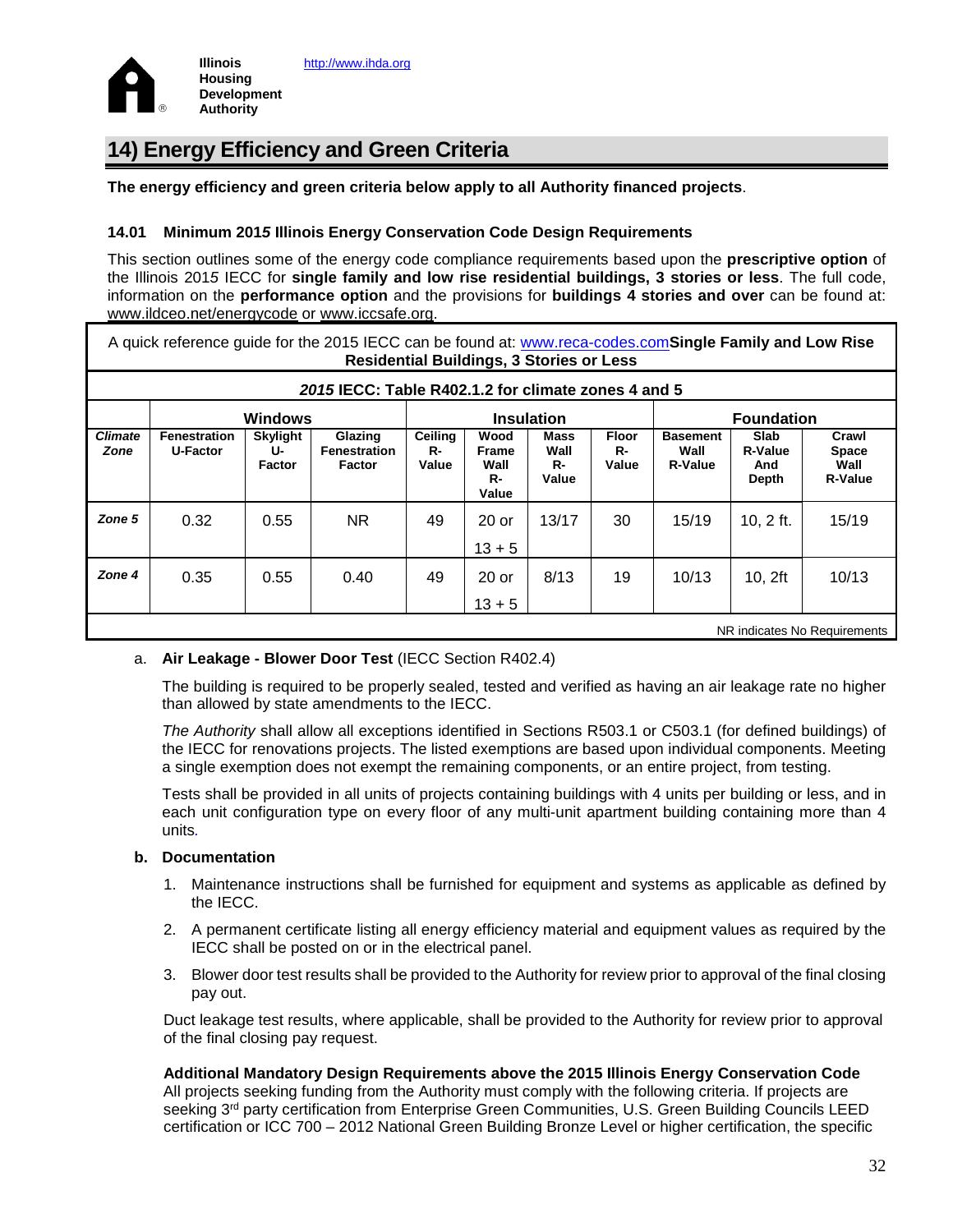



**Development Authority**

3<sup>rd</sup> party certification requirements will supersede the mandatory requirement outlined below.

| <b>Authority Mandatory Requirements</b> |                                                                                                                                                                                                                                                                                                                                                                                                                                                                                                                                                               |  |  |
|-----------------------------------------|---------------------------------------------------------------------------------------------------------------------------------------------------------------------------------------------------------------------------------------------------------------------------------------------------------------------------------------------------------------------------------------------------------------------------------------------------------------------------------------------------------------------------------------------------------------|--|--|
| Requirement                             | <b>Mandatory Section</b>                                                                                                                                                                                                                                                                                                                                                                                                                                                                                                                                      |  |  |
| <b>Site Improvements</b>                | Only if providing landscaping.<br>Landscaping: Provide a tree or plant list certified by the<br>architect or landscape architect that the selection of new trees and<br>plants are at least 50 percent native and/or adaptive species, 100<br>percent appropriate to the site's soils and microclimate and do not<br>include invasive species. The minimum cost for the landscaping<br>shall be 2% of the hard construction cost of the project.<br>(Landscaping hard cost include: vegetation, hardscape, fencing,<br>irrigation, lighting and furnishings.) |  |  |
|                                         | Exception: Authority approval will be required for the amount of<br>landscaping provided for projects where the open land for<br>landscaping is limited.                                                                                                                                                                                                                                                                                                                                                                                                      |  |  |
| <b>Water Conserving Fixtures</b>        | (New Construction Only): Indicate on the drawings that water-<br>conserving fixtures with the following minimum specifications will be<br>used: toilets-1.28 GPF, urinals - 0.5 GPF, showerheads - 2.0 GPM,<br>kitchen faucets - 2.0 GPM, bathroom faucets - 1.5 GPM                                                                                                                                                                                                                                                                                          |  |  |
|                                         | (Rehab Only): Install water-conserving fixtures with the following<br>minimum specifications wherever and whenever they are replaced:<br>toilets-1.28 GPF, urinals - 0.5 GPF, showerheads - 2.0 GPM,<br>kitchen faucets - 2.0 GPM, bathroom faucets - 1.5 GPM                                                                                                                                                                                                                                                                                                 |  |  |
| <b>Energy Efficiency</b>                | Energy Star Appliances: Install Energy Star clothes washers,<br>dishwashers, range hoods, refrigerators, bathroom exhaust and<br>electric dryers.                                                                                                                                                                                                                                                                                                                                                                                                             |  |  |
| <b>Operation and Maintenance</b>        | Building Maintenance Manual: Provide a manual that includes the<br>following: a routine maintenance plan, operations and guidance for<br>all appliances, HVAC operation, water-system turnoffs, lighting<br>equipment, paving materials, landscaping, green cleaning products<br>and schedule, pest control, and other systems that are part of each<br>occupancy unit; and an occupancy turnover plan                                                                                                                                                        |  |  |
|                                         | <b>Warranty Matrix</b><br>Provide a matrix outlining the warranty period for all items and<br>systems covered                                                                                                                                                                                                                                                                                                                                                                                                                                                 |  |  |

**14.03 New technologies**: New technologies (items such as: alternative building systems, new design components and/or materials, etc.) for the purposes of decreasing operating costs *must be proven and not experimental. Any new technology incorporated for energy savings* will need to be justified through a cost benefit analysis. Applicable new technologies shall include any proposed efficiencies in excess of those indicated in the 201*5* International Energy Conservation Code/ASHRE Standard 90.1-2010, the *Authority* Green Criteria or beyond those typically employed in similar housing. New technologies shall have a payback period within 18 years. Simple payback analysis shall at a minimum be utilized, or: the initial cost of the technology (or differential cost over its equivalent) divided by the annual energy savings due to the new technology. The payback period shall be calculated using the current Authority underwriting forecasting assumptions and shall incorporate maintenance costs, adjustments for any needed life cycle repairs and/or reserves.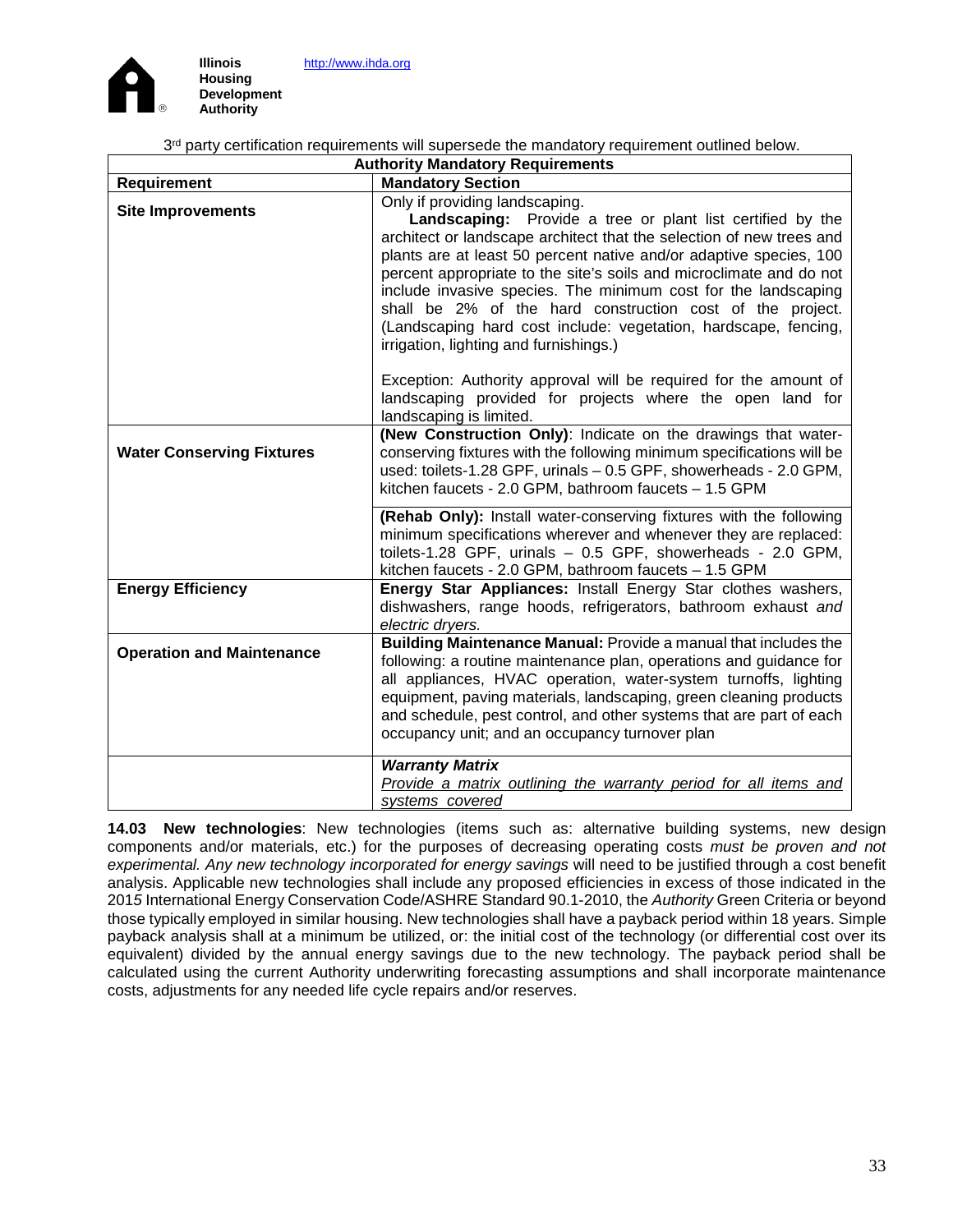

## **15) Community Facilities**

- **15.01** Where a community room is provided it shall have a kitchen that at a minimum has a sink, range/oven, refrigerator, base and overhead storage and complies with the requirements of Section 8.00 "Accessibility Standards" of this Standard. In municipalities requiring a commercial range hood above any community room range, the range/oven may be omitted, but a letter confirming this requirement as part of the municipal code must be provided to the Authority for review. Other than for SRO occupancies, a microwave is not a substitute for a range/oven.
- **15.02** Common-use laundry facilities, if provided, should be in accordance with the Illinois Plumbing Code and shall be on an accessible route.

Five percent (5%) of the total automatic washing machines and clothes dryers in laundry rooms, or a minimum of one (1) each, shall be front loading.

When common-use laundry facilities are not provided on-site, automatic washers and clothes dryers **must** be provided within all the dwelling units by the owner/developer. Utility hook ups alone are not considered compliant with this requirement, except as per Section 15.03 below.

- **15.03** When common-use laundry facilities are provided on-site to satisfy the requirements of section 15.02 above, washer and dryer hook-ups **may** be provided within individual dwelling units without the need to supply the automatic washer and clothes dryer.
- **15.04** *All projects must include bulk storage areas* within closets in the apartment unit or in a common tenant storage room. If provided within a closet, the provided volume must be free and clear from the floor to the ceiling without any shelving. The total volume provided within all bulk storage areas shall be as follows:

| <b>Dwelling Type</b>                  | <b>Volume</b>  |
|---------------------------------------|----------------|
| Efficiency/ Single Room Occupancy SRO | 32 cubic feet  |
| 1-bedroom unit                        | 72 cubic feet  |
| 2-bedroom unit                        | 128 cubic feet |
| 3-bedroom unit                        | 200 cubic feet |
| 4-bedroom unit                        | 288 cubic feet |

**15.05** If provided, bicycle storage facilities shall be located in exterior areas with bicycle racks, and/or in a separate room in the building or in a separate storage building. *Exterior bike racks, if used, must be anchored and have the requisite space for a parked bike which will not reduce the required width of an accessible path or parking stall.*

### **16) Management, Office and Maintenance Spaces**

- **16.01** If the size of the project warrants a separate common space for the management staff and rental office, it shall include an office large enough to accommodate a secretarial space, a waiting /reception area, at least one accessible public restroom, and a storage/coat closet. These areas must be located on an accessible route from the point of arrival and accessible to persons with disabilities. These areas may be in separate buildings, such as a clubhouse, or on the ground floor to allow for maximum site and building surveillance.
- **16.02** When a separate workroom or repair shop having vehicular access is provided, it shall be appropriately sized and include storage facilities, a utility sink, toilet facilities, and work bench.
- **16.03** Refuse collection and compactor rooms shall be mechanically ventilated and be in a room completely separated from the remainder of the building with walls and ceiling meeting code defined fire separation requirements. Where the room is serviced by a trash chute, code required and maintenance sprinkler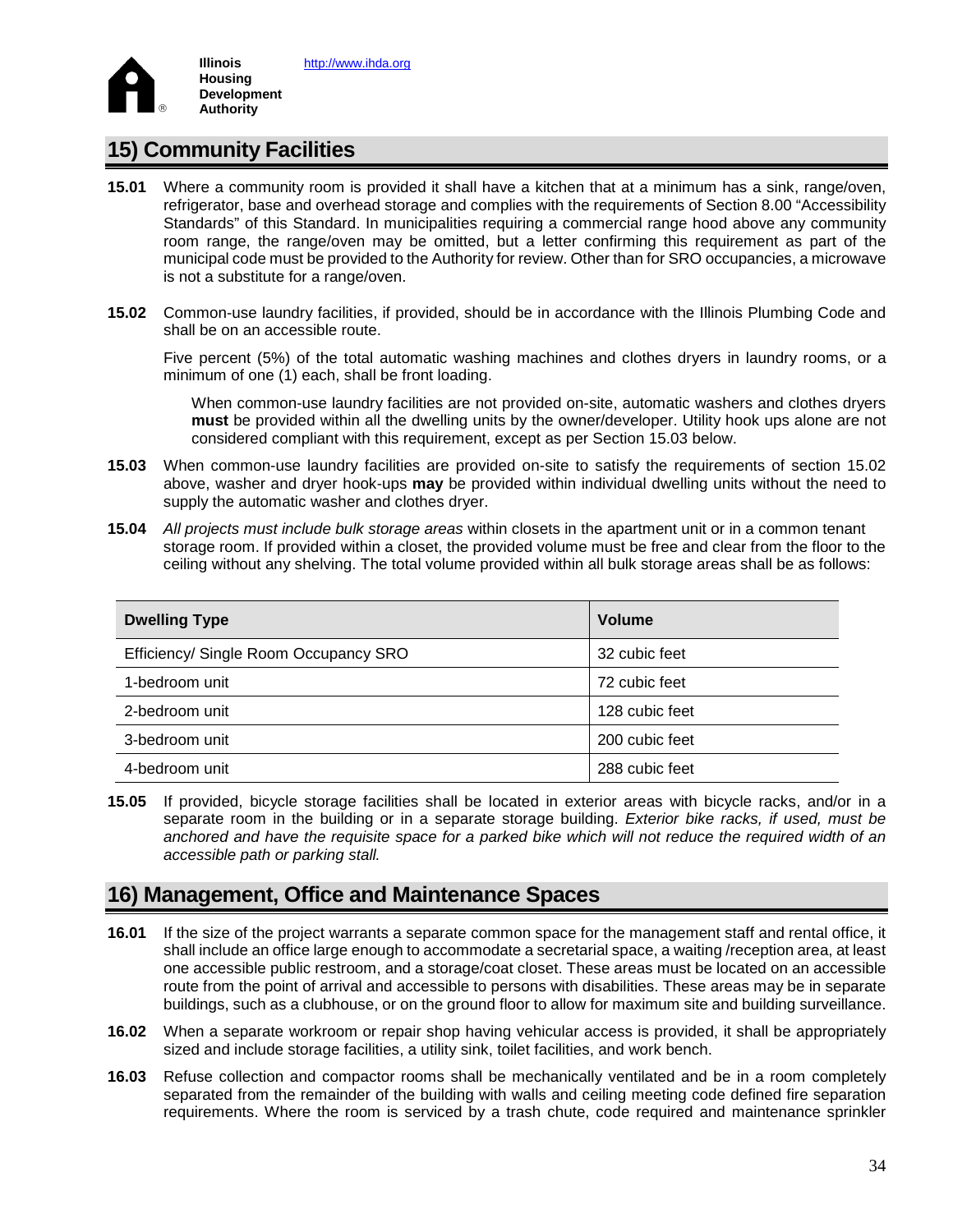

heads shall be provided. All openings to trash rooms shall meet code requirements in terms of fire rating and hardware. A concrete slab shall directly link access from this area to the exterior pick up point. Floor drains and hose bibs shall be provided at these trash termination locations.

- **16.04** Refuse and laundry chutes shall not be used for any other purpose. The chutes shall have a fire resistive rating of not less than what is required by the applicable building code. An automatic sprinkler system shall be installed as required by code*.* Chutes extending three or more floors shall have additional sprinkler heads installed within the chute on alternate floors and be accessible for servicing. Trash chute access doors shall have lever operating device and closers if not automatically actuated.
- **16.05** Retail stores and other commercial space shall not be included as part of the Authority financing, and must be tracked on a separate contractor's sworn statement provided as part of each draw request.
- **16.06** Office facilities within the Project are substantially restricted by various rules and regulations. If office space is contemplated, it must be for the exclusive use of the tenants or for the operation of the building. The sponsor shall discuss the plans with Authority's staff at the earliest opportunity.

## **17) Recreational Facilities**

**17.01** Indoor recreational facilities, if provided, shall be located within the Project and shall comply with the following **minimum** size requirements:

| <b>Dwelling Type</b>   | <b>Area</b>      |
|------------------------|------------------|
| 5-100 dwelling units   | 600 square feet  |
| 101-300 dwelling units | 800 square feet  |
| 301-500 dwelling units | 1200 square feet |

- **17.02** Outdoor recreation facilities, if provided must be on an accessible route. Swimming pools and wading pools must meet the Minimum Sanitary Regulations for the Design and Operation of Swimming Pools and Bathing Beaches by the Department of Public Health, State of Illinois, any local Public Health Department regulations and the Americans with Disabilities Act.
- **17.03** Play areas for younger children shall be centrally located and surrounded by dwelling units. An accessible route must be provided to the play area. The ground surface of the play area shall be stable, firm, and slip resistant. Where play components are provided, they shall be ADA approved.

# **18) Supportive Living Facilities (SLF)**

**An SLF is a residential setting in Illinois that provides or coordinates flexible personal care services, 24 hour supervision and assistance (scheduled and unscheduled), activities, and health related services with a service program and physical environment designed to minimize the need for residents to move within or from the setting to accommodate changing needs and preferences; has an organizational mission, service programs and a physical environment designed to maximize residents' dignity, autonomy, privacy and independence; and encourages family and community involvement.**

### **Building Construction:**

**18.01** All SLF developments must be approved by the State of Illinois Department of Healthcare and Family Services. Written approval from DHFS must be provided to *the Authority* at the time the application is submitted. The SLF's architectural plans shall conform to Title 89, Social Services, Chapter 1: Department of Healthcare and Family Services, Subchapter d: Medical Programs, Part 146.210 Structural Requirements, An SLF's architectural plans shall conform to the current State building codes for the respective building type, local Fire and Life Safety Standards for health care occupancy or the 2000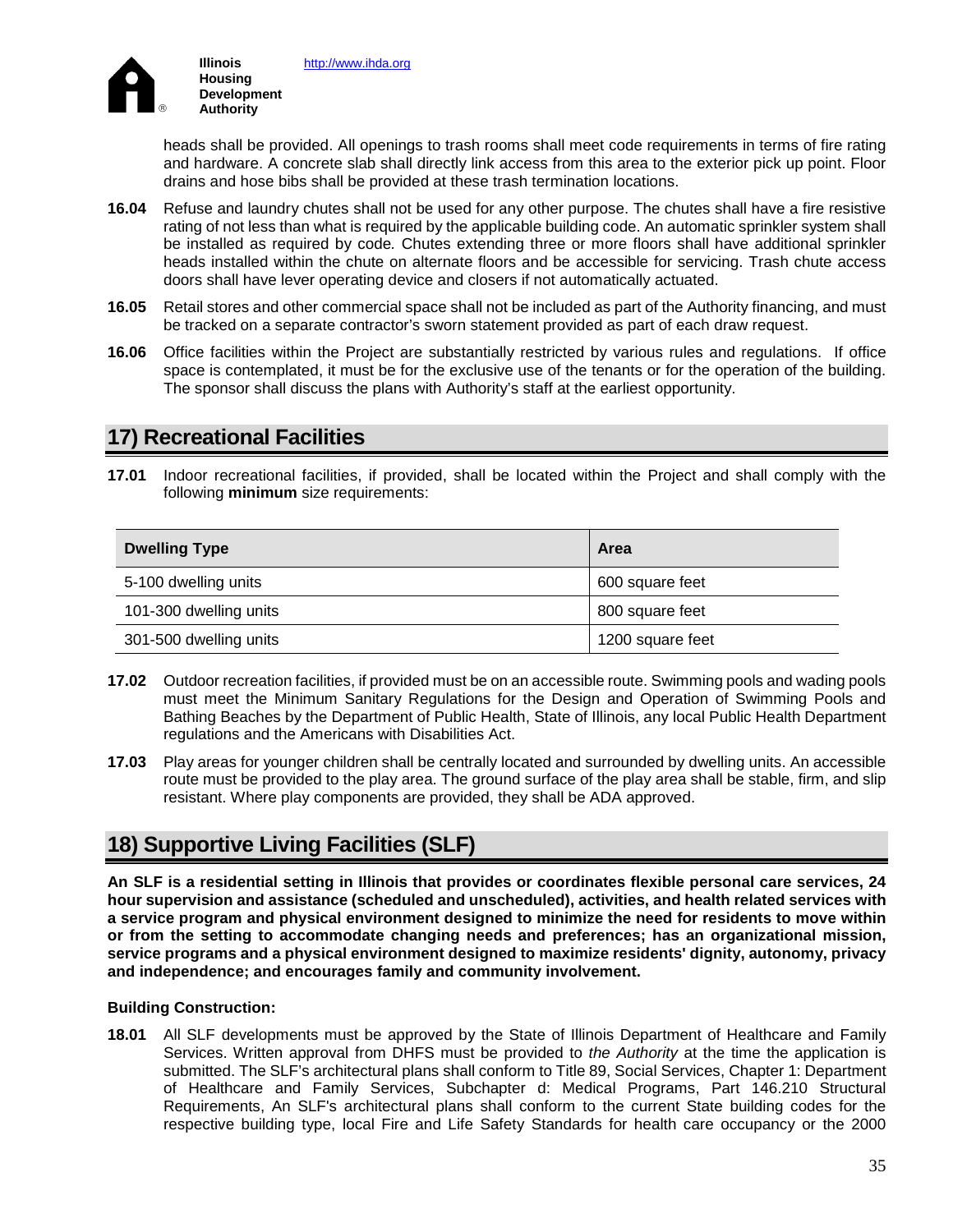

National Fire Protection Association Life Safety Code (NFPA) 101, Chapter 32, Residential Board and Care Occupancies, National Fire Protection Association, 1 Batterymarch Park, Quincy MA 02269 (March 11, 2003, no later amendments or editions included) or local building codes if more stringent.

**18.02** Each SLF shall meet accessibility standards as related to the Americans with Disabilities Act of 1990, the Illinois Accessibility Code, Section 504 of the Rehabilitation Act of 1973 (if applicable), the Fair Housing Act and the local building code.

# **19) Factory Built Homes**

This section Factory Built Homes refers to both manufactured and modular housing. The proposed manufacturer must have at least five-years *of* experience in manufacturing similar housing units. In addition, the installer/general contractor must have prior experience in setting and finishing factory built housing. Factory built housing units for multi-family applications will only be allowed for up to one-story in height unless approved by the Authority prior to having the design coordinated by the fabricator. Please contact Authority architectural staff for review of potential fabricators prior to commencing work*.* Factory built housing units for single-family, detached units will be allowed for up to two-stories in height. The design, construction and installation of the Factory Built Homes must incorporate all applicable wind, live, dead, snow and seismic design loads including geotechnical characteristics based on the specific geographical site conditions.

As applicable, all factory built housing must comply with the requirements of Title 24, Part 3280 Manufactured Home Construction and Safety Standards, Housing and Urban Development, the Authority Standards including the following modifications. Factory built housing must also comply with the Illinois Department of Public Heath requirements including: [Approved Manufacturers,](http://www.idph.state.il.us/envhealth/pdf/MH_approvedlist.pdf) [Regulations for Factory Built Structures in Illinois,](http://www.idph.state.il.us/envhealth/pdf/MH_RegOfFacBuilt.pdf) and Guidelines [for Installing Manufactured Homes in Illinois.](http://www.idph.state.il.us/envhealth/pdf/MH_guideinstallhomes.pdf) The last link, "Guidelines for Installing." is only intended to be used for installations where the manufacturer's installation instructions are not available.

- **19.01** The minimum ceiling height in all habitable rooms shall be 7-feet 6-inches.
- **19.02** All exterior doors shall have a 32-inch clear width measured from the face of the door to the opposing stop when the door is open at 90-degrees and a minimum height of 80-inches.
- **19.03** All interior doors shall have a nominal 32-inch clear width measured from the face of the door to the opposing stop when the door is open at 90-degrees and a minimum height of 80-inches.
- **19.04** Living rooms shall contain a minimum of 150 SF and a minimum dimension of 10-feet in any horizontal dimension. All other habitable rooms shall have a minimum size of 100 SF not including closets and a minimum dimension of 9-feet in any horizontal dimension.
- **19.05** Hallways shall have a minimum horizontal dimension of 36 inches measured from the interior finished surface to the interior finished surface of the opposite wall.
- **19.06** Carbon monoxide detectors shall comply with the State of Illinois Carbon Monoxide Detector Act and shall be hardwired. Smoke detectors shall be hardwired with battery back-up.
- **19.07** All manufactured housing must comply with the energy conservation requirements of the International Energy Conservation Code, latest edition, and the energy conservation measures outlined in these standards.
- **19.08** Water distribution piping from the water meter throughout the building shall be "Type K" for below ground piping, and "Type L" copper or PEX for above ground piping. CPVC and Polybutylene water distribution pipe shall not be permitted. PEX piping shall be allowed to be installed below floor slabs as allowed by code and industry best practices.
- **19.09** Water distribution piping from the water meter throughout the building shall be "Type K" for below ground piping, and "Type L" copper or PEX for above ground piping. CPVC and Polybutylene water distribution pipe shall not be permitted. PEX piping shall be allowed to be installed below floor slabs as allowed by code and industry best practices.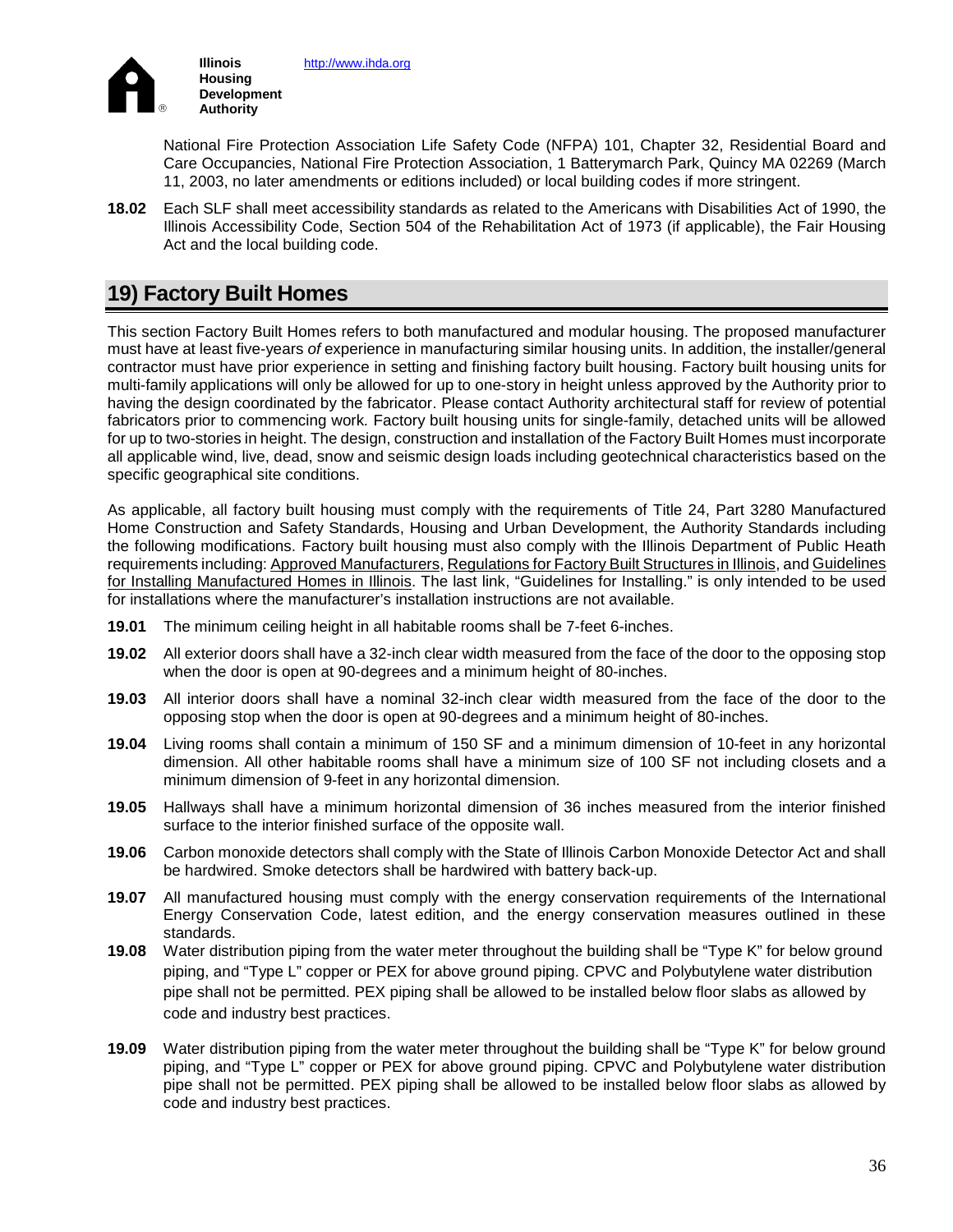

- **19.10** All plumbing shall comply with the State of Illinois Plumbing Code and the HUD regulations, If there is a conflict, the more stringent requirement will prevail.
- **19.11** Copper wiring is required in all branch circuits and within all units. Aluminum and aluminum clad copper wiring is ONLY allowed in feeders 60 amps or larger terminating in disconnects and electrical panels with lugs that are rated and suitable for aluminum wiring. The line from the transformer to the meter is regulated by the National Electrical Code and/or the local utility company whichever is most stringent.
- **19.12** The minimum electric service to the dwelling unit shall be 60-amperes.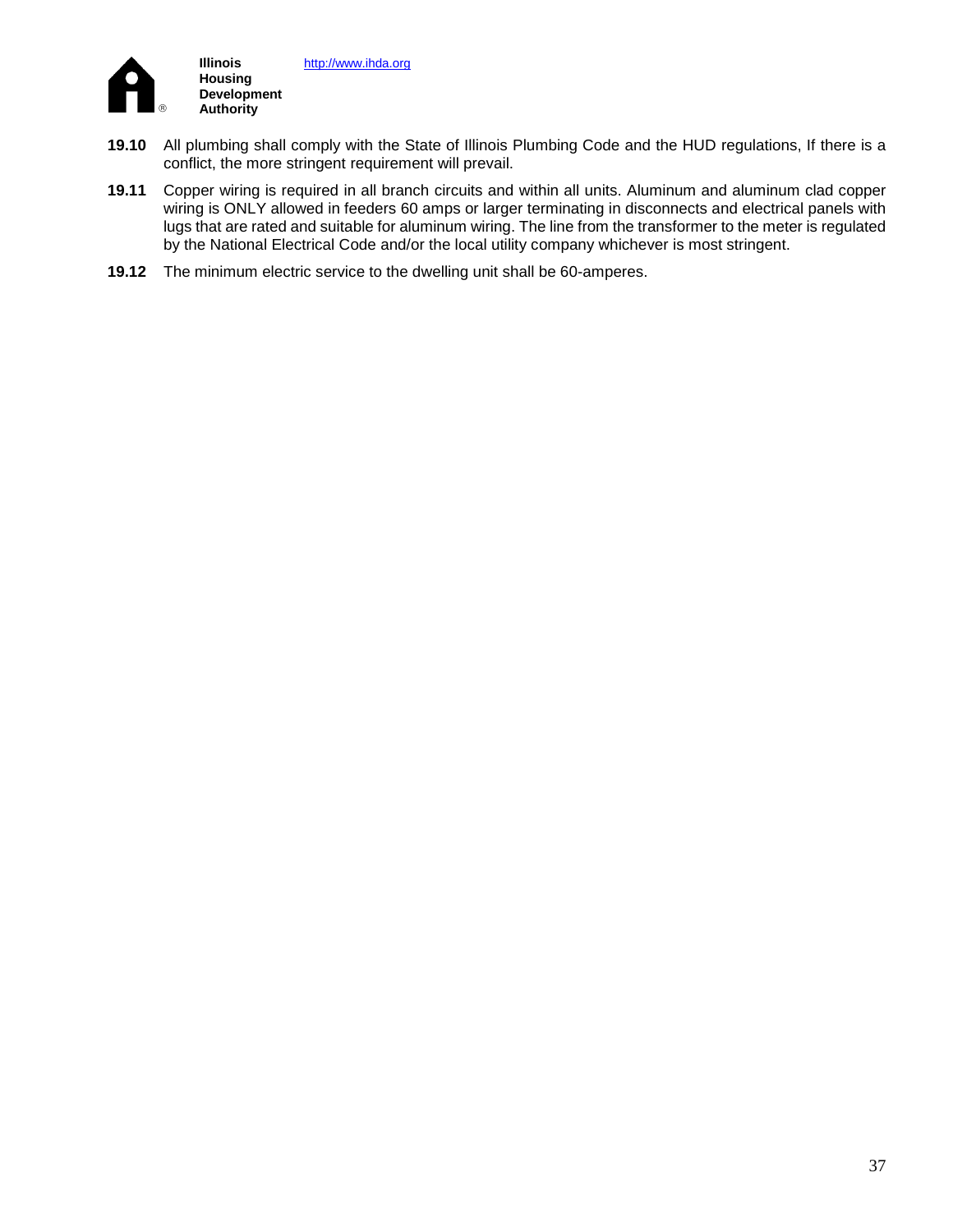

# **20***) General Contractor Certification*

### *ADDENDUM #1*

### *GENERAL CONTRACTOR CERTIFICATION*

The General Contractor (GC) needs to comply with the following minimum requirements and provide a written response as indicated below:

Resume of the GC's experience that demonstrates a history of having performed similar work and type required for this development (number of projects, number of units, location of projects, contract value and capacity of the involvement).

The developments proposed project manager and site superintendent each has at least 5-years' experience with multifamily residential construction/rehabilitation.

A statement identifying all *identities* of interest with the project and subcontractors/vendors for this development. Provide the names of any other construction companies in which the GC had an affiliation.

A statement indicating the GC has not failed to construct or rehabilitate a project. That the GC has never started a project which was completed by another GC. That the GC was not a party to any project where a bonding, insurance or surety company claim was instituted against the GC due to lack of performance.

A statement that the GC has no legal or creditor related concerns. Specifically indicating that the GC entity, in addition to the individual members (owners, partners, officer, etc.) do not have any pending lawsuits, pending unresolved claims and has not declared bankruptcy within the past three years.

A statement that the controlling persons (owners, partners, officer, etc.) have not been convicted, are not in custody, are not under parole or under any other non-custodial supervision resulting from conviction in a court of any jurisdiction for the commission of a felony or criminal offense of whatever degree.

A statement that the controlling person (owners, partners, officer, etc.) is not currently under indictment or has not been changed under any State or Federal laws with the crime of bribery.

A statement that the GC is not debarred from working with the Federal government.

A statement that the GC has no past projects which were cited by HUD, the local or state agency for any wage/labor compliance issues.

If applicable, evidence of the firms status as a Minority Business Enterprise (MBE) /Women Business Enterprise (WBE).

The GC is capable of obtaining either: (a) Payment and performance bond by a company approved by the Authority equal to one hundred (100%) percent of the cost of construction of the development or (b) Unconditional, irrevocable commercial letter of credit, issued by a financial institution approved by the Authority, in an amount equal to twenty-five (25%) of the cost of construction of the development.

The GC must be able to provide evidence of the following insurance coverage amounts: Commercial General Liability Insurance in the minimum amounts of \$1,000,000 for each occurrence and \$2,000,000 in the aggregate. Evidence of Automobile Liability Insurance, Statutory Worker's Compensation and Excess/Umbrella Liability Insurance in the amount of \$5,000,000. The Owner and Illinois Housing Development Authority must be listed as Additional Insured on the Liability Insurance

I, **I, consider the Contractor** am duly authorized to execute this document and as the General Contractor certify that the statements in this certification are true, correct and complete. I understand that any misrepresentation, false information, or omission may result in disqualification of this and future projects.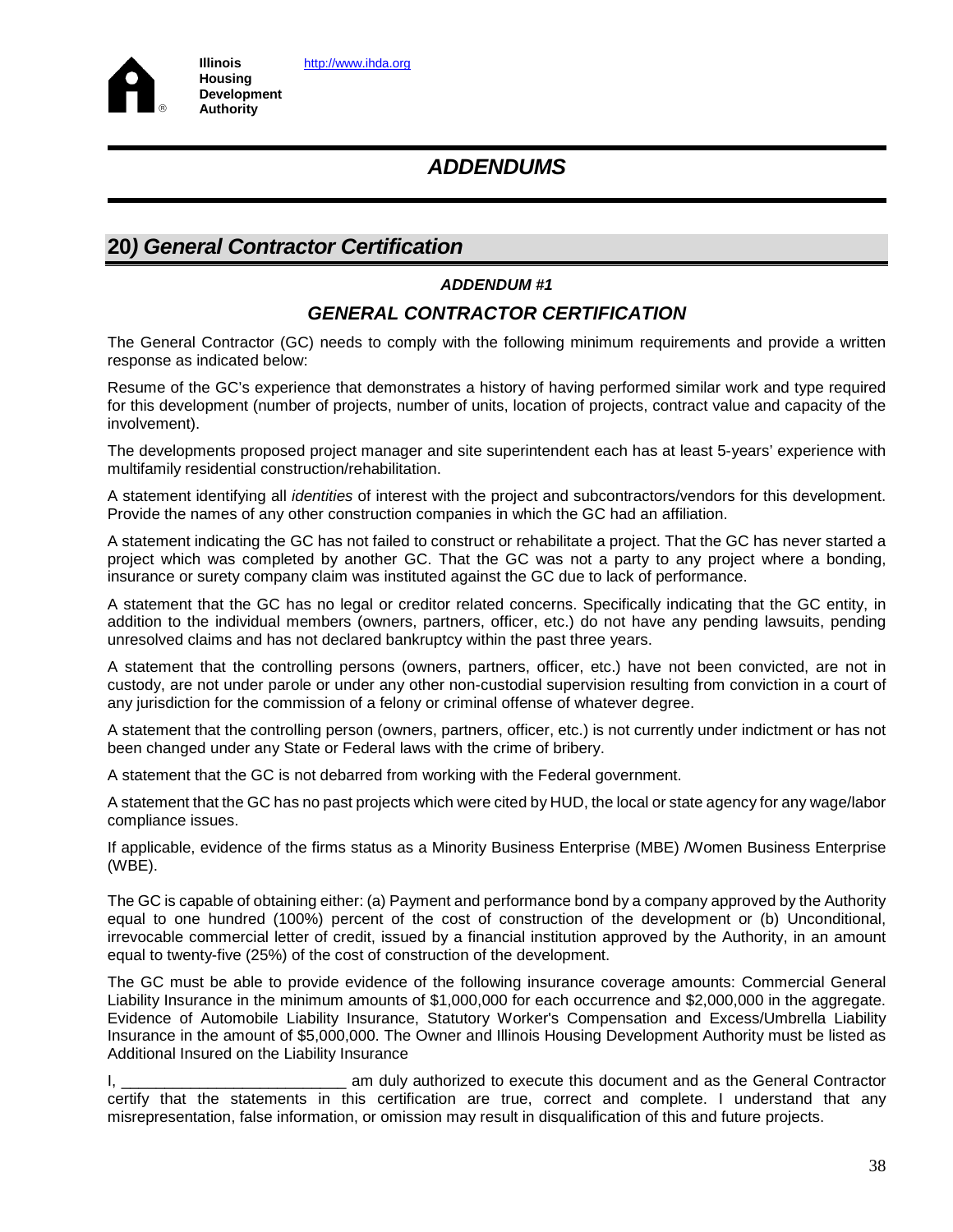| A<br>$\circledR$ | <b>Illinois</b><br><b>Housing</b><br><b>Development</b><br><b>Authority</b> | http://www.ihda.org |      |
|------------------|-----------------------------------------------------------------------------|---------------------|------|
| Name             |                                                                             | Position            | Date |
|                  |                                                                             |                     |      |
|                  |                                                                             |                     |      |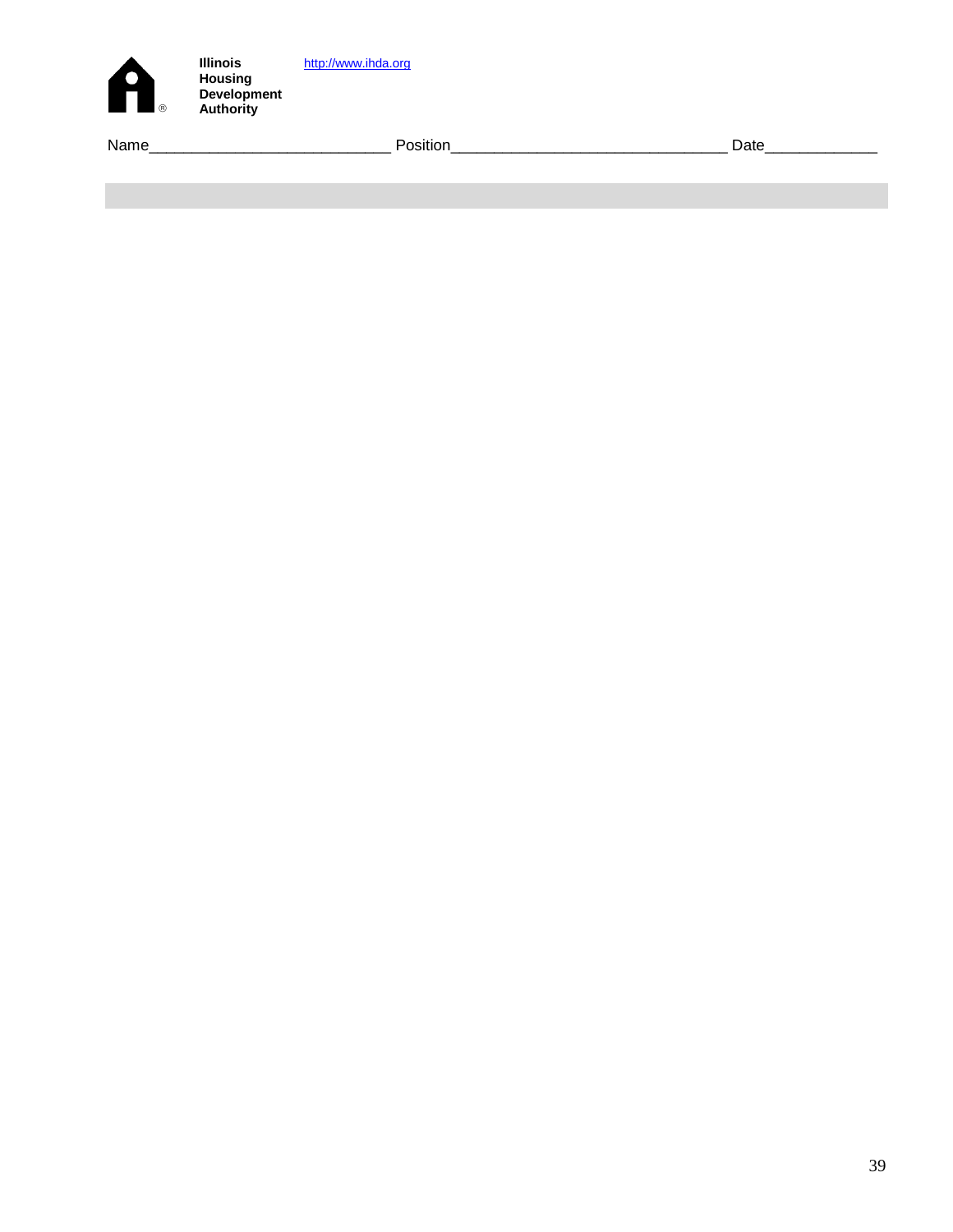

# **21) HOME Provisions**

### **ADDENDUM #2**

## **HOME PROVISIONS**

In addition to the Standards noted above, for all projects having Authority provided HOME funding the following provisions will be applicable as per The Department of Housing and Urban Development, 24 CFR Parts 91 and 92, HOME Investment Partnerships Program: Improving Performance and Accountability; Updating Property Standards, Effective August 23, 2013.

### **Article I.§92.251 Property standards.**

(a) New construction projects. (1) State and local codes, ordinances, and zoning requirements. Housing that is newly constructed with HOME funds must meet all applicable State and local codes, ordinances, and zoning requirements. HOME-assisted new construction projects must meet State or local residential and building codes, as applicable or, in the absence of a State or local building code, the International Residential Code or International Building Code (as applicable to the type of housing) of the International Code Council. The housing must meet the applicable requirements upon project completion.

(2) HUD requirements. All new construction projects must also meet the requirements described in paragraphs (a)(2)(i) through (v) of this section:

(i) Accessibility. The housing must meet the accessibility requirements of 24 CFR part 8, which implements Section 504 of the Rehabilitation Act of 1973 (29 U.S.C. 794), and Titles II and III of the Americans with Disabilities Act (42 U.S.C. 12131-12189) implemented at 28 CFR parts 35 and 36, as applicable. Covered multifamily dwellings, as defined at 24 CFR 100.201, must also meet the design and construction requirements at 24 CFR 100.205, which implements the Fair Housing Act (42 U.S.C. 3601-3619).

(ii) [Reserved]

(iii) Disaster mitigation. Where relevant, the housing must be constructed to mitigate the impact of potential disasters (e.g., earthquakes, hurricanes, flooding, and wildfires), in accordance with State and local codes, ordinances, or other State and local requirements, or such other requirements as HUD may establish.

(iv)Written cost estimates, construction contracts and construction documents. The Authority (or its sub recipient) will ensure the construction contract(s) and construction documents describe the work to be undertaken in adequate detail so that inspections can be conducted. The Authority (or its sub recipient) will review and approve written cost estimates for construction and determine that costs are reasonable.

(v) Construction progress inspections. The Authority (or its sub recipient) will conduct progress and final inspections of construction to ensure that work is done in accordance with the applicable codes, the construction contract, and construction documents.

(b) Rehabilitation projects. All rehabilitation that is performed using HOME funds must meet the requirements of this paragraph (b).

(1) Rehabilitation standards. The Authority has established rehabilitation standards for all HOMEassisted housing rehabilitation activities that set forth the requirements that the housing must meet upon project completion (Addendum #3). The Authority's (or its sub recipient) description of its standards must be in sufficient detail to determine the required rehabilitation work including methods and materials. The standards may refer to applicable codes or they may establish requirements that exceed the minimum requirements of the codes. The rehabilitation standards must address each of the following: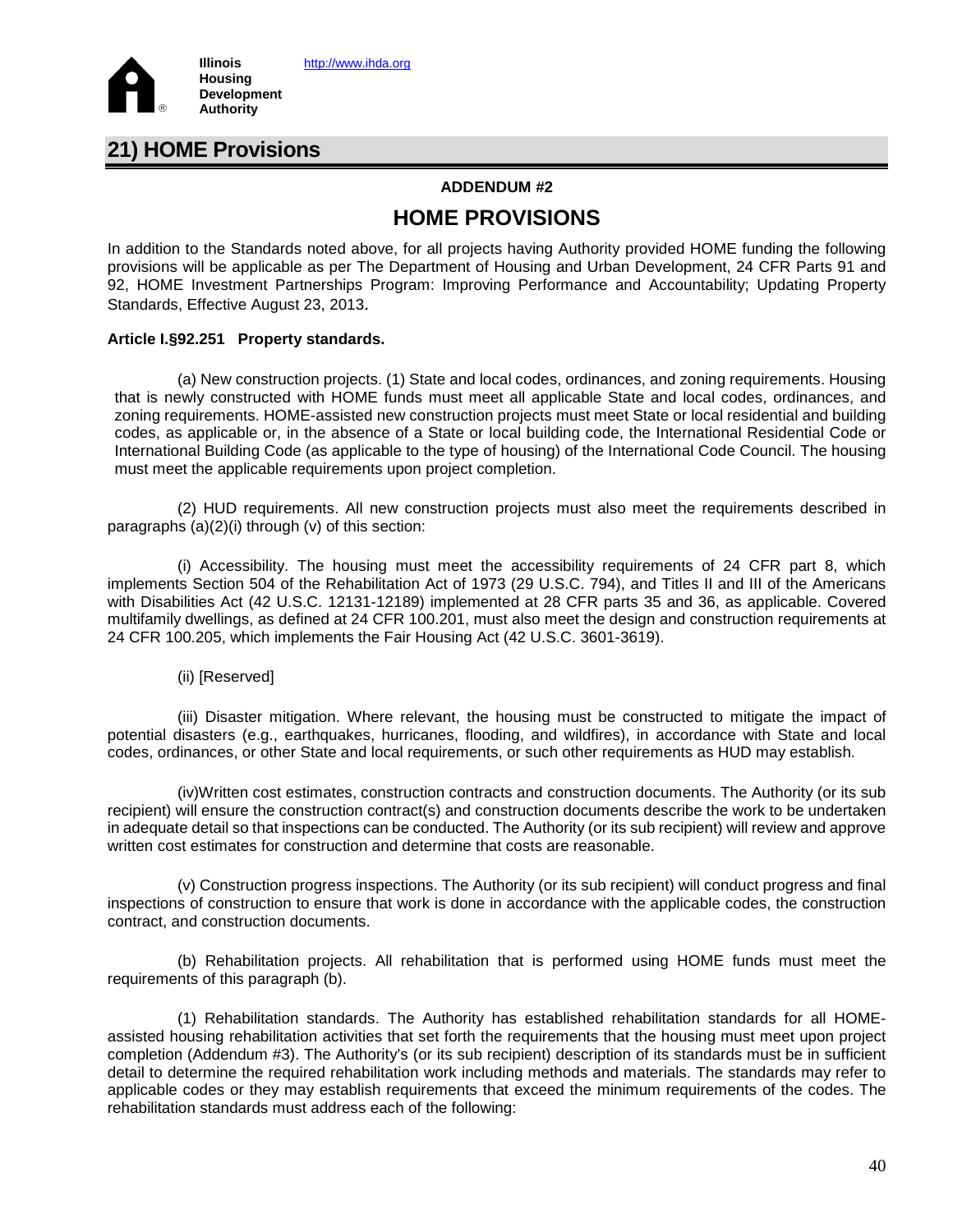

(i) Health and safety. life-threatening deficiencies must be identified as per the UPCS inspection and if present must be addressed immediately if the housing is occupied.

(ii) Major systems. Major systems are: structural support; roofing; cladding and weatherproofing (e.g., windows, doors, siding, gutters); plumbing; electrical; and heating, ventilation, and air conditioning. For multifamily housing projects, a capital needs assessment shall be used to determine the remaining useful life of major systems. For rental housing, if the remaining useful life of one or more major system is less than the applicable period of affordability, the Authority will ensure that a replacement reserve is established either through capitalization from an eligible fund source, and/or that monthly payments are made to the reserves that are adequate to repair or replace the systems as needed. For homeownership housing, upon project completion, each of the major systems shall have a remaining useful life for a minimum of 5 years or for such longer period specified by the Authority, or the major systems must be rehabilitated or replaced as part of the rehabilitation work.

(iii) Lead-based paint. All applicable housing will meet the lead-based paint requirements at 24 CFR part 35.

(iv)Accessibility. All applicable housing will meet the accessibility requirements in 24 CFR part 8, which implements Section 504 of the Rehabilitation Act of 1973 (29 U.S.C. 794), and Titles II and III of the Americans with Disabilities Act (42 U.S.C. 12131-12189) implemented at 28 CFR parts 35 and 36, as applicable. Covered multifamily dwellings, as defined at 24 CFR 100.201, must also meet the design and construction requirements at 24 CFR 100.205, which implements the Fair Housing Act (42 U.S.C. 3601-3619). Rehabilitation may include improvements that are not required by regulation or statute that permit use by a person with disabilities.

### (v) [Reserved]

(vi)Disaster mitigation. Where relevant, the housing to be improved will mitigate the impact of potential disasters (e.g., earthquake, hurricanes, flooding, and wildfires) in accordance with State and local codes, ordinances, and requirements.

(vii) State and local codes, ordinances, and zoning requirements. The rehabilitated portion of the housing shall meet all applicable State and local codes, ordinances, and requirements or, in the absence of a State or local building code, the International Existing Building Code of the International Code Council.

(viii) Uniform Physical Condition Standards. Upon completion, the HOME-assisted project and units will be decent, safe, sanitary, and in good repair as described in 24 CFR 5.703. HUD will establish the minimum deficiencies that must be corrected based on inspectable items and inspected areas from HUD-prescribed physical inspection procedures (Uniform Physical Conditions Standards) pursuant to 24 CFR 5.705.

(ix) Capital Needs Assessments. For multifamily rental housing projects of 26 or more total units, the Authority will determine all work that will be performed in the rehabilitation of the housing and the long-term physical needs of the project through a capital needs assessment (a.k.a. physical needs assessment) of the project.

(2) Construction documents and cost estimates. The Authority (or its sub recipient) will ensure that the work to be undertaken will meet the rehabilitation standards. The construction documents (i.e., written scope of work to be performed) must be in sufficient detail to establish the basis for a uniform inspection of the housing to determine compliance with the standards. The Authority (or its sub recipient) will review and approve a written cost estimate for rehabilitation after determining that costs are reasonable.

(3) Frequency of inspections. The Authority (its sub recipients or third parties) will conduct an initial property inspection to identify the deficiencies that must be addressed including progress and final inspections to determine that work was done in accordance with work write-ups.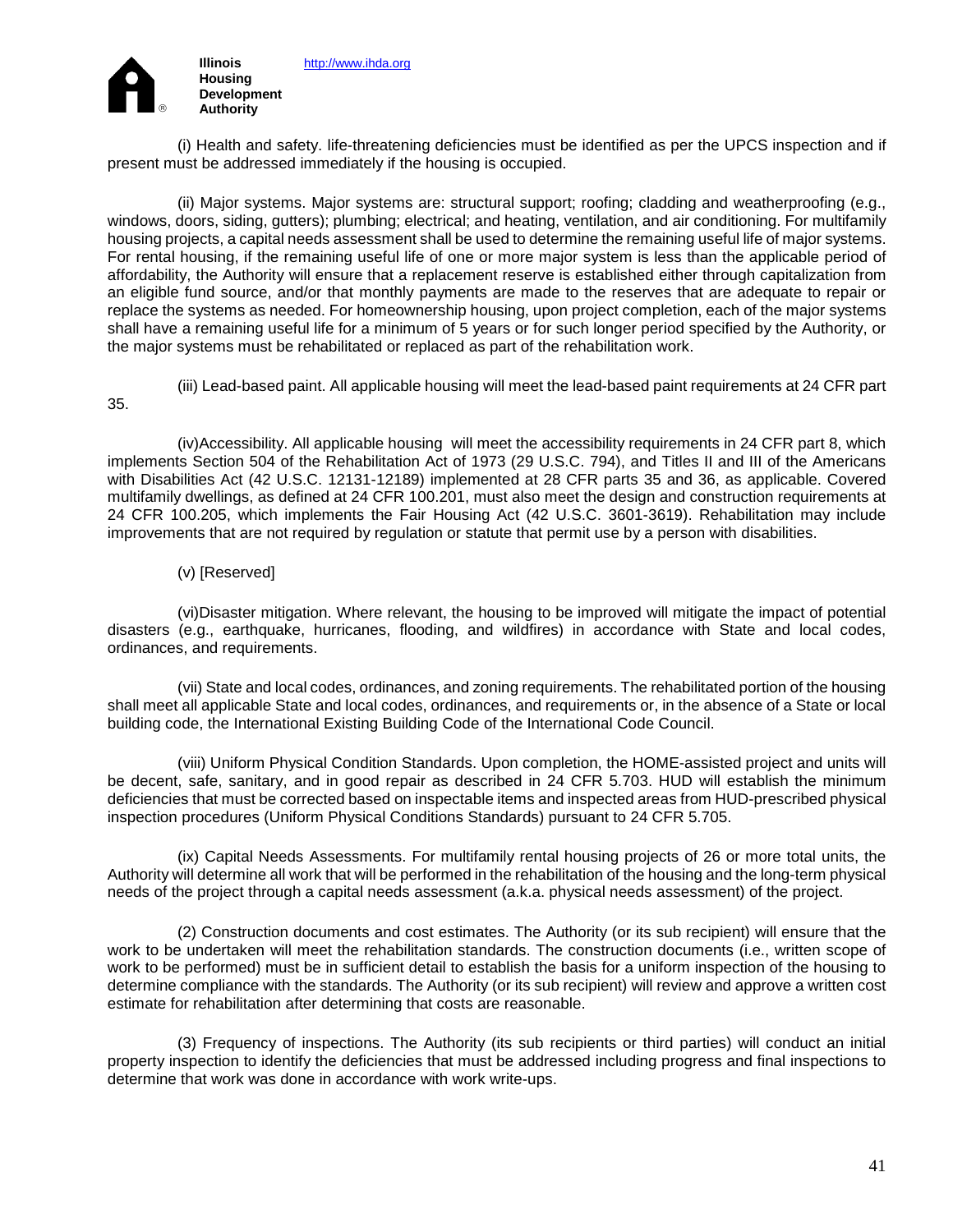

(c) Acquisition of standard housing. (1) Existing housing that is acquired with HOME assistance for rental housing, and that was newly constructed or rehabilitated less than 12 months before the date of commitment of HOME funds, must meet the property standards of paragraph (a) or paragraph (b) of this section, as applicable, of this section for new construction and rehabilitation projects. The Authority (or its sub recipient) must document this compliance based upon a review of approved building plans and Certificates of Occupancy, and an inspection that is conducted no earlier than 90 days before the commitment of HOME assistance.

(2) All other existing housing that is acquired with HOME assistance for rental housing must meet the rehabilitation property standards requirements of paragraph (b) of this section. The participating jurisdiction (or its sub recipient) must document this compliance based upon an inspection that is conducted no earlier than 90 days before the commitment of HOME assistance. If the property does not meet these standards, HOME funds cannot be used to acquire the property unless it is rehabilitated to meet the standards of paragraph (b) of this section.

(3) Existing housing that is acquired for homeownership (e.g., down payment assistance) must be decent, safe, sanitary, and in good repair. The participating jurisdiction (or its sub recipient) must establish standards to determine that the housing is decent, safe, sanitary, and in good repair. At minimum, the standards must provide that the housing meets all applicable State and local housing quality standards and code requirements and the housing does not contain the specific deficiencies proscribed by HUD based on the applicable inspectable items and inspected areas in HUD-prescribed physical inspection procedures (Uniform Physical Condition Standards) issued pursuant to 24 CFR 5.705. The participating jurisdiction (or its sub recipient) must inspect the housing and document this compliance based upon an inspection that is conducted no earlier than 90 days before the commitment of HOME assistance. If the housing does not meet these standards, the housing must be rehabilitated to meet the standards of this paragraph (c) (3) or it cannot be acquired with HOME funds.

(d) Occupied housing by tenants receiving HOME tenant-based rental assistance. All housing occupied by tenants receiving HOME tenant-based rental assistance must meet the standards in 24 CFR 982.401, or the successor requirements as established by HUD.

(e) Manufactured housing. Construction of all manufactured housing including manufactured housing that replaces an existing substandard unit under the definition of "reconstruction" must meet the Manufactured Home Construction and Safety Standards codified at 24 CFR part 3280. These standards preempt State and local codes which are not identical to the federal standards for the new construction of manufactured housing. Participating jurisdictions providing HOME funds to assist manufactured housing units must comply with applicable State and local laws or codes. In the absence of such laws or codes, the installation must comply with the manufacturer's written instructions for installation of manufactured housing units. All new manufactured housing and all manufactured housing that replaces an existing substandard unit under the definition of "reconstruction" must be on a permanent foundation that meets the requirements for foundation systems as set forth in 24 CFR 203.43f(c)(i). All new manufactured housing and all manufactured housing that replaces an existing substandard unit under the definition of "reconstruction" must, at the time of project completion, be connected to permanent utility hook-ups and be located on land that is owned by the manufactured housing unit owner or land for which the manufactured housing owner has a lease for a period at least equal to the applicable period of affordability. In HOME-funded rehabilitation of existing manufactured housing the foundation and anchoring must meet all applicable State and local codes, ordinances, and requirements or in the absence of local or state codes, the Model Manufactured Home Installation Standards at 24 CFR part 3285. Manufactured housing that is rehabilitated using HOME funds must meet the property standards requirements in paragraph (b) of this section, as applicable. The Authority (or its sub recipient) will document this compliance in accordance with inspection procedures that the participating jurisdiction has established pursuant to §92.251, as applicable.

### **Article II.§92.352 Environmental review.**

(a) General. The environmental effects of each activity carried out with HOME funds must be assessed in accordance with the provisions of the National Environmental Policy Act of 1969 (NEPA) (42 U.S.C. 4321) and the related authorities listed in HUD's implementing regulations at 24 CFR parts 50 and 58. The applicability of the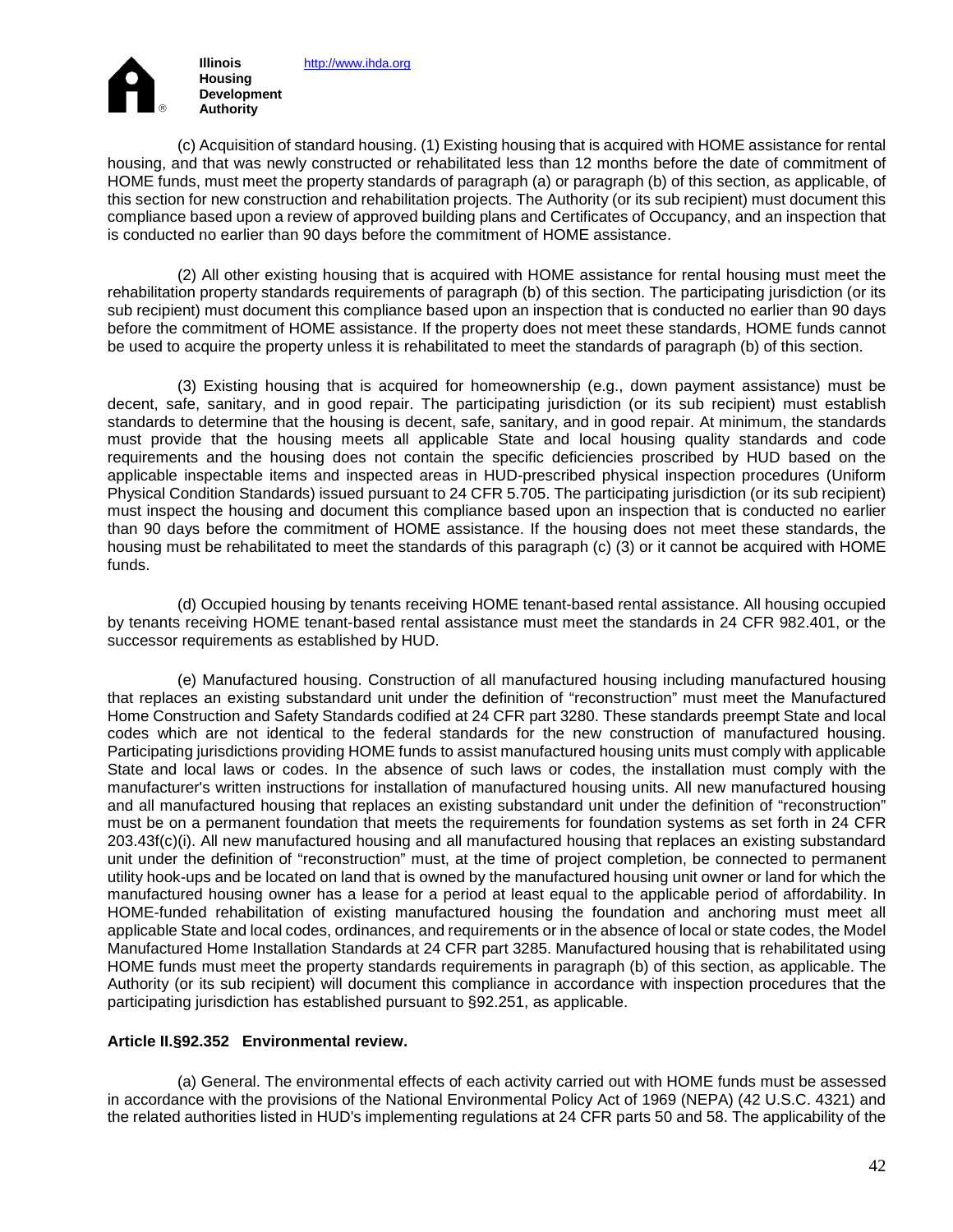

provisions of 24 CFR part 50 or part 58 is based on the HOME project (new construction, rehabilitation, acquisition) or activity (tenant-based rental assistance) as a whole, not on the type of the cost paid with HOME funds.

(b) Responsibility for review. (1) The jurisdiction (e.g., the participating jurisdiction or State recipient) or insular area must assume responsibility for environmental review, decision making, and action for each activity that it carries out with HOME funds, in accordance with the requirements imposed on a recipient under 24 CFR part 58. No funds may be committed to a HOME activity or project before the completion of the environmental review and approval of the request for release of funds and related certification, except as authorized by 24 CFR part 58.

(2) A State participating jurisdiction must also assume responsibility for approval of requests for release of HOME funds submitted by State recipients.

(3) HUD will perform the environmental review, in accordance with 24 CFR part 50, for a competitively awarded application for HOME funds submitted to HUD by an entity that is not a jurisdiction.

[61 FR 48750, Sept. 16, 1996, as amended at 78 FR 44678, July 24, 2013]

### **Article III.§92.354 Labor.**

(1) Every contract for the construction (rehabilitation or new construction) of housing that includes 12 or more units assisted with HOME funds must contain a provision requiring the payment of not less than the wages prevailing in the locality, as predetermined by the Secretary of Labor pursuant to the Davis-Bacon Act (40 U.S.C. 3141), to all laborers and mechanics employed in the development of any part of the housing. Such contracts must also be subject to the overtime provisions, as applicable, of the Contract Work Hours and Safety Standards Act (40 U.S.C. 3701).

(2) The contract for construction must contain these wage provisions if HOME funds are used for any project costs in §92.206, including construction or nonconstruction costs, of housing with 12 or more HOMEassisted units. When HOME funds are only used to assist homebuyers to acquire single-family housing, and not for any other project costs, the wage provisions apply to the construction of the housing if there is a written agreement with the owner or developer of the housing that HOME funds will be used to assist homebuyers to buy the housing and the construction contract covers 12 or more housing units to be purchased with HOME assistance. The wage provisions apply to any construction contract that includes a total of 12 or more HOME-assisted units, whether one or more than one project is covered by the construction contract. Once they are determined to be applicable, the wage provisions must be contained in the construction contract so as to cover all laborers and mechanics employed in the development of the entire project, including portions other than the assisted units. Arranging multiple construction contracts within a single project for the purpose of avoiding the wage provisions is not permitted.

(3) Participating jurisdictions (or their sub recipients), contractors, subcontractors, and other participants must comply with regulations issued under these acts and with other Federal laws and regulations pertaining to labor standards, as applicable. Participating jurisdictions (or their sub recipients) shall be responsible for ensuring compliance by contractors and subcontractors with labor standards described in this section. In accordance with procedures specified by HUD, participating jurisdictions shall:

(i) Ensure that bid and contract documents contain required labor standards provisions and the appropriate Department of Labor wage determinations;

- (ii) Conduct on-site inspections and employee interviews;
- (iii) Collect and review certified weekly payroll reports;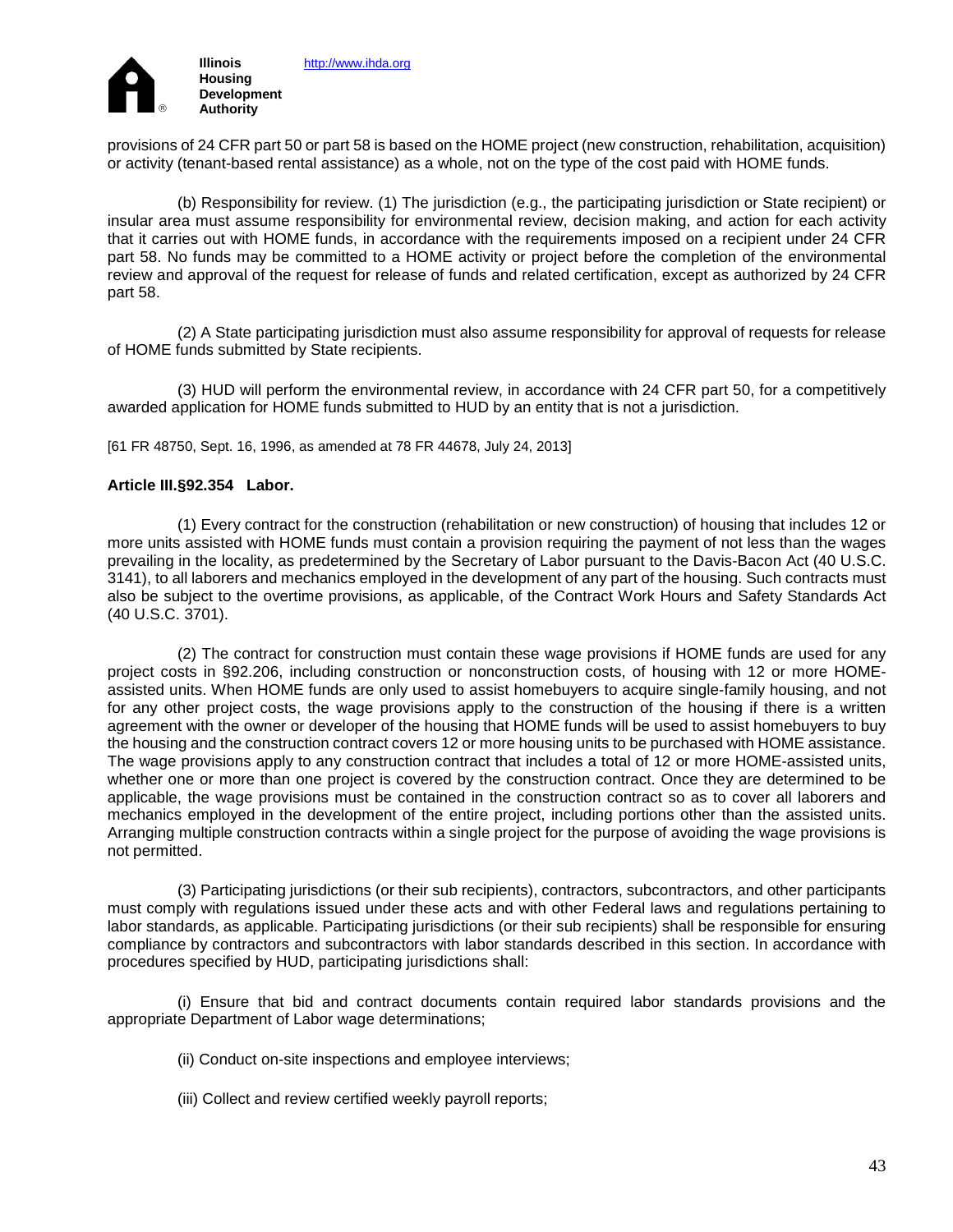

(iv) Correct all labor standards violations promptly;

(v) Maintain documentation of administrative and enforcement activities; and

(vi) Require certification as to compliance with the provisions of this section before making any payment under such contracts.

(b) Volunteers. The prevailing wage provisions of paragraph (a) of this section do not apply to an individual who receives no compensation or is paid expenses, reasonable benefits, or a nominal fee to perform the services for which the individual volunteered and who is not otherwise employed at any time in the construction work. See 24 CFR part 70.

(c) Sweat equity. The prevailing wage provisions of paragraph (a) of this section do not apply to members of an eligible family who provide labor in exchange for acquisition of a property for homeownership or provide labor in lieu of, or as a supplement to, rent payments.

[61 FR 48750, Sept. 16, 1996, as amended at 78 FR 44678, July 24, 2013]

### **Article IV.§92.355 Lead-based paint.**

Housing assisted with HOME funds is subject to the Lead-Based Paint Poisoning Prevention Act (42 U.S.C. 4821-4846), the Residential Lead-Based Paint Hazard Reduction Act of 1992 (42 U.S.C. 4851-4856), and implementing regulations at part 35, subparts A, B, J, K, M and R of this title.

[64 FR 50224, Sept. 15, 1999]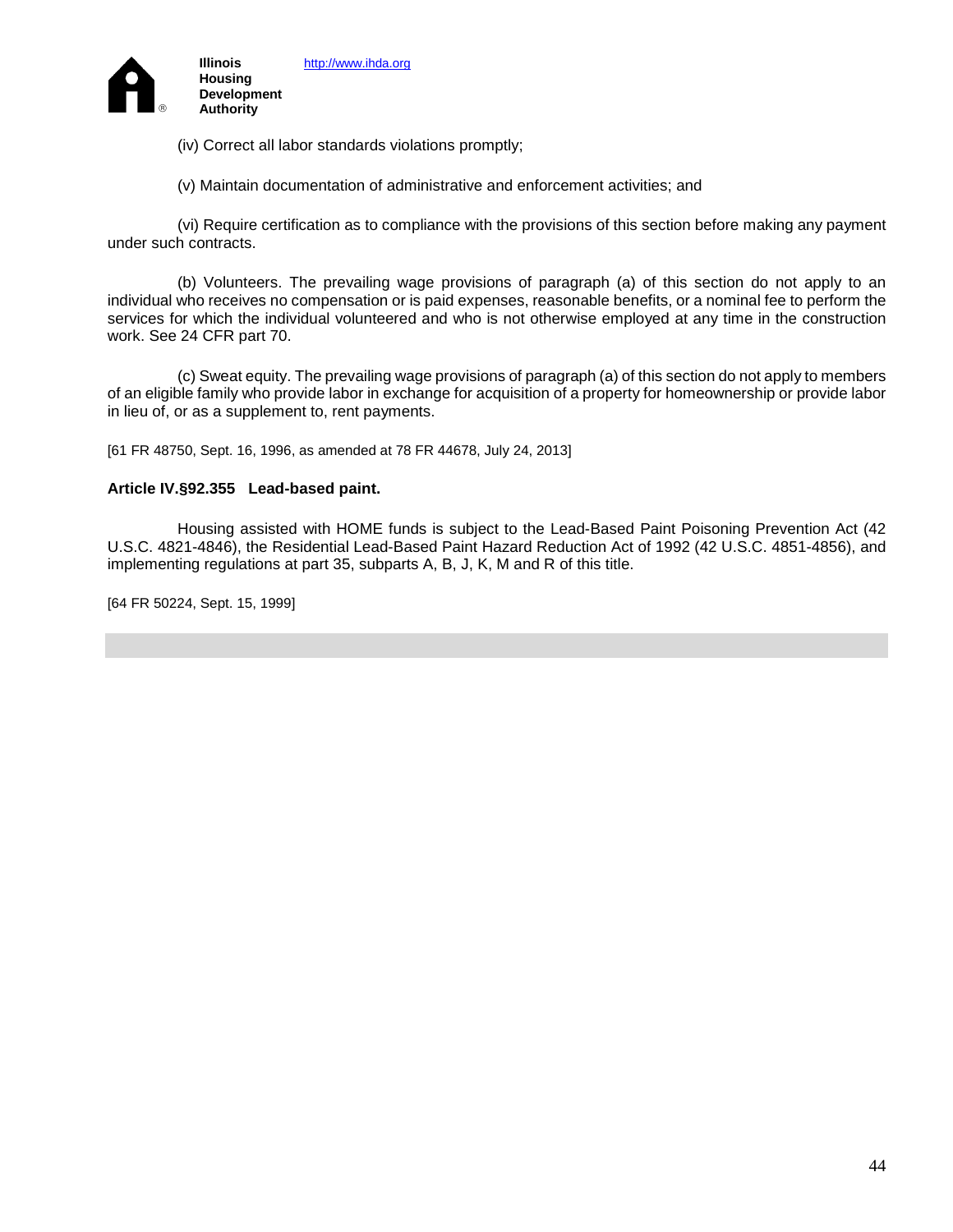

# **22) HOME Rehabilitation Standards**

### **ADDENDUM #3**

# **HOME REHABILITATION STANDARDS**

In addition to the current Authority's "Standards for Architectural Planning and Construction" and the "HOME Rehabilitation and Construction Guidelines" the following Rehabilitation Standards (Standards) shall be included when financed with Authority provided HOME funds. These Standards shall include the "Property Standards" as noted above to be part of the Rehabilitation Standards, additional clarification is provided below:

These Standards are hereby incorporated into the scope of work, the sub-recipient, owner, general contractor and Architect shall ensure compliance with the applicable HOME provisions as noted. The Standards represent the minimum acceptable levels for construction completed through the rehabilitation and is the basis for a uniform inspection of the rehabilitated housing.

The project shall obtain a HUD Uniform Physical Condition Standards (UPCS) inspection (using the most current format) which shall identify all Observable Deficiencies and Health and Safety Concerns. The scope of work shall address all noted deficiencies and life threating concerns so that at the completion of the rehabilitation the noted deficiencies and concerns have been cured.

Please visit the HUD Real Estate Assessment Center for information and documents to complete the UPCS inspections. HUD can be accessed at the following underlined hyperlinks: [HUD Physical Inspection Training](http://www.hud.gov/offices/reac/training/pass_tm.cfm)  [Materials and Documents](http://www.hud.gov/offices/reac/training/pass_tm.cfm) and [Physical Inspection Training Materials](http://portal.hud.gov/hudportal/HUD?src=/program_offices/public_indian_housing/reac/products/pass/materials) the [UPCS Comprehensive Listing](http://portal.hud.gov/hudportal/documents/huddoc?id=DOC_26482.xls)  [Inspectable Area](http://portal.hud.gov/hudportal/documents/huddoc?id=DOC_26482.xls) form is available in Excel. In addition, the HOME Project Checklist (Addendum #4) is recommended to insure all applicable items are addressed.

If any Health and Safety Concern is identified as a Life Threating Concern it needs to be addressed immediately. Life threatening deficiencies such as the potential for electrical shock, structural failure, carbon monoxide poising or noxious fumes, fire safety concerns, etc. needs to be addressed immediately if housing is occupied.

Major Systems (as noted above) must be inspected to determine the condition and if it warrants replacement or repair. The Life Expectancy of Housing Components (Addendum #5) provides estimates of the effective life of the various building components. In the event where a Major System component is in satisfactory condition but has a remaining contributory life of less than the affordability period for multifamily/rental projects, or 5 years or less for single family units

In this instance these items need to be completed in the scope of work or if for rental housing an appropriately determined replacement reserve needs to be funded so as to address the repair or replacement of the component when it becomes due. The determination of the reserve amounts will be ascertained on a case by case basis and by using the following formula.

Cost of repair at time of replacement  $\div$  Remaining useful life estimate (years) of component = Annual reserve amount.

In the event the project does not include approved building plans and specifications, the scope shall provide adequate description of the materials including quantity and cost. All materials shall be new and free from defect. They shall be at a minimum "construction" or 'builder" grade quality. The materials shall be installed as per the manufacturer, applicable code or trade standard. Specific methods, techniques or sequential procedures shall be included when required. Descriptions should also contain manufacturer cut sheets when available. Materials and methods should be in adequate detail so there is no confusion between owner and general contractor, that the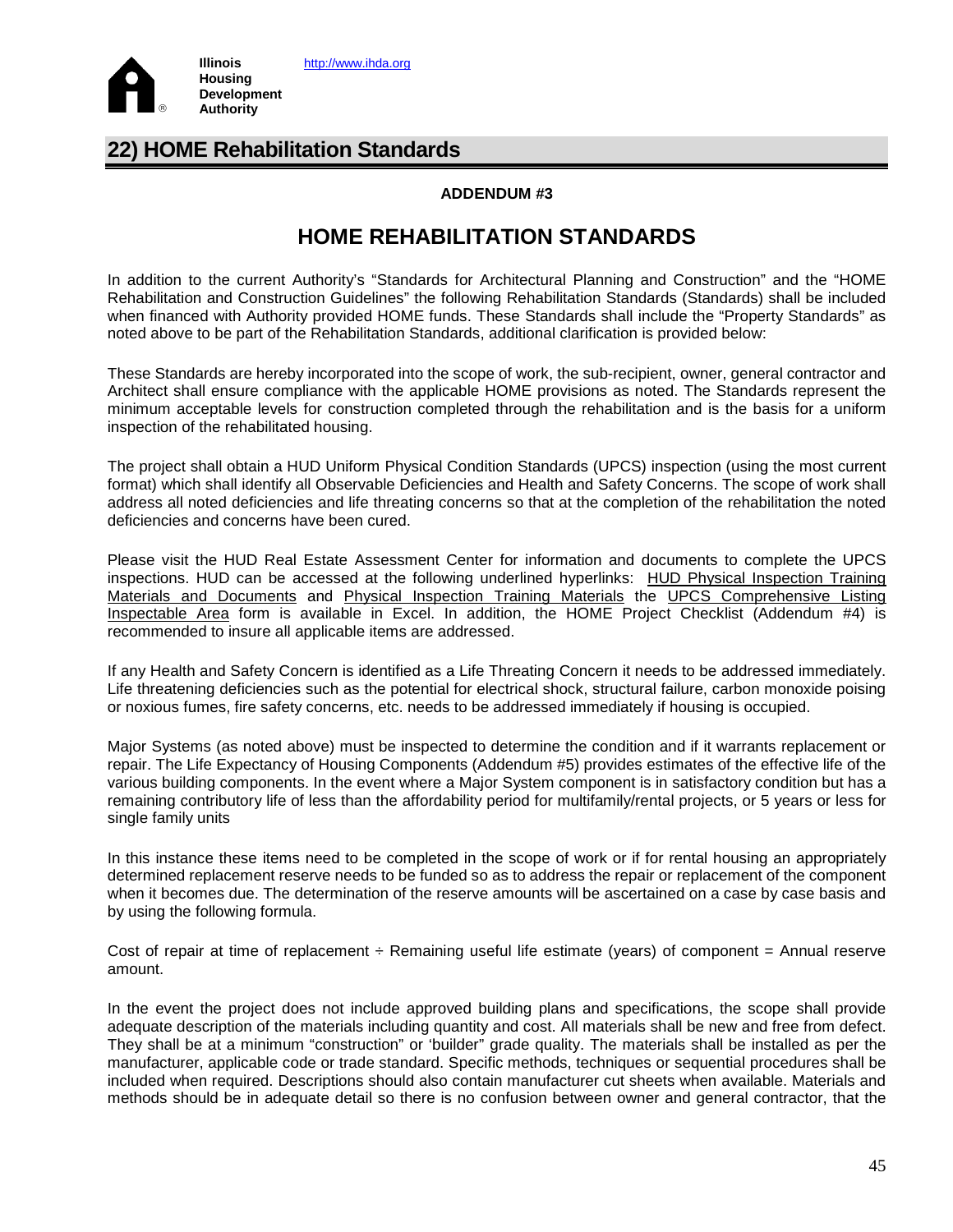

[http://www.ihda.org](http://www.ihda.org/)

Authority or sub recipient inspector know exactly what is being constructed and to eliminate the need for change orders due to lack of specification.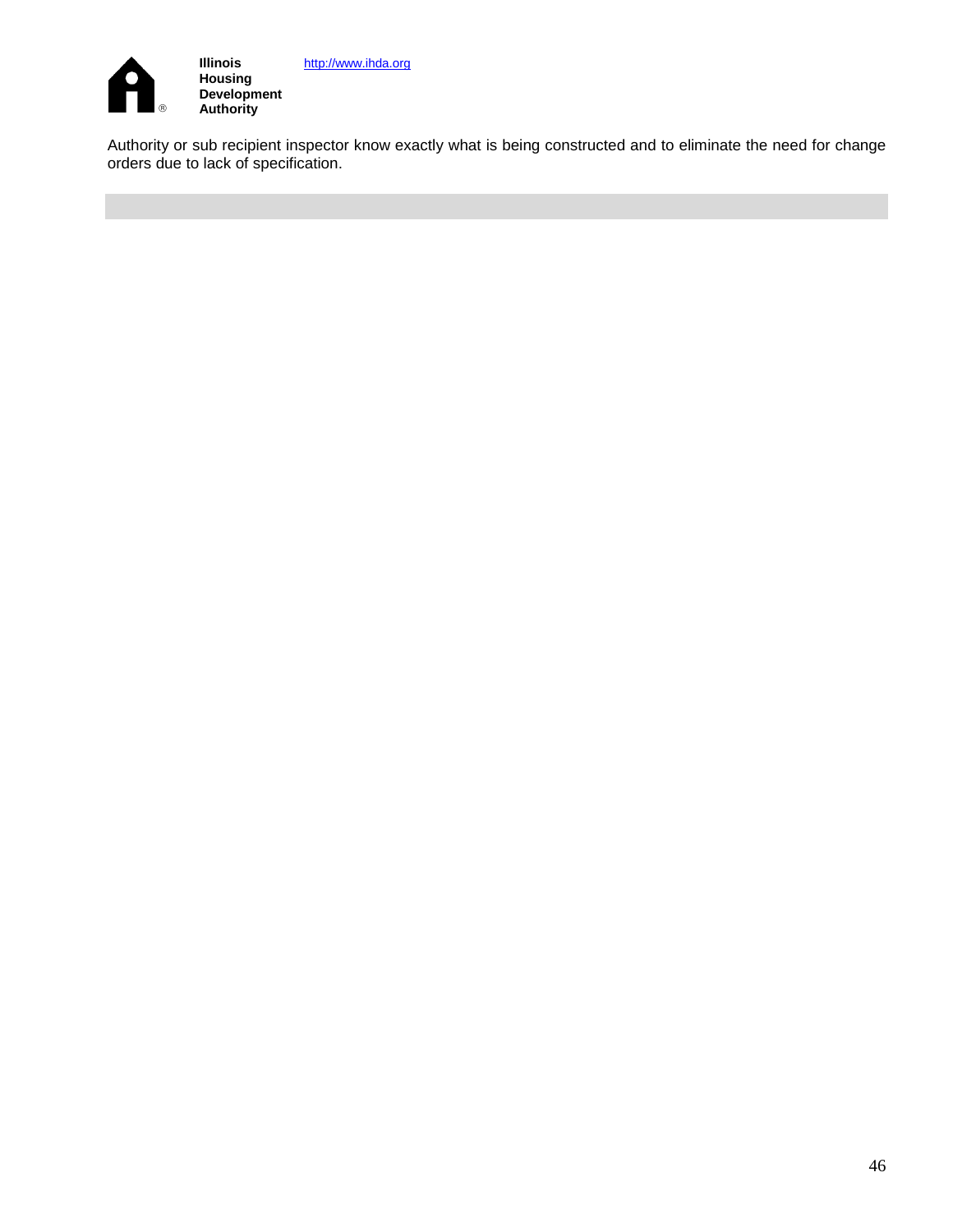

# **23) HOME Project Checklist**

### **ADDENDUM #4**

# **HOME PROJECT CHECKLIST**

### **New Construction**

- **□ Project meets State and local codes, ordinances, and zoning requirements**
- **□ Accessibility**
- **□ Disaster mitigation**
- **□ Written cost estimates, construction contracts and construction documents**
- **□ Construction progress inspections**

### **Rehabilitation**

- **□ Rehabilitation standards**
- **□ Health and safety**
- **□ Major systems**
- **□ Lead-based paint**
- **□ Inspections**
- **□ Accessibility**
- **□ Disaster mitigation**
- **□ State and local codes, ordinances, and zoning requirements**
- **□ Uniform Physical Condition Standards**
- **□ Construction documents and cost estimates**
- **□ Frequency of inspections**
- **□ Acquisition of standard housing**

### **Misc**

- **□ Occupied housing by tenants receiving HOME tenant-based rental assistance**
- **□ Manufactured housing**
- **□ 90 day inspection before HOME commitment or no less than 30 days for newly**
- **constructed/rehabilitated**

### **Environmental Review**

- **□ General**
- **□ Responsibility for review**

### **Labor**

**□ General- Davis Bacon for 12 or more HOME assisted units in contract (IHDA Construction Rider)**

- **□ Volunteers**
- **□ Sweat equity**

### **Lead-Based Paint**

**□ Compliance with the Lead-Based Paint Poisoning Prevention Act (42 U.S.C. 4821-4846), the Residential Lead-Based Paint Hazard Reduction Act of 1992.**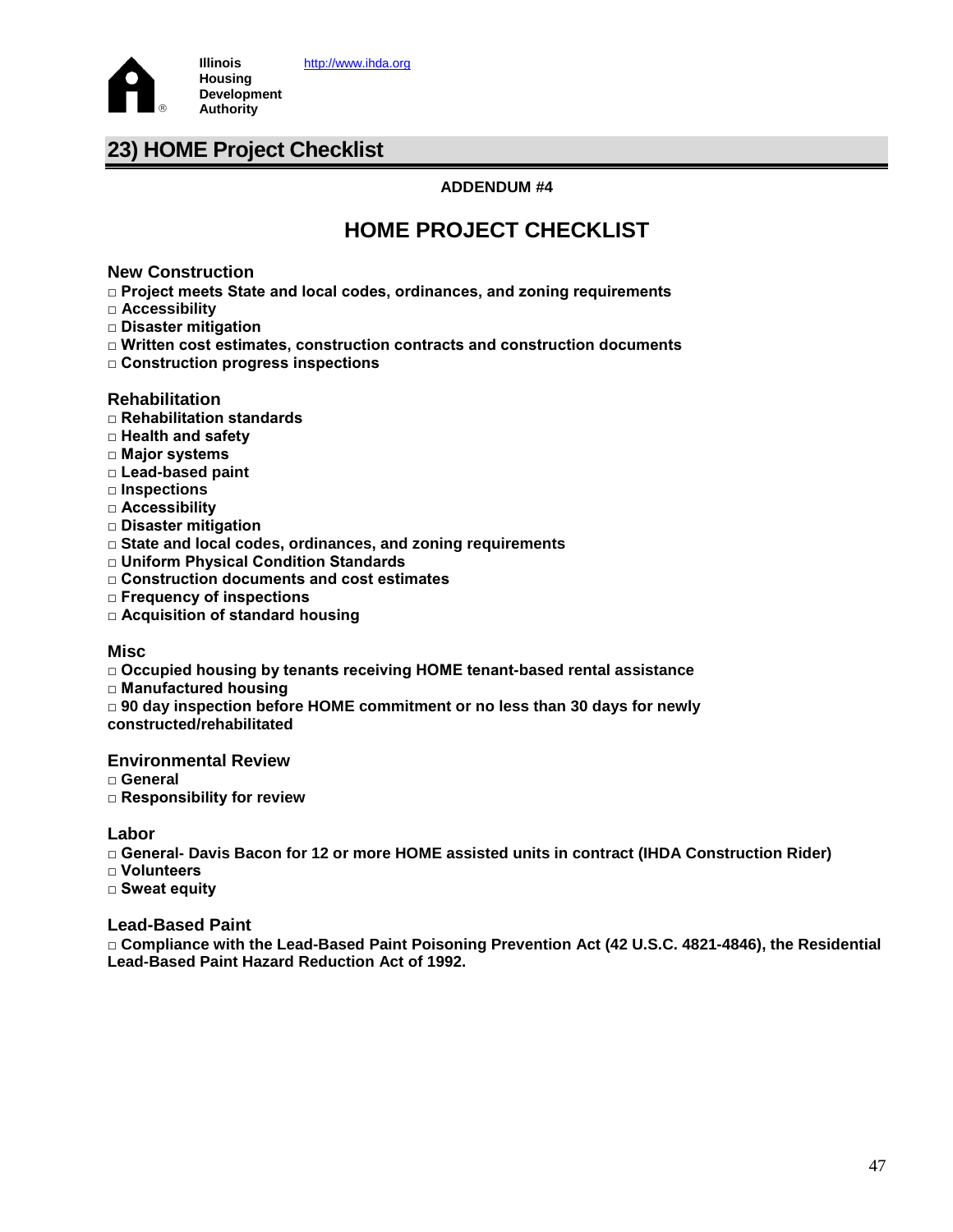

# **24) Life Expectancy of Housing Components**

### **ADDENDUM #5**

**LIFE EXPECTANCY OF HOUSING COMPONENTS** Life in Years

### **Appliances**

Compactors 10, Dishwashers 10, Dryers 14, Disposal 10, Freezers, compact 12, Freezers, standard 16, Microwave ovens 11, Electric ranges 17,Gas ranges 19, Gas ovens 14, Refrigerators, compact 14, Refrigerators, standard 17, Washers, automatic and compact 13, Exhaust fans 20

### **Bathrooms**

Cast iron bathtubs 50 Fiberglass bathtub and showers 10–15, Shower doors, average quality 25, Toilets 50

### **Cabinetry**

Kitchen cabinets 15–20 Medicine cabinets and bath vanities 20

**Closet Systems**  Closet shelves Lifetime

### **Countertops**  Laminate 10–15

Ceramic tile, high-grade installation Lifetime Quartz Lifetime

Wood/butcher block 20+ Granite 20+ Solid Surface 20+

### **Doors**

Screen 25–50 Interior, hollow core Less than 30 Interior, solid core 30-lifetime Exterior, protected overhang 80–100 Exterior, unprotected and exposed 25–30 Folding 5 Garage doors 20–50 Garage door opener 10

### **Electrical**

Copper wiring, copper plated, 100+copper clad aluminum, and bare copper Armored cable (BX) Lifetime Conduit Lifetime

### **Finishes Used for Waterproofing**

Paint, plaster, and stucco 3–5 Sealer, silicone, and waxes 1–5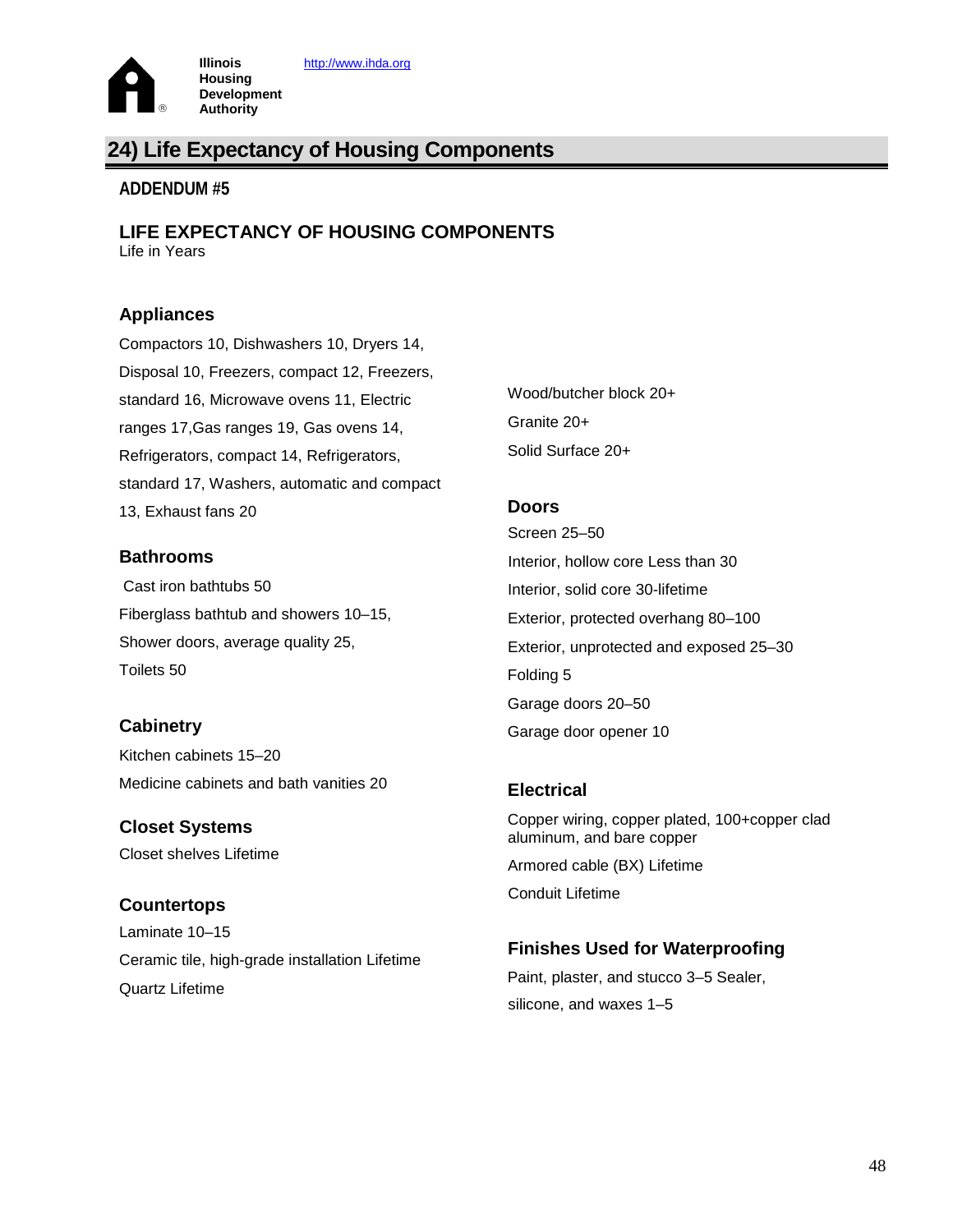[http://www.ihda.org](http://www.ihda.org/)



**Illinois Housing Development Authority**

### **Floors**

Oak or pine Lifetime

Slate flagstone Lifetime

Vinyl sheet or tile 20–30

Terrazzo Lifetime

Carpeting 11 (depends on installation, amount of traffic, and quality of carpet)

Marble Lifetime (depends on installation, thickness of marble, and amount of traffic)

### **Footings and Foundation**

Poured footings and foundations 200

Concrete block 100

Waterproofing, bituminous coating 10

Termite proofing (may have shorter life in damp climates)

### **Heating Ventilation and Air Conditioning**

Central air conditioning unit 15 (newer units should last longer)

Window unit 10

Air conditioner compressor 15

Humidifier 8

Electric water heater 14

Gas water heater (depends on type 11–13 of water heater lining and quality of water)

Forced air furnaces, heat pump 15

Rooftop air conditioners 15

Boilers, hot water or steam 30 (depends on quality of water)

Furnaces, gas- or oil-fired 18

Unit heaters, gas or electric 13

Radiant heaters, electric 10

Radiant heaters, hot water or steam 25

Baseboard systems 20

Diffusers, grilles, and registers 27 Induction and fan coil units 20 Dampers 20 Centrifugal fans 25 Axial fans 20 Ventilating roof-mounted fans 20

### **Home Security**

Intrusion systems 14 Smoke detectors 12 Smoke/fire/intrusion systems 10

### **Insulation**

For foundations, roofs, ceilings, walls, Lifetime and floors

### **Landscaping**

Wooden decks 15 Brick and concrete patios 24 Tennis courts 10 Concrete walks 24 Gravel walks 4 Asphalt driveways 10 Swimming pools 18 Sprinkler systems 12 Fences 12

### **Masonry**

Chimney, fireplace, and brick veneer Lifetime Brick and stone walls 100+ Stucco Lifetime

### **Millwork**

Stairs, trim 50–100 Disappearing stairs 30

### **Paints and Stains**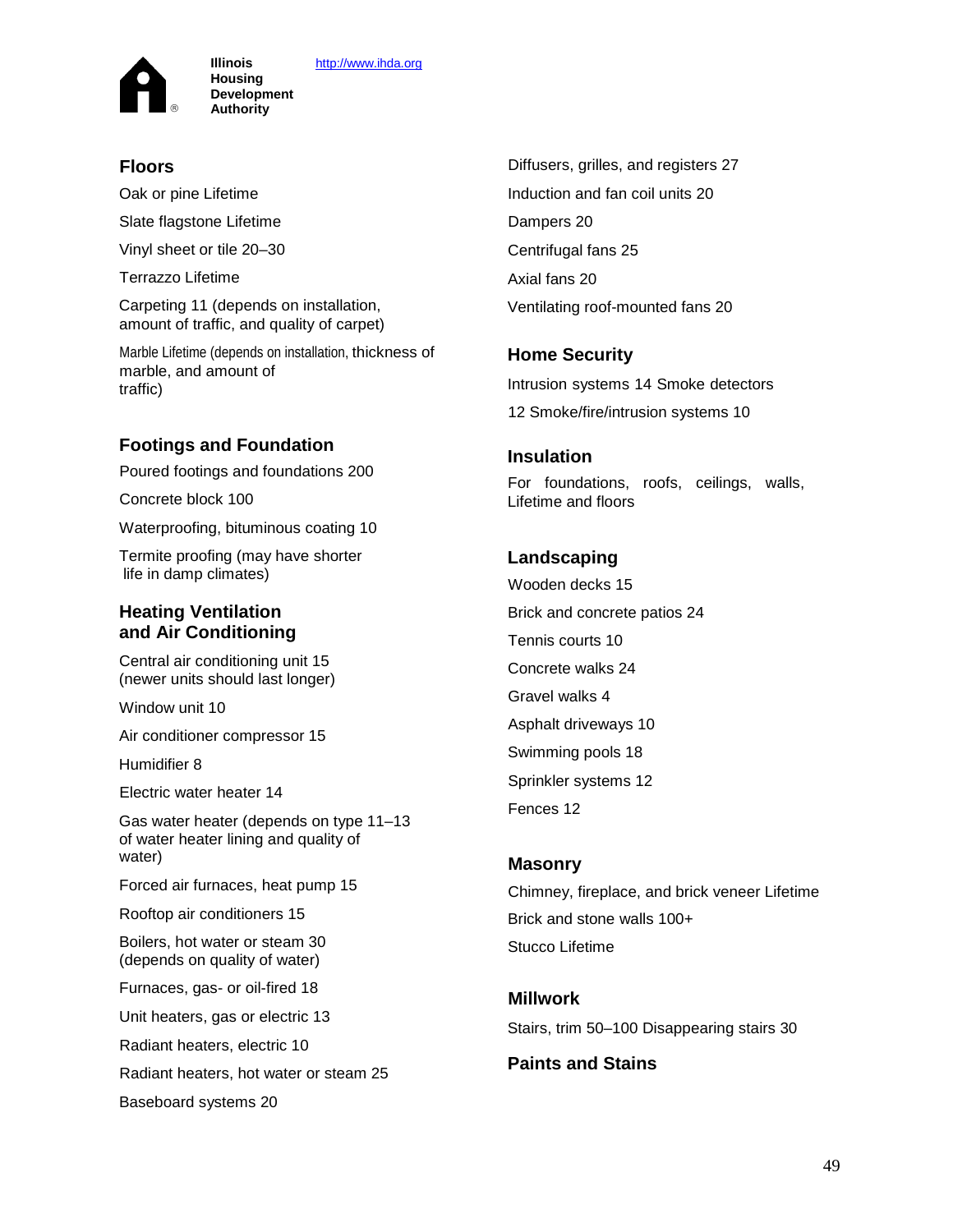[http://www.ihda.org](http://www.ihda.org/)



Exterior paint on wood, brick, and 7–10 aluminum

Interior wall paint (depends on 5–10 the acrylic content)

Interior trim and door paint 5–10

**Illinois Housing Development Authority**

Wallpaper 7

### **Plumbing**

Waste piping, cast iron 75–100 Sinks, enamel steel 5–10 Sinks, enamel cast iron 25–30 Sinks, china 25–30 Faucets, low quality 13–15 Faucets, high quality 15–20

### **Roofing**

Asphalt and wood shingles and shakes 15–30

Tile (depends on quality of tile and climate) 50

Slate (depends on grade) 50–100

Sheet metal (depends on gauge of 20– 50+metal and quality of fastening and application)

Built-up roofing, asphalt 12–25

Built-up roofing, coal and tar 12–30

Asphalt composition shingle 15–30

Asphalt overlay 25–35

### **Rough Structure**

Basement floor systems Lifetime

Framing, exterior and interior walls Lifetime

### **Shutters**

Wood, interior Lifetime Wood, exterior 5 (depends on weather conditions) Vinyl plastic, exterior 7–8 Aluminum, interior 35–50 Aluminum, exterior 3–5

### **Siding**

Gutters and downspouts 30 Siding, wood (depends on maintenance) 10– 100, steel 50–Lifetime Siding, aluminum 20–50 Siding, vinyl 50

### **Walls and Wall Treatments**

Drywall and plaster 30–70 Ceramic tile, high grade installation Lifetime

### **Windows**

Window glazing 20 Wood casement 20–50 Aluminum and vinyl casement 20–30 Screen 25–50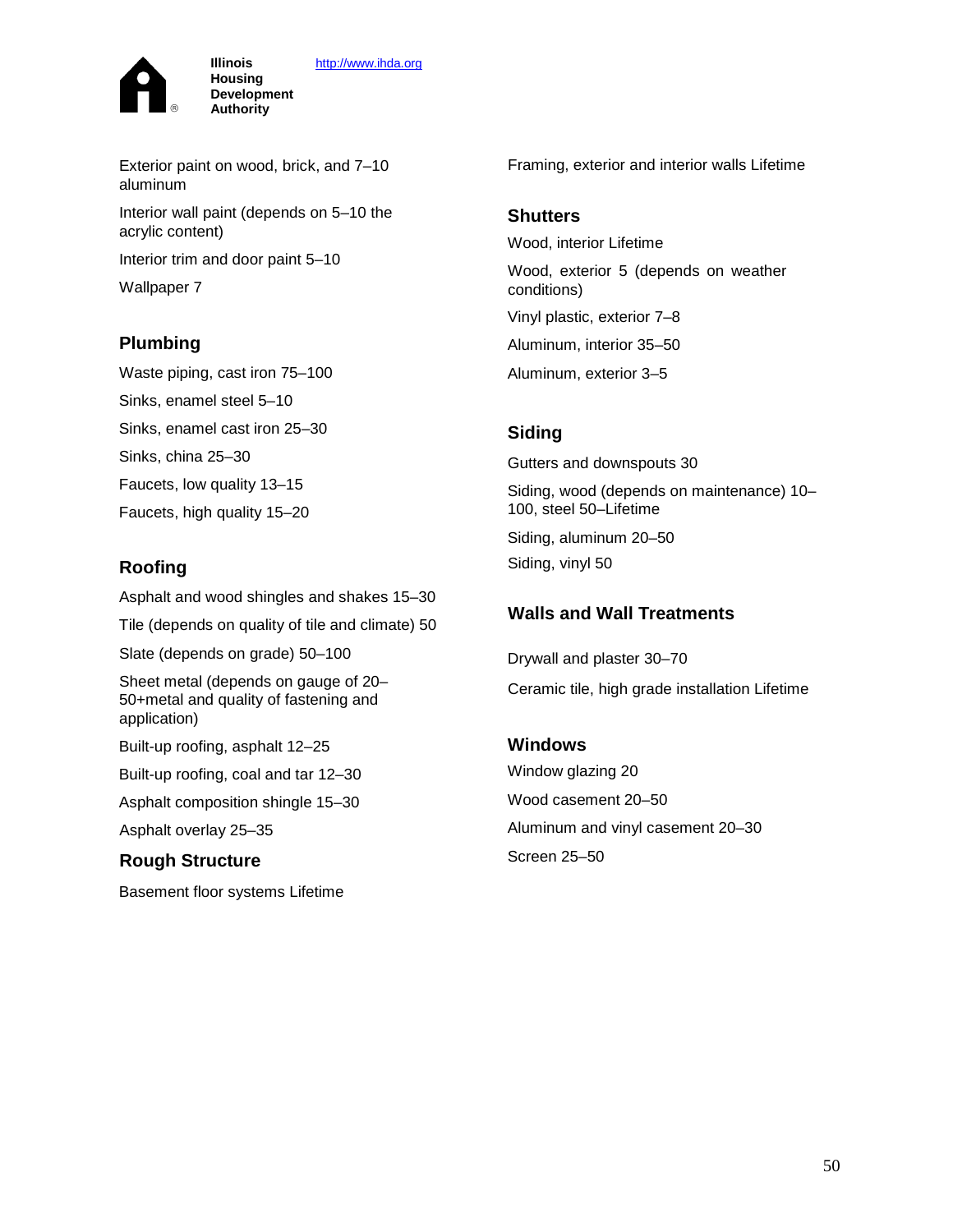

### *25) NHTF Provisions*

### *ADDENDUM #6*

## *NATIONAL HOUSING TRUST FUND PROVISIONS*

*In addition to the Standards noted above, for all projects having Authority provided HTF funding the following provisions will be applicable as per The Department of Housing and Urban Development, 24 CFR Part 93, Housing Trust Fund, Subpart G: Project Requirements; Effective September 1, 2016. In addition, it shall be required all General Contractors for HTF funded projects submit the certification form provided in Addendum #1 of the Authority's Standards for Planning and Construction.*

### *Article V.§92.251 Property standards.*

*(a) New construction projects. (1) State and local codes, ordinances, and zoning requirements. Housing that is newly constructed with HTF funds must meet all applicable State and local codes, ordinances, and zoning requirements. HTF-assisted new construction projects must meet State or local*  residential and building codes, as applicable or, in the absence of a State or local building code, the *International Residential Code or International Building Code (as applicable to the type of housing) of the International Code Council. The housing must meet the applicable requirements upon project completion.* 

*(*2) *HUD requirements. All new construction projects must also meet the requirements described in paragraphs (a)(2)(i) through (v) of this section:* 

*(i) Accessibility. The housing must meet the accessibility requirements of 24 CFR part 8, which implements section 504 of the Rehabilitation Act of 1973 (29 U.S.C. 794), and Titles II and III of the Americans with Disabilities Act (42 U.S.C. 12131-12189) implemented at 28 CFR parts 35 and 36, as applicable. "Covered multifamily dwellings," as defined at 24 CFR 100.201, must also meet the design and construction requirements at 24 CFR 100.205, which implements the Fair Housing Act (42 U.S.C. 3601-3619).*

*(ii) Energy efficiency. The housing must meet the energy efficiency standards established pursuant to section 109 of the Cranston-Gonzalez National Affordable Housing Act (42 U.S.C. 12709).*

*(iii) Disaster mitigation. Where relevant, the housing must be constructed to mitigate the impact of potential disasters (e.g., earthquakes, hurricanes, flooding, and wildfires), in accordance with State and local codes, ordinances, or other State and local requirements, or such other requirements as HUD may establish.* 

*(iv) Written cost estimates, construction contracts and construction documents. The Authority (or its sub recipient) will ensure the construction contract(s) and construction documents describe the work to be undertaken in adequate detail so that inspections can be conducted. The Authority (or its sub*  recipient) will review and approve written cost estimates for construction and determine that costs are *reasonable.*

*(v) Construction progress inspections. The Authority (or its sub recipient) will conduct progress and final inspections of construction to ensure that work is done in accordance with the applicable codes, the construction contract, and construction documents.*

*(b) Rehabilitation projects. All rehabilitation that is performed using HTF funds must meet the requirements of this paragraph (b).*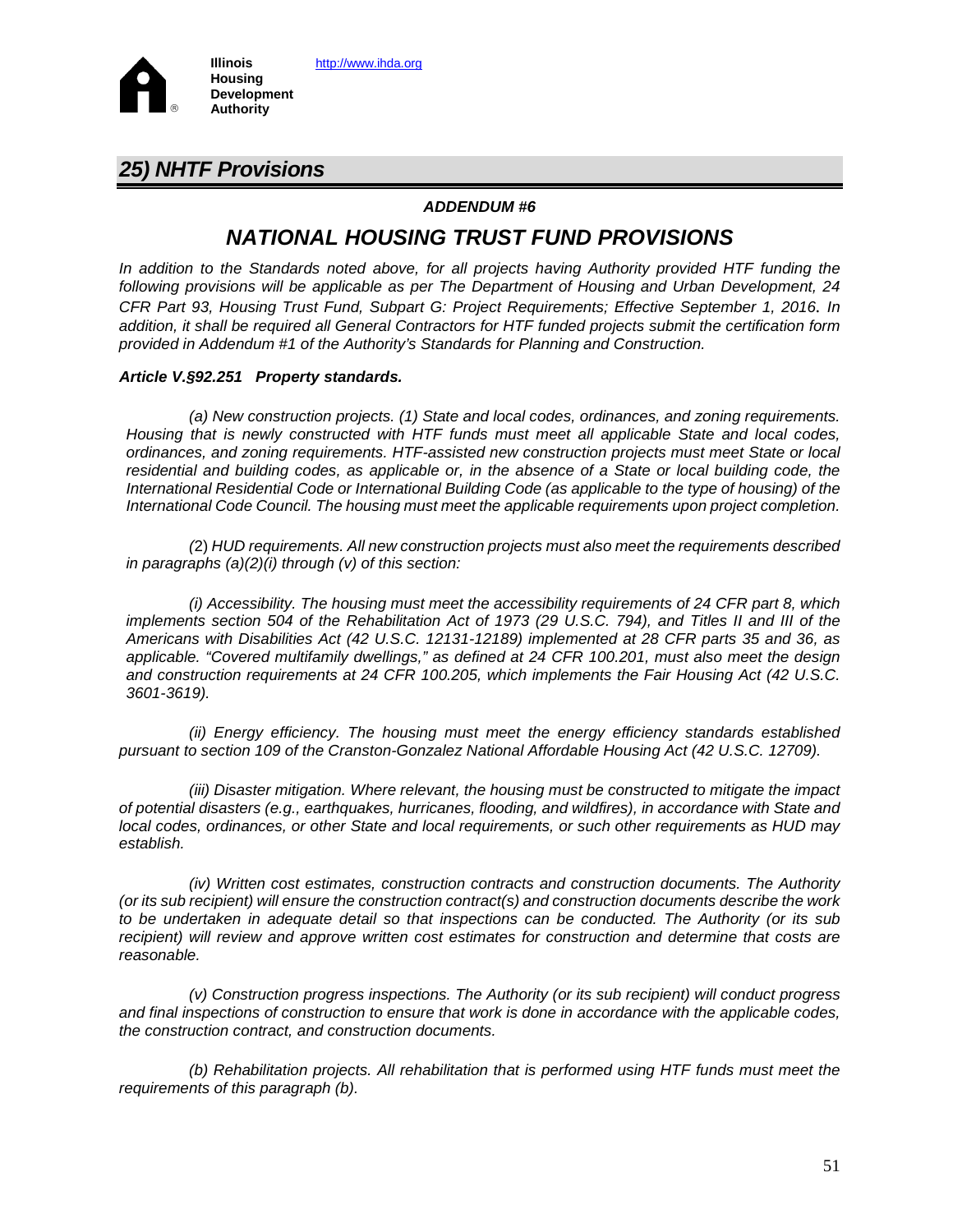

*(1) Rehabilitation standards. The Authority has established rehabilitation standards for all HTFassisted housing rehabilitation activities that set forth the requirements that the housing must meet upon project completion (Addendum #7). The Authority's (or its sub recipient) description of its standards must be in sufficient detail to determine the required rehabilitation work including methods and materials. The standards may refer to applicable codes or they may establish requirements that exceed the minimum requirements of the codes. The rehabilitation standards must address each of the following:*

*(i) Health and safety. life-threatening deficiencies must be identified as per the UPCS inspection and if present must be addressed immediately if the housing is occupied.*

*(ii) Major systems. Major systems are: structural support; roofing; cladding and weatherproofing (e.g., windows, doors, siding, gutters); plumbing; electrical; and heating, ventilation, and air conditioning. For rental housing, an estimate (based on age and condition) of the remaining useful life of these systems, upon project completion of each major system must be provided. For multifamily housing projects of 26 units or more, a capital needs assessment of the project must be completed to determine the useful life of major systems. For rental housing, if the remaining useful life of one or more major system is less than the applicable period of affordability, a replacement reserve must be established and monthly payments must be made to the reserve that are adequate to repair or replace the systems as needed. For homeownership housing, upon project completion, each of the major systems to have a remaining useful life for a minimum of 5 years or for such longer period specified in the CNA, or the major systems must be rehabilitated or replaced as part of the rehabilitation work.* 

*(iii) Lead-based paint. All applicable housing will meet the lead-based paint requirements at 24 CFR part 35.*

*(iv) Accessibility. All applicable housing will meet the accessibility requirements in 24 CFR part 8, which implements Section 504 of the Rehabilitation Act of 1973 (29 U.S.C. 794), and Titles II and III of the Americans with Disabilities Act (42 U.S.C. 12131-12189) implemented at 28 CFR parts 35 and 36, as applicable. Covered multifamily dwellings, as defined at 24 CFR 100.201, must also meet the design and construction requirements at 24 CFR 100.205, which implements the Fair Housing Act (42 U.S.C. 3601- 3619). Rehabilitation may include improvements that are not required by regulation or statute that permit use by a person with disabilities.*

### *(v) [Reserved]*

*(vi) Disaster mitigation. Where relevant, the housing to be improved must mitigate the impact of potential disasters (e.g., earthquake, hurricanes, flooding, and wildfires) in accordance with State and local codes, ordinances, and requirements, or such other requirements as HUD may establish.* 

*(vii) State and local codes, ordinances, and zoning requirements. The rehabilitated portion of the housing shall meet all applicable State and local codes, ordinances, and requirements or, in the absence of a State or local building code, the International Existing Building Code of the International Code Council.*

*(viii) Uniform Physical Condition Standards. Upon completion, the HTF-assisted project and units will be decent, safe, sanitary, and in good repair as described in 24 CFR 5.703. HUD will establish the minimum deficiencies that must be corrected based on inspectable items and inspected areas from HUD-prescribed physical inspection procedures (Uniform Physical Conditions Standards) pursuant to 24 CFR 5.705.*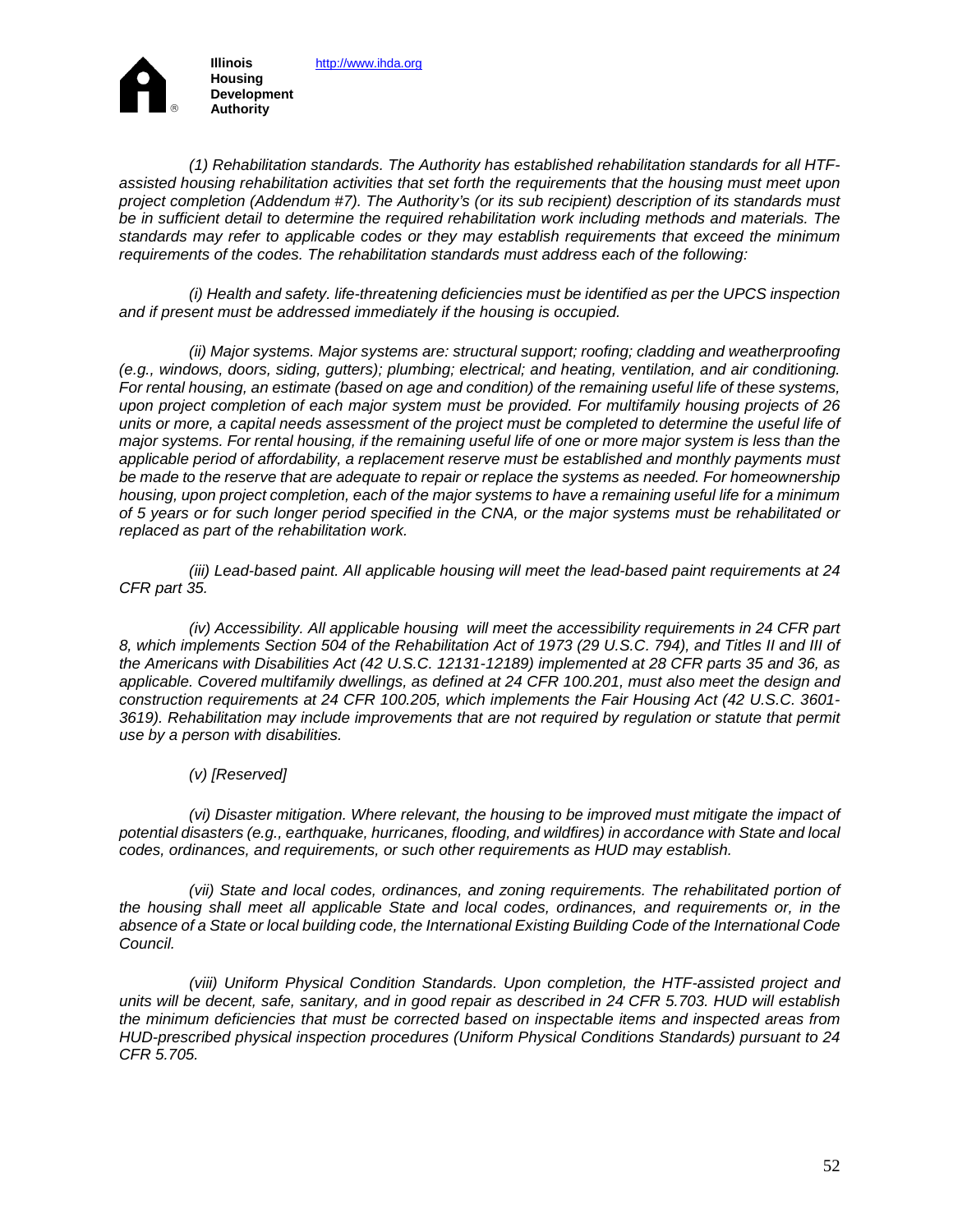**Development Authority**

 $^{\circledR}$ 

*(ix) Capital Needs Assessments. For multifamily rental housing projects of 26 or more total units, the Authority will determine all work that will be performed in the rehabilitation of the housing and the longterm physical needs of the project through a capital needs assessment (a.k.a. physical needs assessment) of the project.*

*(2) Construction documents and cost estimates. The Authority (or its sub recipient) will ensure that the work to be undertaken will meet the rehabilitation standards. The construction documents (i.e., written scope of work to be performed) must be in sufficient detail to establish the basis for a uniform inspection of the housing to determine compliance with the standards. The Authority (or its sub recipient) will review and approve a written cost estimate for rehabilitation after determining that costs are reasonable.*

*(3) Frequency of inspections. The Authority (its sub recipients or third parties) will conduct an initial property inspection to identify the deficiencies that must be addressed including progress and final inspections to determine that work was done in accordance with work write-ups.*

*(c) Acquisition of standard housing. (1) Existing housing that is acquired with HTF assistance*  for rental housing, and that was newly constructed or rehabilitated less than 12 months before the date of *commitment of HTF funds, must meet the property standards of paragraph (a) or paragraph (b) of this section, as applicable, of this section for new construction and rehabilitation projects. The Authority (or its sub recipient) must document this compliance based upon a review of approved building plans and Certificates of Occupancy, and an inspection that is conducted no earlier than 90 days before the commitment of HTF assistance.*

*(2) All other existing housing that is acquired with HTF assistance for rental housing must meet the rehabilitation property standards requirements of paragraph (b) of this section. The Authority (or its sub recipient) must document this compliance based upon an inspection that is conducted no earlier than 90 days before the commitment of HTF assistance. If the property does not meet these standards, HTF funds cannot be used to acquire the property unless it is rehabilitated to meet the standards of paragraph (b) of this section.*

*(3) Existing housing that is acquired for HTF ownership (e.g., downpayment assistance) must be decent, safe, sanitary, and in good repair. The participating jurisdiction (or its sub recipient) must establish standards to determine that the housing is decent, safe, sanitary, and in good repair. At minimum, the standards must provide that the housing meets all applicable State and local housing quality standards and code requirements and the housing does not contain the specific deficiencies proscribed by HUD based on the applicable inspectable items and inspected areas in HUD-prescribed physical inspection procedures (Uniform Physical Condition Standards) issued pursuant to 24 CFR 5.705. The participating jurisdiction (or its sub recipient) must inspect the housing and document this compliance based upon an inspection that is conducted no earlier than 90 days before the commitment of HTF assistance. If the housing does not meet these standards, the housing must be rehabilitated to meet the standards of this paragraph (c) (3) or it cannot be acquired with HTF funds.*

 *(d) Manufactured housing. Construction of all manufactured housing including manufactured housing that replaces an existing substandard unit under the definition of "reconstruction" must meet the Manufactured HTF Construction and Safety Standards codified at 24 CFR part 3280. These standards preempt State and local codes which are not identical to the federal standards for the new construction of manufactured housing. Participating jurisdictions providing HTF funds to assist manufactured housing units must comply with applicable State and local laws or codes. In the absence of such laws or codes, the installation must comply with the manufacturer's written instructions for installation of manufactured housing units. All new manufactured housing and all manufactured housing that replaces an existing substandard unit under the definition of "reconstruction" must be on a permanent foundation that meets*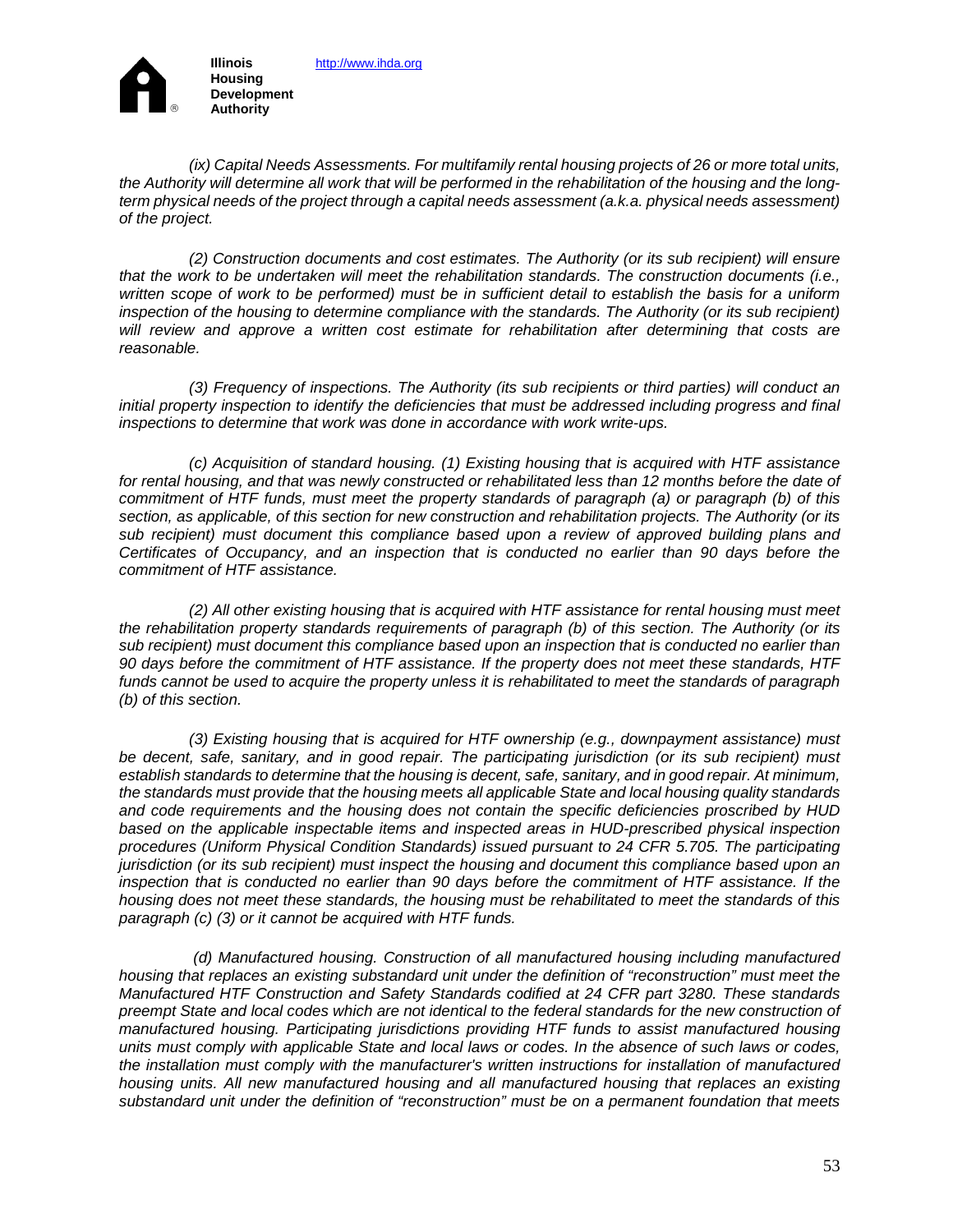

*the requirements for foundation systems as set forth in 24 CFR 203.43f(c)(i). All new manufactured housing and all manufactured housing that replaces an existing substandard unit under the definition of "reconstruction" must, at the time of project completion, be connected to permanent utility hook-ups and be located on land that is owned by the manufactured housing unit owner or land for which the manufactured housing owner has a lease for a period at least equal to the applicable period of affordability.*  In HTF-funded rehabilitation of existing manufactured housing the foundation and anchoring must meet *all applicable State and local codes, ordinances, and requirements or in the absence of local or state codes, the Model Manufactured HTF Installation Standards at 24 CFR part 3285. Manufactured housing that is rehabilitated using HTF funds must meet the property standards requirements in paragraph (b) of this section, as applicable. The Authority (or its sub recipient) will document this compliance in accordance with inspection procedures that the participating jurisdiction has established pursuant to §92.251, as applicable.*

### *Article VI.§92.352 Environmental review.*

*(a) General. The environmental effects of each activity carried out with HTF funds must be assessed in accordance with the provisions of the National Environmental Policy Act of 1969 (NEPA) (42 U.S.C. 4321) and the related authorities listed in HUD's implementing regulations at 24 CFR parts 50 and 58. The applicability of the provisions of 24 CFR part 50 or part 58 is based on the HTF project (new construction, rehabilitation, acquisition) or activity (tenant-based rental assistance) as a whole, not on the type of the cost paid with HTF funds, and will be reviewed to be in compliance with CPD Notice 16-14 initially issued on 8-8-2016, and all subsequent amendments.* 

*(b) Responsibility for review. (1) The jurisdiction (e.g., the participating jurisdiction or State recipient) or insular area must assume responsibility for environmental review, decision making, and action for each activity that it carries out with HTF funds, in accordance with the requirements imposed on a recipient under 24 CFR part 58. No funds may be committed to a HTF activity or project before the completion of the environmental review and approval of the request for release of funds and related certification, except as authorized by 24 CFR part 58.* 

*(2) A State participating jurisdiction must also assume responsibility for approval of requests for release of HTF funds submitted by State recipients.* 

*(3) HUD will perform the environmental review, in accordance with 24 CFR part 50, for a competitively awarded application for HTF funds submitted to HUD by an entity that is not a jurisdiction.* 

*[61 FR 48750, Sept. 16, 1996, as amended at 78 FR 44678, July 24, 2013]*

### *Article VII.§92.354 Labor.*

*(1) Every contract for the construction (rehabilitation or new construction) of housing that includes 12 or more units assisted with HTF funds must contain a provision requiring the payment of not*  less than the wages prevailing in the locality, as predetermined by the Secretary of Labor pursuant to the *Davis-Bacon Act (40 U.S.C. 3141), to all laborers and mechanics employed in the development of any part of the housing. Such contracts must also be subject to the overtime provisions, as applicable, of the Contract Work Hours and Safety Standards Act (40 U.S.C. 3701).*

*(2) The contract for construction must contain these wage provisions if HTF funds are used for any project costs in §92.206, including construction or nonconstruction costs, of housing with 12 or more HTF-assisted units. When HTF funds are only used to assist HTF buyers to acquire single-family housing, and not for any other project costs, the wage provisions apply to the construction of the housing if there is a written agreement with the owner or developer of the housing that HTF funds will be used to assist HTF*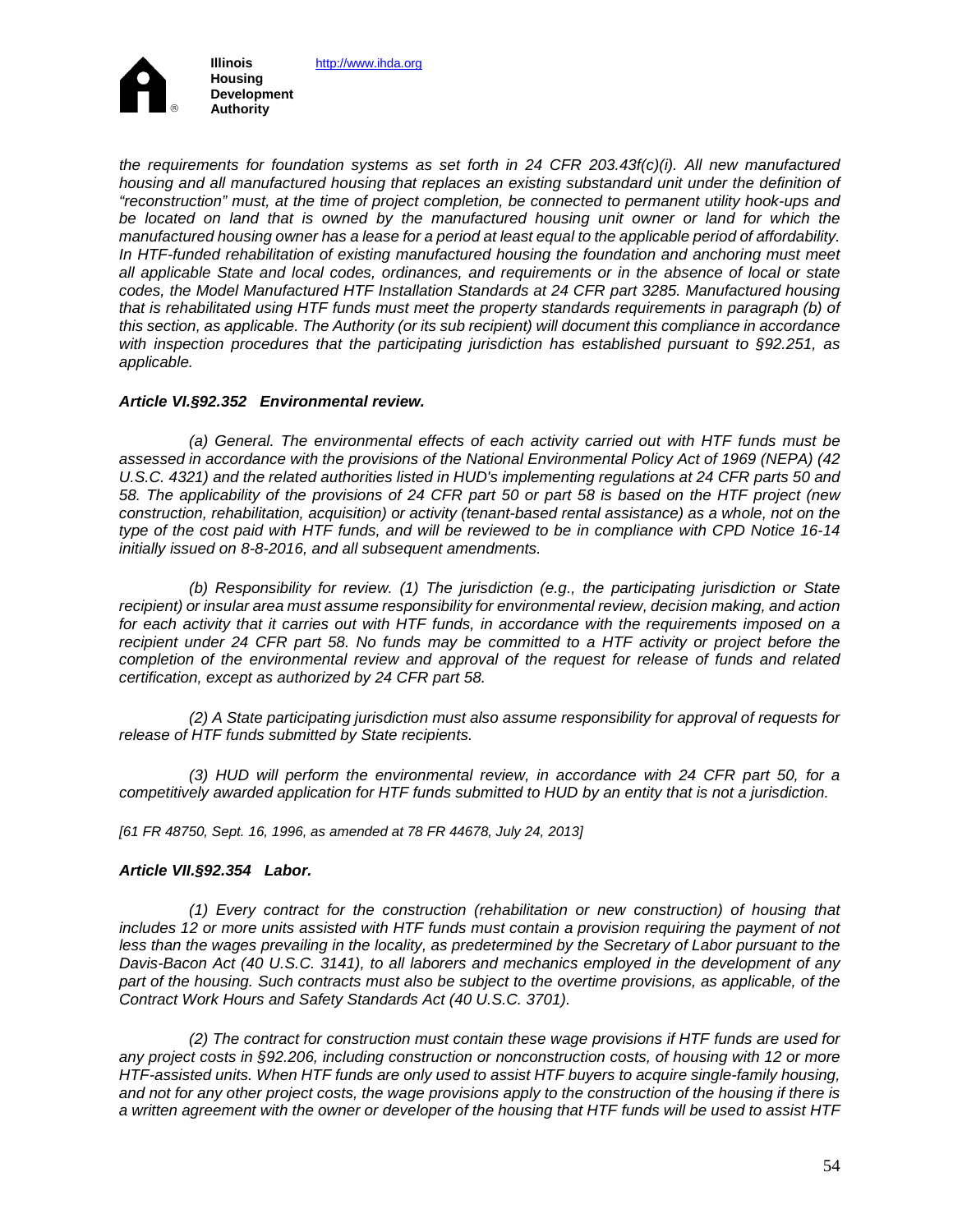

*buyers to buy the housing and the construction contract covers 12 or more housing units to be purchased with HTF assistance. The wage provisions apply to any construction contract that includes a total of 12 or more HTF-assisted units, whether one or more than one project is covered by the construction contract. Once they are determined to be applicable, the wage provisions must be contained in the construction contract so as to cover all laborers and mechanics employed in the development of the entire project, including portions other than the assisted units. Arranging multiple construction contracts within a single project for the purpose of avoiding the wage provisions is not permitted.* 

*(3) Participating jurisdictions (or their sub recipients), contractors, subcontractors, and other participants must comply with regulations issued under these acts and with other Federal laws and regulations pertaining to labor standards, as applicable. Participating jurisdictions (or their sub recipients) shall be responsible for ensuring compliance by contractors and subcontractors with labor standards described in this section. In accordance with procedures specified by HUD, participating jurisdictions shall:*

*(i) Ensure that bid and contract documents contain required labor standards provisions and the appropriate Department of Labor wage determinations;*

- *(ii) Conduct on-site inspections and employee interviews;*
- *(iii) Collect and review certified weekly payroll reports;*
- *(iv) Correct all labor standards violations promptly;*
- *(v) Maintain documentation of administrative and enforcement activities; and*

*(vi) Require certification as to compliance with the provisions of this section before making any payment under such contracts.*

*(b) Volunteers. The prevailing wage provisions of paragraph (a) of this section do not apply to an individual who receives no compensation or is paid expenses, reasonable benefits, or a nominal fee to perform the services for which the individual volunteered and who is not otherwise employed at any time in the construction work. See 24 CFR part 70.* 

*(c) Sweat equity. The prevailing wage provisions of paragraph (a) of this section do not apply to members of an eligible family who provide labor in exchange for acquisition of a property for HTF ownership or provide labor in lieu of, or as a supplement to, rent payments.* 

*[61 FR 48750, Sept. 16, 1996, as amended at 78 FR 44678, July 24, 2013]*

#### *Article VIII.§92.355 Lead-based paint.*

*Housing assisted with HTF funds is subject to the Lead-Based Paint Poisoning Prevention Act (42 U.S.C. 4821-4846), the Residential Lead-Based Paint Hazard Reduction Act of 1992 (42 U.S.C. 4851- 4856), and implementing regulations at part 35, subparts A, B, J, K, M and R of this title.*

*[64 FR 50224, Sept. 15, 1999]*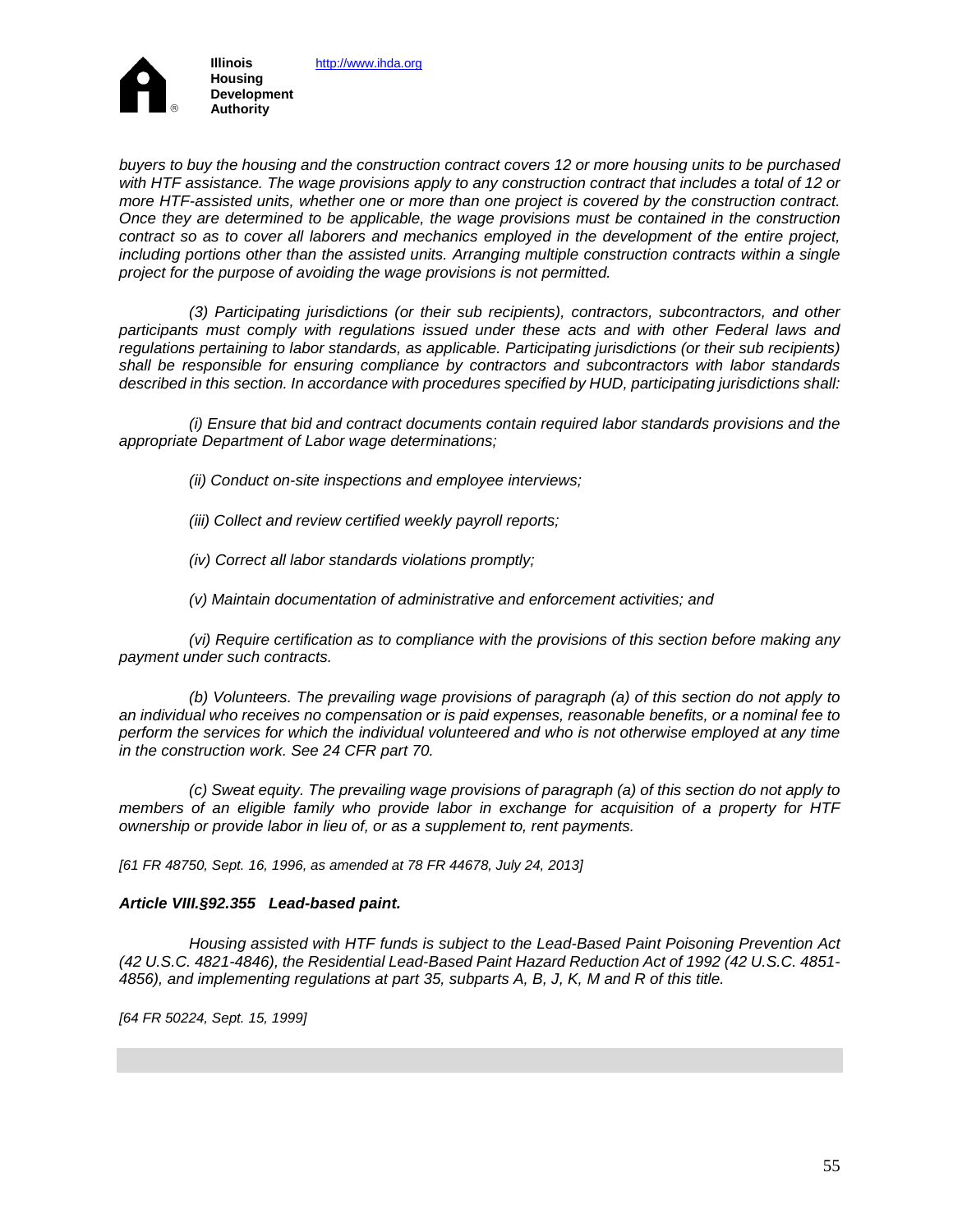

# *26) NHTF Rehabilitation Standards*

### *ADDENDUM #7*

# *NHTF REHABILITATION STANDARDS*

*In addition to the current Authority's "Standards for Architectural Planning and Construction" and the "HTF Rehabilitation and Construction Guidelines" the following Rehabilitation Standards (Standards) shall be included when financed with Authority provided HTF funds. These Standards shall include the "Property Standards" as noted above to be part of the Rehabilitation Standards, additional clarification is provided below:* 

*These Standards are hereby incorporated into the scope of work, the sub-recipient, owner, general contractor and Architect shall ensure compliance with the applicable HTF provisions as noted. The Standards represent the minimum acceptable levels for construction completed through the rehabilitation and is the basis for a uniform inspection of the rehabilitated housing.* 

*The project shall obtain a HUD Uniform Physical Condition Standards (UPCS) inspection (using the most current format) which shall identify all Observable Deficiencies and Health and Safety Concerns. The*  scope of work shall address all noted deficiencies and life threating concerns so that at the completion of *the rehabilitation the noted deficiencies and concerns have been cured.*

*Please visit the HUD Real Estate Assessment Center for information and documents to complete the UPCS inspections. HUD can be accessed at the following underlined hyperlinks: [HUD Physical Inspection](http://www.hud.gov/offices/reac/training/pass_tm.cfm)  [Training Materials and Documents](http://www.hud.gov/offices/reac/training/pass_tm.cfm) and [Physical Inspection Training Materials](http://portal.hud.gov/hudportal/HUD?src=/program_offices/public_indian_housing/reac/products/pass/materials) the [UPCS Comprehensive](http://portal.hud.gov/hudportal/documents/huddoc?id=DOC_26482.xls)  [Listing Inspectable Area](http://portal.hud.gov/hudportal/documents/huddoc?id=DOC_26482.xls) form is available in Excel. In addition, the HTF Project Checklist (Addendum #4) is recommended to insure all applicable items are addressed.*

*If any Health and Safety Concern is identified as a Life Threating Concern it needs to be addressed immediately. Life threatening deficiencies such as the potential for electrical shock, structural failure, carbon monoxide poising or noxious fumes, fire safety concerns, etc. needs to be addressed immediately if housing is occupied.* 

*Major Systems (as noted above) must be inspected to determine the condition and if it warrants replacement or repair. The Life Expectancy of Housing Components (Addendum #5) provides estimates of the effective life of the various building components. In the event where a Major System component is in satisfactory condition but has a remaining contributory life of less than the affordability period for multifamily/rental projects, or 5 years or less for single family units* 

*In this instance these items need to be completed in the scope of work or if for rental housing an appropriately determined replacement reserve needs to be funded so as to address the repair or replacement of the component when it becomes due. The determination of the reserve amounts will be ascertained on a case by case basis and by using the following formula.*

*Cost of repair at time of replacement ÷ Remaining useful life estimate (years) of component = Annual reserve amount.*

*In the event the project does not include approved building plans and specifications, the scope shall provide adequate description of the materials including quantity and cost. All materials shall be new and free from defect. They shall be at a minimum "construction" or 'builder" grade quality. The materials shall*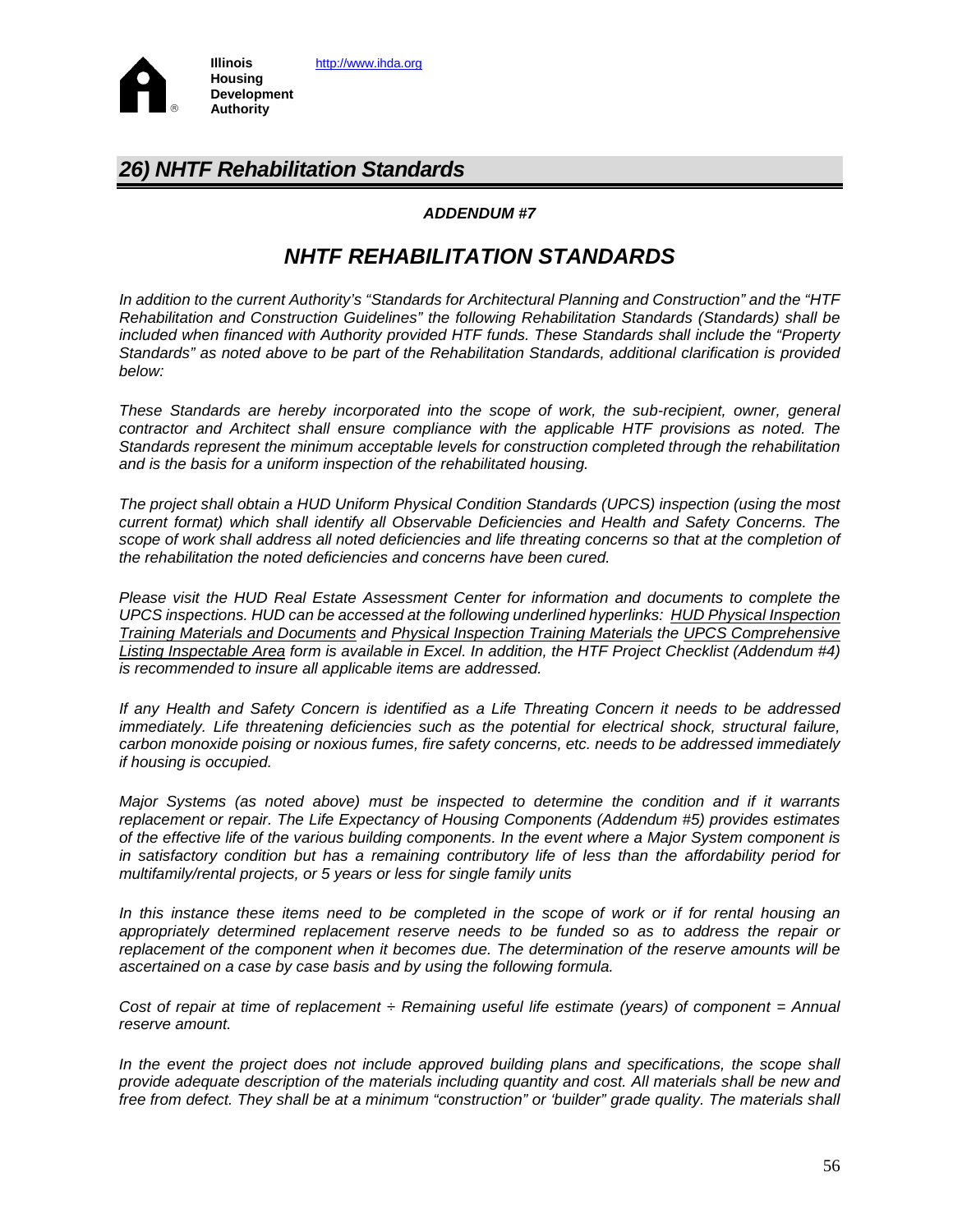

*be installed as per the manufacturer, applicable code or trade standard. Specific methods, techniques or sequential procedures shall be included when required. Descriptions should also contain manufacturer cut sheets when available. Materials and methods should be in adequate detail so there is no confusion between owner and general contractor, that the Authority or sub recipient inspector know exactly what is being constructed and to eliminate the need for change orders due to lack of specification.*